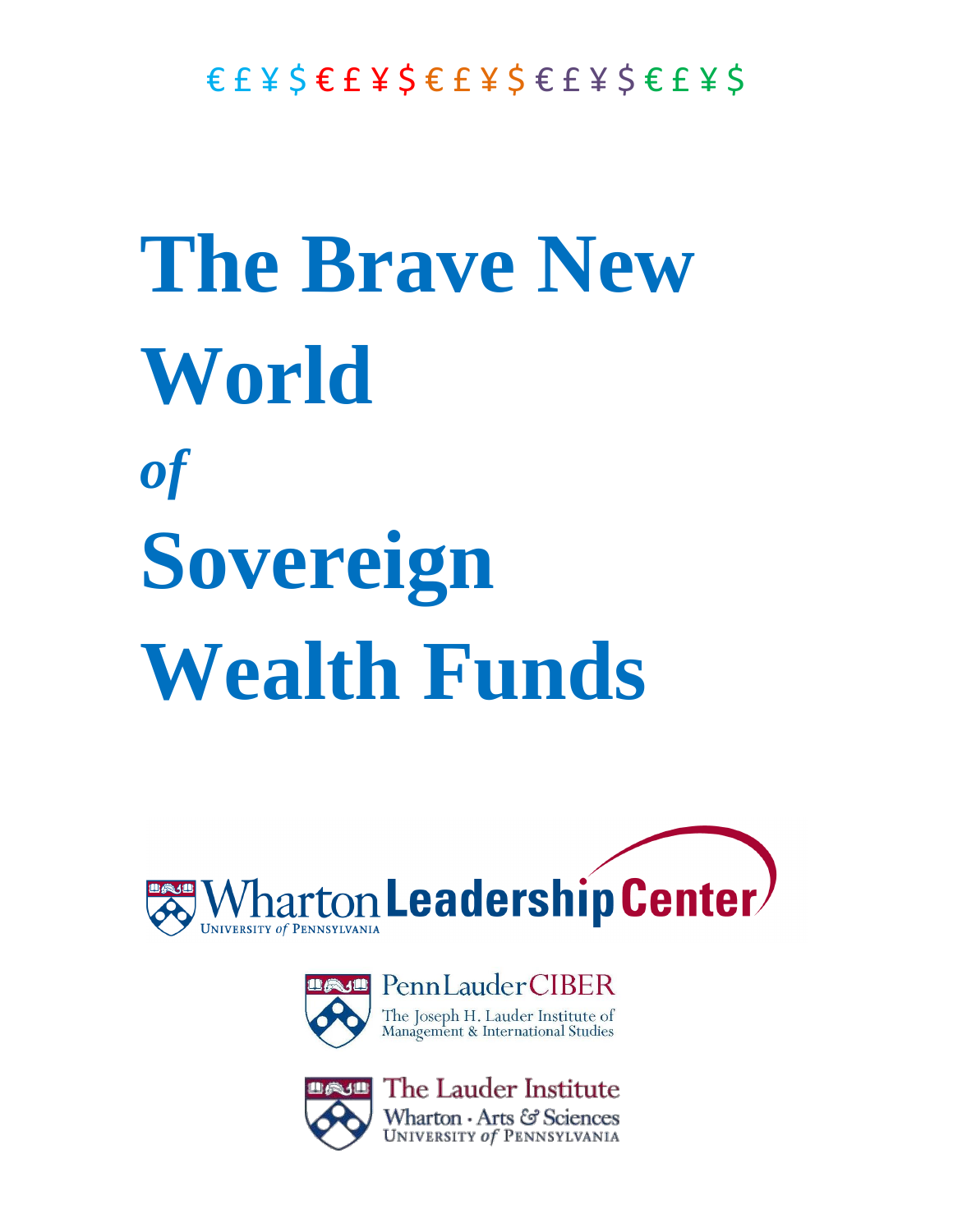### $\epsilon$   $\epsilon$   $\neq$   $\zeta$   $\epsilon$   $\epsilon$   $\leq$   $\epsilon$   $\leq$   $\epsilon$   $\leq$   $\epsilon$   $\leq$   $\epsilon$   $\leq$   $\epsilon$   $\leq$   $\epsilon$   $\leq$   $\epsilon$   $\leq$   $\epsilon$   $\leq$   $\epsilon$   $\leq$   $\epsilon$   $\leq$   $\epsilon$   $\leq$   $\epsilon$   $\leq$   $\epsilon$   $\leq$   $\epsilon$   $\leq$   $\epsilon$   $\leq$   $\epsilon$   $\leq$   $\epsilon$   $\$

© 2010 The Trustees of the University of Pennsylvania. All rights reserved. You may not copy, reproduce, create derivative works from, publicly distribute, or publicly display or transmit any of these materials, including but not limited to storage in a retrieval system, or transmission electronically, mechanically, via photocopying, recording, or other means, without prior written permission from the Lauder Institute of Management & International Studies, University of Pennsylvania, except as permitted by law. To request permission, please contact guillen@wharton.upenn.edu.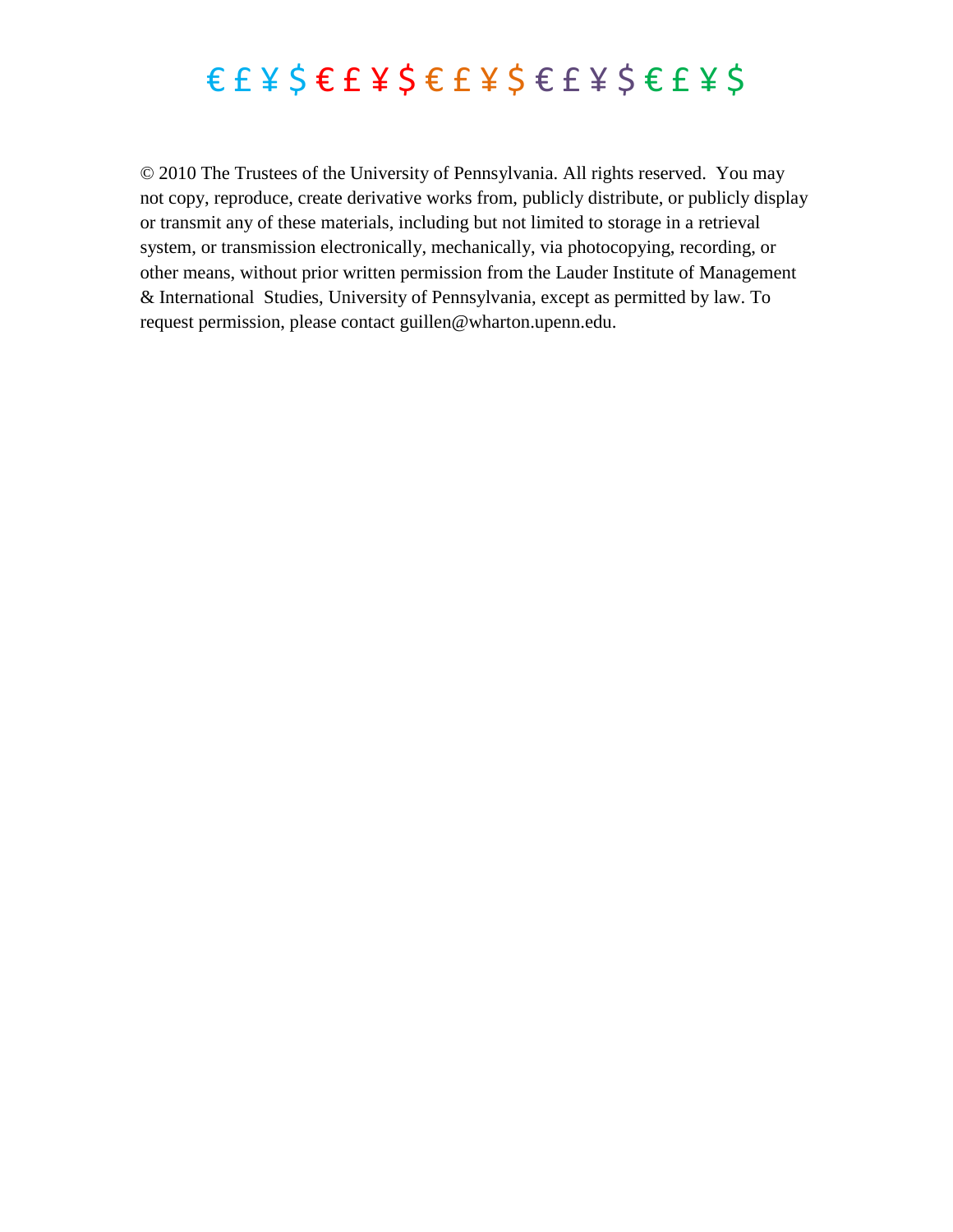### $E E E Y S E F Y S E F Y S E F Y S E F Y S$

### **Table of Contents**

- 1. The Rise of Sovereign Wealth Funds
- 2. History and Concept of Sovereign Wealth Funds
- 3. Sovereign Wealth Funds in Latin America
- 4. Sovereign Wealth Funds in the Middle East
- 5. Legal and Regulatory Aspects of Sovereign Wealth Funds Appendix: Essential Readings on Sovereign Wealth Funds Credits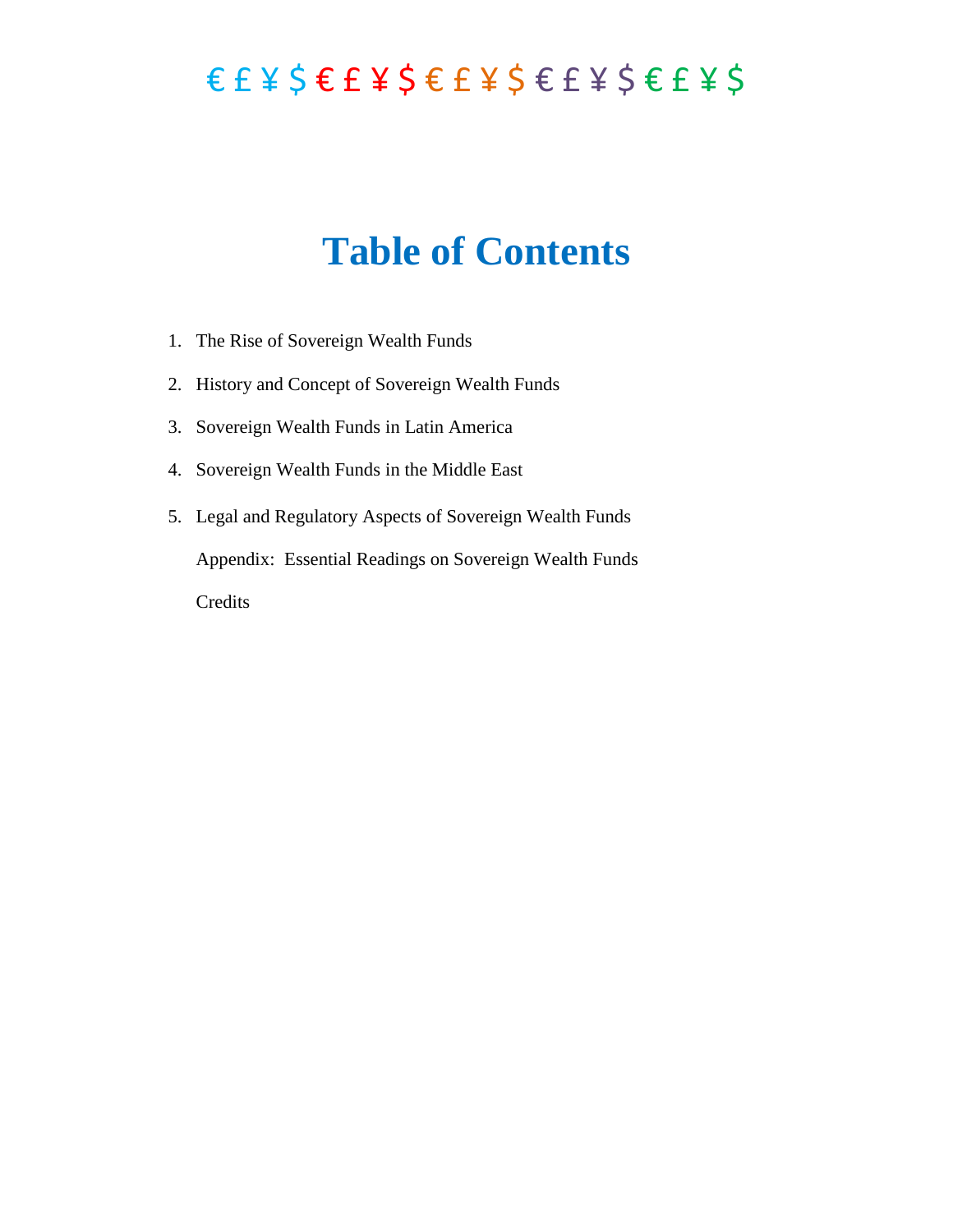# **1**

 $\overline{a}$ 

### **The Rise of Sovereign Wealth Funds**

Recent years have witnessed the rise to prominence of a new category of international investors known as sovereign wealth funds (SWFs). The largest include:

- Japan's Government Pension Investment Fund,
- Abu Dhabi Investment Authority,
- Holland's Stichting Pensioenfonds,
- Norway's Government Pension Fund-Global,
- California Public Employees' Retirement System,
- Government of Singapore Investment Corporation,
- Saudi Arabian Monetary Agency,
- Kuwait Investment Authority, and
- China Investment Corporation

Collectively, SWFs managed assets in excess of US\$5 trillion as of the end of 2007, although many suffered losses of 30%-40% during 2008. <sup>1</sup> While the phenomenon dates back to the 1950s, the term dates back only to  $2005.<sup>2</sup>$  SWFs have become important players in worldwide portfolio investing, especially in the wake of the economic and financial crisis of 2007-2008, when they took stakes in companies as prominent as UBS, Citigroup, Morgan Stanley, Merrill Lynch, Barclays, Blackstone, Standard Chartered, and the Carlyle Group.

According to the U.S. Department of the Treasury, SWFs are assets that a government (or government-linked entity) holds in another country's currency, with the goal of attaining a long-term return, but that it manages separately from its foreign currency reserves, which it uses for stabilization and short-term liquidity purposes.<sup>3</sup>

<sup>&</sup>lt;sup>1</sup> Brad Setser and Rachel Ziembra, "GCC Sovereign Funds: Reversal of Fortune," Council on Foreign Relations, Working Paper, 2009,

http://www.cfr.org/content/publications/attachments/CGS\_WorkingPaper\_5.pdf.

<sup>&</sup>lt;sup>2</sup> Andrew Rozanov, "Who Holds the Wealth of Nations?" *Central Banking Journal*, 2005. Reprinting by State Street available.

http://www.libertyparkusafd.org/lp/Hancock/Special%20Reports/Sovereign%20Wealth%20Funds/Who%2 0Owns%20the%20Wealth%20of%20Nations%20-%202005.pdf.

 $3 \text{ U.S. Department of the Treasury, Office of International Affairs, "Appendix III: Sovereign Wealth Funds,"$ in *Semiannual Report on International Economic and Exchange Rate Policies,* 2007,

http://ustreas.gov/offices/international-affairs/economic-exchange-rates/pdf/2007 Appendix-3.pdf. Par. 2. For a more lengthy and detailed treatment of both topics, see Simone Mezzacapo, "The So-called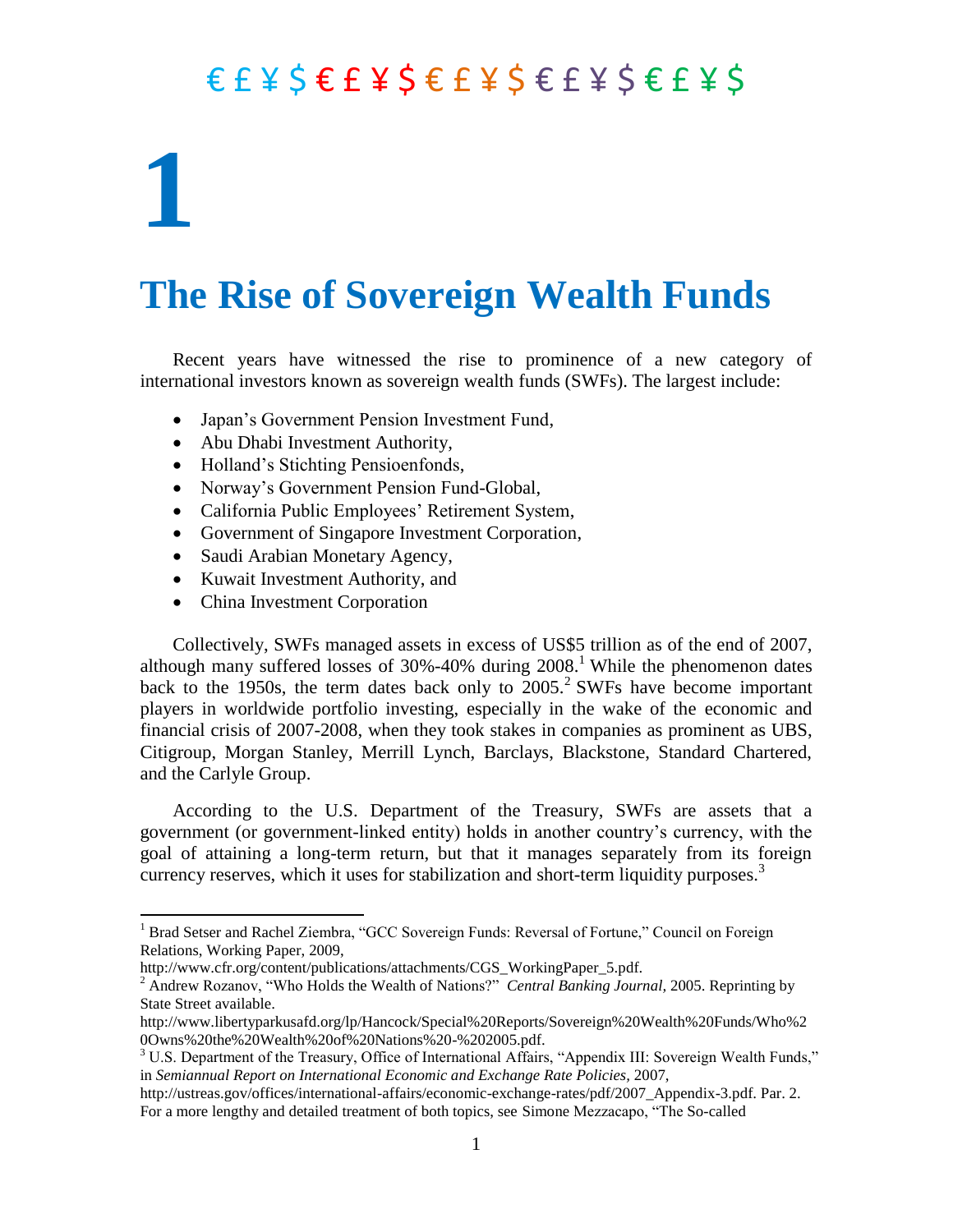The International Monetary Fund (IMF) states that "SWFs can generally be defined as special investment funds created or owned by governments to hold foreign assets for  $long-term$  purposes,"  $4$  while the Organization for Economic Cooperation and Development (OECD) argues that "SWFs are essentially government-owned investment vehicles funded by foreign exchange assets."

Given the difficulties associated with providing a working definition, some suggest that ―a practical way to identify SWFs could be to *define them by exclusion*—a useful reference is the fairly comprehensive and inclusive definition proposed by 'State Street', according to which SWFs are essentially sovereign-owned asset pools which are *neither* traditional *public pension funds* nor traditional *reserves assets supporting national*  currencies.<sup>56</sup> For its part, the International Working Group of Sovereign Wealth Funds defines them as

special purpose investment funds or arrangements, owned by the general government. Created by the general government for macroeconomic purposes, SWFs hold, manage, or administer assets to achieve financial objectives, and employ a set of investment strategies which include investing in foreign financial assets. The SWFs are commonly established out of balance of payments surpluses, official foreign currency operations, the proceeds of privatizations, fiscal surpluses, and/or receipts resulting from commodity exports.<sup>7</sup>

Finally, the Sovereign Wealth Fund Institute, an organization that studies sovereign wealth funds and their global impact, provides the following definition:

A Sovereign Wealth Fund (SWF) is a state-owned investment fund composed of financial assets such as stocks, bonds, real estate, or other financial instruments funded by foreign exchange assets. These assets can include: balance of payments surpluses, official foreign currency operations, the proceeds of privatizations, fiscal surpluses, and/or receipts resulting from commodity exports. Sovereign Wealth Funds can be structured as a fund, pool, or corporation. The definition of sovereign wealth fund exclude [*sic*], among other things, foreign currency reserve assets held by monetary authorities for the traditional balance of payments or monetary policy purposes, state-owned enterprises (SOEs) in the traditional sense, government-employee pension funds, or assets managed for the benefit of individuals. $8<sup>8</sup>$ 

‗Sovereign Wealth Funds': Regulatory Issues, Financial Stability and Prudential Supervision,‖ *European Economy,* Economic Papers 378, April 2009, Directorate-General for Economic and Financial Affairs, European Commission, http://ec.europa.eu/economy\_finance/publications/publication15064\_en.pdf.

http://www.imf.org/external/pubs/ft/GFSR/2007/02/pdf/text.pdf.

 $\overline{a}$ 

http://www.iwg-swf.org/pubs/eng/santiagoprinciples.pdf. 27.

<sup>8</sup> Sovereign Wealth Fund Institute, "What Is a Sovereign Wealth Fund?" November 16, 2009, http://www.swfinstitute.org/swf.php.

<sup>4</sup> International Monetary Fund, Global Financial Stability Report, October 2007,

<sup>5</sup> *Ibid.*

<sup>&</sup>lt;sup>6</sup> State Street, Sovereign Wealth Funds, Assessing the Impact, Vision, Vol. III, Issue 2, pp. 3-6 (emphasis in the original).

<sup>&</sup>lt;sup>7</sup>International Working Group of Sovereign Wealth Funds, "Sovereign Wealth Funds: Generally Accepted Principles and Practices ('Santiago Principles'), 2008,"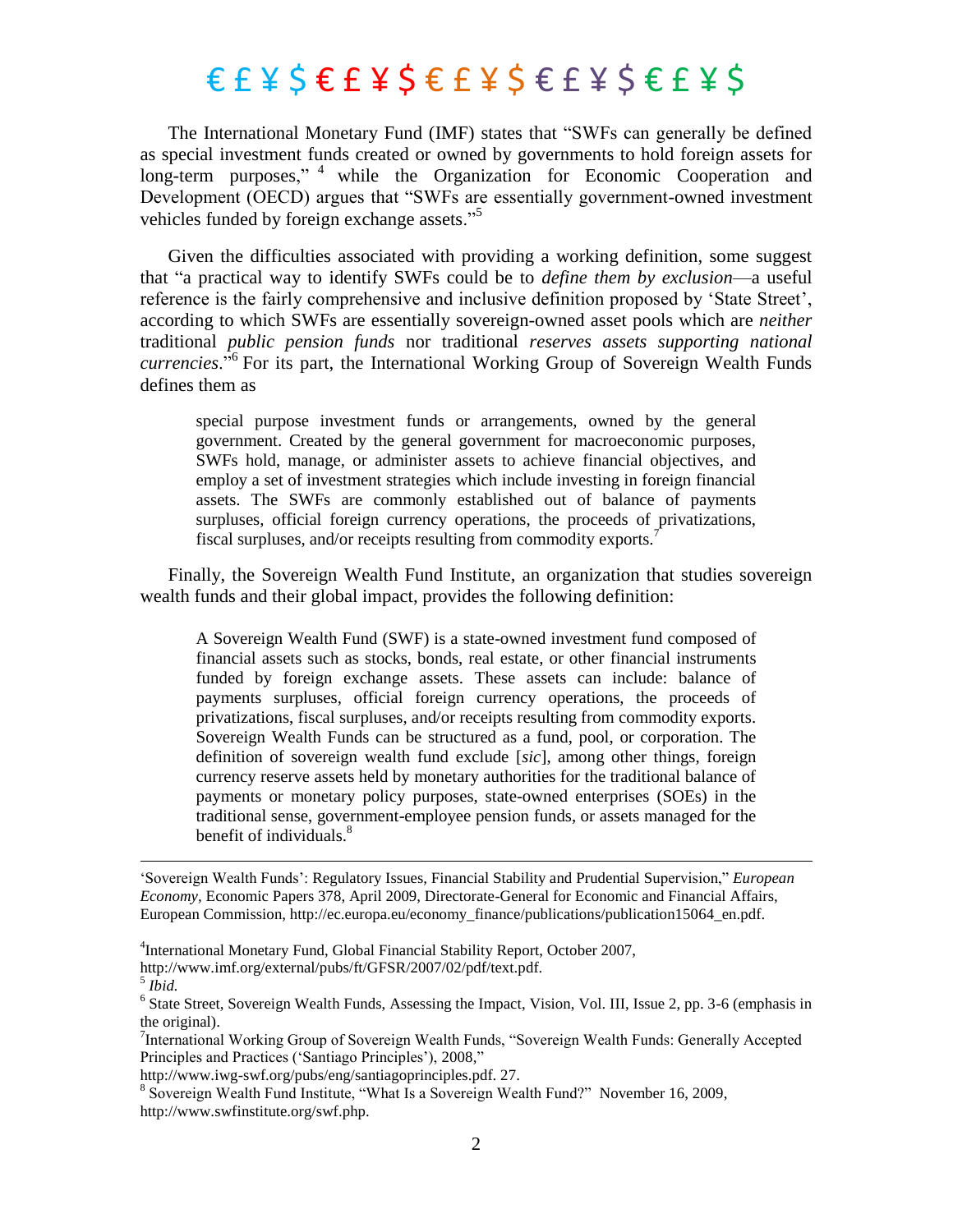We will define SWFs here as funds owned or controlled by sovereign governments, composed of foreign assets, held for a purpose other than that of supporting the currency, that the government may use

- to support state pensions,
- to manage large surpluses such as profits from oil production,
- to earn a return on capital,
- $\bullet$  for the public interest,
- to manage foreign exchange asset reserves, or
- to achieve other objectives.

#### **How Many Sovereign Wealth Funds Are There and How Big Are They?**

Two key reasons make this question subtly difficult to answer: (1) the number depends on the definition one uses for SWFs, and (2) many funds are secretive about their holdings, making it difficult to be certain of their sizes.

According to Edward Truman, creator of the "Truman Scoreboard" for evaluating and comparing SWFs, there are at least 32, which range in size from under US\$1 billion to possibly US\$900 billion. <sup>9</sup> Another revealing list is that of the members of the International Forum of Sovereign Wealth Funds, a forum in which the SWFs of various countries "will meet, exchange views on issues of common interest, and facilitate an understanding of the Santiago Principles and SWF activities.<sup> $10$ </sup> Among the 23 member nations of the forum, there are  $25$  member SWFs.<sup>11</sup> Interestingly, the "Members" Information" page on the website has varying levels of detail about each fund, ranging from explicit declarations of funds' sizes and goals (Norway, among others) to no entry at all (Equatorial Guinea, Iran). Perhaps the most thorough list thus far is that of the Sovereign Wealth Fund Institute, with 56 known or presumed funds<sup>12</sup> (see Exhibit 1.1).

The size of a fund depends primarily on its purpose and the size and wealth of the state funding it. For example, among the largest funds are those of the United Arab Emirates and Norway, most of which manage excess revenues earned from petroleum. Not all oil funds are that large, though. Sudan, São Tomé-Príncipe, and Azerbaijan all have oil-revenue-based funds that manage less than US\$2 billion each.<sup>13</sup>

<sup>&</sup>lt;sup>9</sup> Edward M. Truman, "A Scoreboard for Sovereign Wealth Funds," Peterson Institute for International Economics, Paper presented at conference on China's Exchange Rate Policy, Peterson Institute, Washington, D.C., 2007, http://www.iie.com/publications/papers/truman1007swf.pdf, p. 10.

<sup>&</sup>lt;sup>10</sup> International Forum of Sovereign Wealth Funds, "International Forum of Sovereign Wealth Funds," November 16, 2009, http://www.ifswf.org/index.htm.

<sup>11</sup> *Ibid.*

<sup>12</sup> Sovereign Wealth Fund Institute, *op. cit*.

<sup>13</sup> Truman, *op. cit.,* p. 10.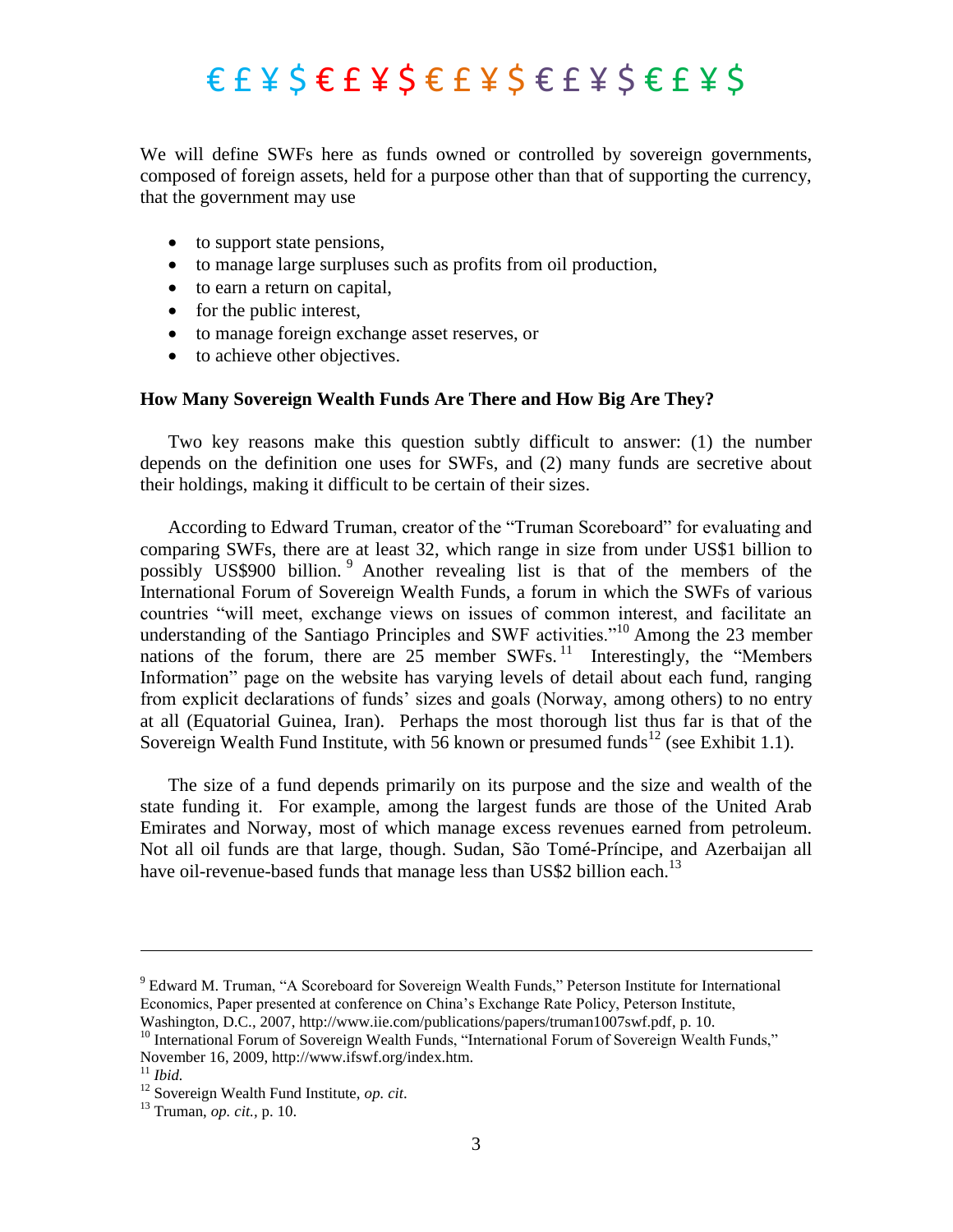However, there are two primary reasons for the rapid appearance and growth of SWFs: the rapidly increase in oil prices and the accumulation of large balance-ofpayments surpluses. $^{14}$ 

First, many funds came about as an outlet for managing the extreme wealth that came with the rapid rising price of petroleum. Some of these, such as Norway's, double as pension funds. Others, such as many of the funds that belong to members of the Gulf Cooperation Council, are more clearly intended to manage government wealth while earning a return.

These funds can play a valuable role in stabilizing the economy during business-cycle troughs, particularly in these oil-rich countries that can have turbulent economic cycles. According to a report from Booz and Company, a consultancy, "Saudi Arabia's central bank, which had accumulated significant excess foreign reserves since the 1970s, was able to cushion the severity of a decade of slow growth by infusing money into the Saudi economy. Similarly, the Kuwait Investment Authority was instrumental in rebuilding the Kuwaiti economy in the aftermath of the invasion of Kuwait and the 1990 Gulf War."<sup>15</sup>

The combination of increased stability, increased returns, and greater economic power through the concentration of its finances makes the creation of an SWF an appealing policy for such powers. The funds with this background are among both the wealthiest and least transparent in the world, making them powerful as well as elusive.

Second, a number of countries developed their funds on the basis of enormous trade surpluses. China provides a classic example. For many years, China's rapid export growth but relatively limited import growth has caused it to accumulate an ever-growing sum of dollars in its foreign exchange reserve; this reserve reached US\$1.2 trillion by March 2007.<sup>16</sup> As a consequence of the rapid increase within the last decade, the government has given much of this to the China Investment Corporation to manage.

Following the onset of the worldwide financial crisis in late 2008, the landscape for SWFs has become even more important. Governments or funds bailed out many politically salient and connected companies and institutions, which either became entities similar to SWFs or became controlled wholly or in part by foreign SWFs.

The American banks and insurance agencies affected most during the beginning of the financial crisis are the best examples of this, as the U.S. government now owns AIG. The Kuwait Investment Authority, Temasek, and the Abu Dhabi Investment Authority all hold significant portions of the stock of Citigroup, Merrill Lynch, Barclays, and UBS (see Exhibit 1.2).

l

<sup>14</sup> Mezzacapo, *op. cit.,* p. 18.

<sup>&</sup>lt;sup>15</sup> Richard Shediac and Hatem Samman, "The Vital Role of Sovereign Wealth Funds in the GCC's Future," Booz and Company, 2009, http://www.booz.com/media/uploads/Vital\_Role\_Sovereign\_Wealth\_Funds.pdf, p. 2.

<sup>&</sup>lt;sup>16</sup> Luan Shanglin, "China's Forex Reserve Tops 1.2 trillion USD," *China View*, April 13, 2007, March 1, 2010, http://news.xinhuanet.com/english/2007-04/13/content\_5969028.htm.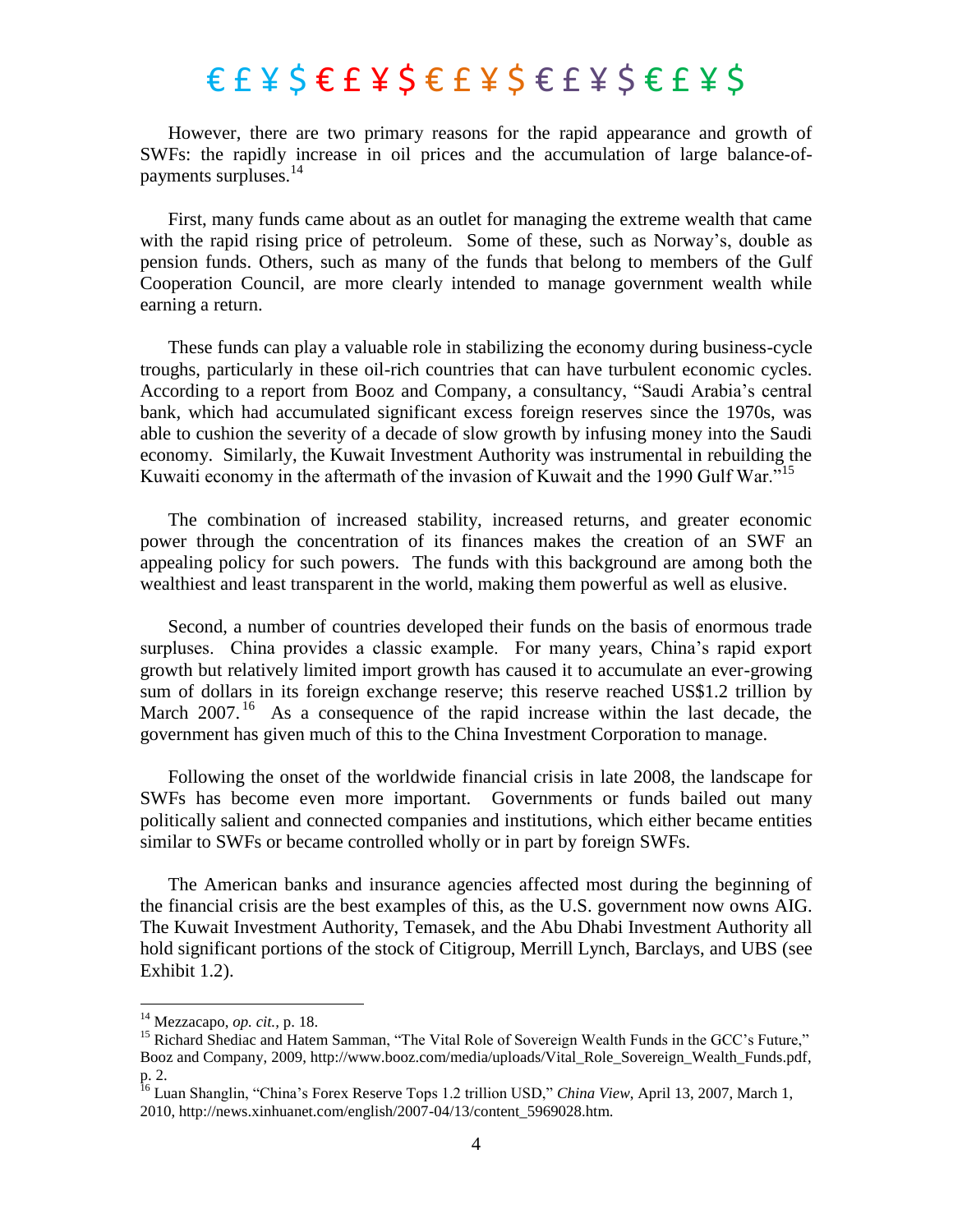### $E E E Y S E F Y S E F Y S E F Y S E F Y S$

While many other investors have been particularly cautious, SWFs have been active, seeing this as an opportune time to invest in valuable companies at low prices, for both better returns and more control. It remains to be seen what the future effect of this will be. To be sure, SWFs have not escaped the crisis unscathed. Estimates suggest that during 2008 the Abu Dhabi Investment Authority lost 40% of its fund value, the Kuwait Investment Authority lost 36%, the Qatar Investment Authority lost 41%, the Saudi Arabian Monetary Agency lost 12%, and the Norwegian Government Pension Fund-Global lost 30%.<sup>17</sup>

<sup>17</sup> Setser and Ziembra, *op. cit.*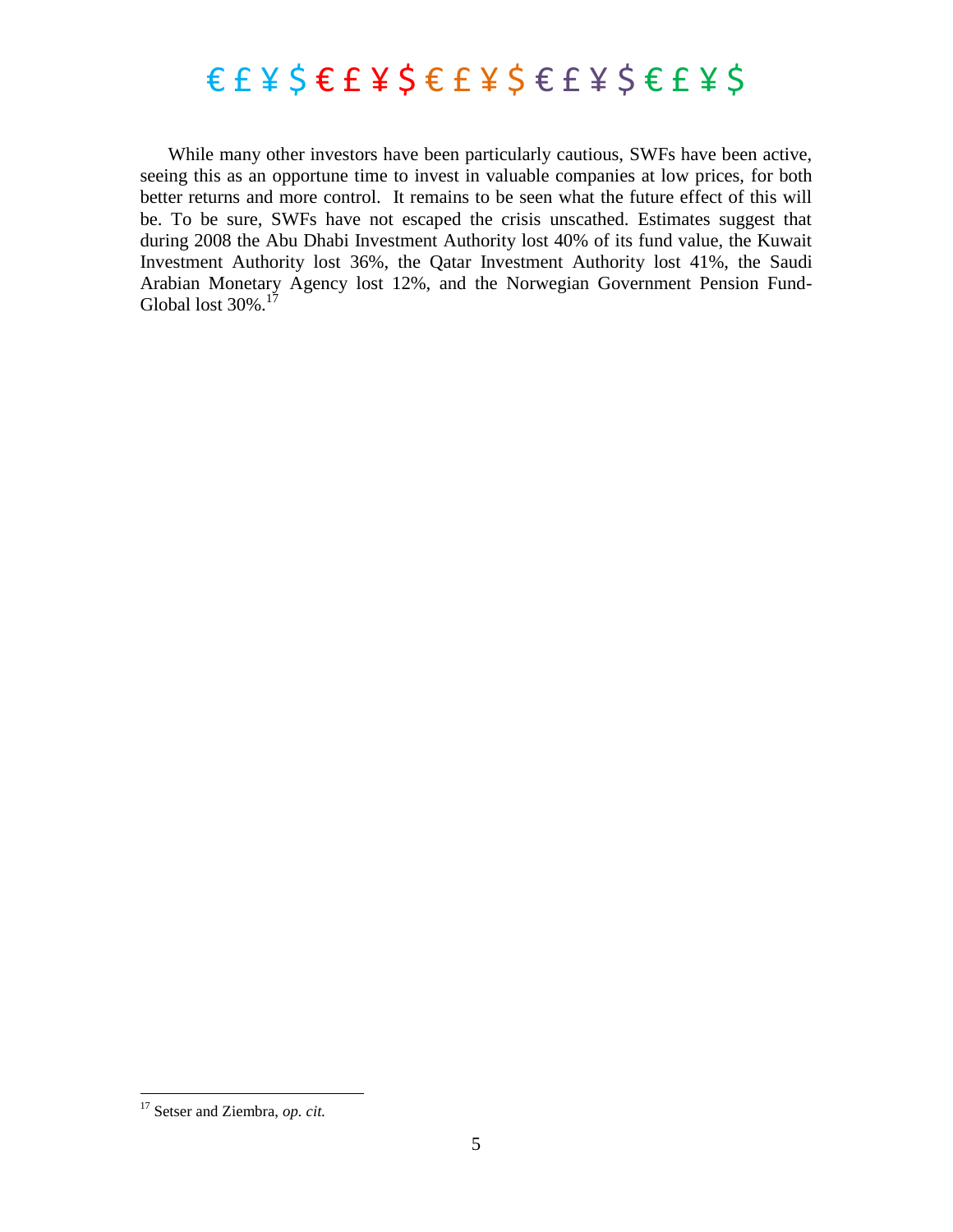#### **Exhibit 1.1 The Main Sovereign Wealth Funds**

|                                  |                           | Year              | <b>Main Source of</b>                  | <b>Current Size</b> |
|----------------------------------|---------------------------|-------------------|----------------------------------------|---------------------|
| <b>Name</b>                      | Country                   | <b>Founded</b>    | <b>Funds</b>                           | (US\$bn)            |
| Abu Dhabi Investment             | <b>United Arab</b>        | 1976              | Commodity                              | 875                 |
| Authority                        | Emirates                  |                   |                                        |                     |
| Alaska Permanent Fund            | <b>United States</b>      | 1976              | Commodity                              | 29                  |
| Alberta's Heritage Fund          | Canada                    | 1976              | Commodity                              | 16                  |
| Australia Future Fund            | Australia                 | 2004              | Fiscal surpluses <sup>a</sup>          | 44                  |
| Brunei Investment                | <b>Brunei</b>             | 1983              | Commodity                              | 30                  |
| Agency                           |                           |                   |                                        |                     |
| Canada Pension Plan <sup>a</sup> | Canada <sup>a</sup>       | $1966^a$          | Employee<br>Contributions <sup>a</sup> | 121 <sup>a</sup>    |
| China Investment                 | China                     | 2007              | Forex reserves <sup>a</sup>            | 200                 |
| Corporation                      |                           |                   |                                        |                     |
| <b>Economic and Social</b>       | Chile <sup>a</sup>        | $2006^a$          | Natural resources <sup>a</sup>         | 15 <sup>a</sup>     |
| Stabilization Fund <sup>a</sup>  |                           |                   |                                        |                     |
| Government of                    | Singapore                 | 1981              | Forex reserves,                        | 330                 |
| Singapore Investment             |                           |                   | fiscal surpluses,                      |                     |
| Corporation                      |                           |                   | employee                               |                     |
|                                  |                           |                   | contributions <sup>a</sup>             |                     |
| <b>Government Pension</b>        | Norway                    | 1990              | Commodity                              | 301                 |
| Fund of Norway                   |                           |                   |                                        |                     |
| <b>Investment Corporation</b>    | <b>United Arab</b>        | 2006              | Commodity                              | 82                  |
| of Dubai                         | Emirates                  |                   |                                        |                     |
| Kazakhstan National              | Kazakhstan                | 2000              | Commodity                              | 38                  |
| Fund                             |                           |                   |                                        |                     |
| Khazanah National                | Malaysia                  | 1993              | Fiscal surpluses <sup>a</sup>          | 26                  |
| Korea Investment                 | Republic of               | 2005              | Forex reserves <sup>a</sup>            | 30                  |
| Corporation                      | Korea                     |                   |                                        |                     |
| Kuwait Investment                | Kuwait                    | 1953              | Commodity                              | 265                 |
| Authority                        |                           |                   |                                        |                     |
| Libyan Investment                | Libya <sup>a</sup>        | $2006^a$          | Natural resources <sup>a</sup>         | 50 <sup>a</sup>     |
| Authority <sup>a</sup>           |                           |                   |                                        |                     |
| Oil Income                       | Mexico <sup>a</sup>       | $2000^a$          | Natural resources <sup>a</sup>         | $5^{\mathrm{a}}$    |
| Stabilization Fund <sup>a</sup>  |                           |                   |                                        |                     |
| National Pensions                | Ireland                   | 2001              | Noncommodity                           | 31                  |
| Reserve Fund                     |                           |                   |                                        |                     |
| <b>Qatar Investment</b>          | Qatar                     | 2005              | Commodity                              | 60                  |
| Authority                        |                           |                   |                                        |                     |
| Revenue Regulation               | Algeria                   | 2000              | Commodity                              | 47                  |
| Fund                             |                           |                   |                                        |                     |
| Saudi Arabian                    | Saudi Arabia <sup>a</sup> | $1952^{\text{a}}$ | Natural resources <sup>a</sup>         | $270^{\circ}$       |
| Monetary Agency <sup>a</sup>     |                           |                   |                                        |                     |
| Stabilization Fund (and          | Russia                    | 2004              | Commodity                              | 225                 |
| National Welfare Fund)           |                           |                   |                                        |                     |
| <b>Temasek Holdings</b>          | Singapore                 | 1974              | $SOEs^a$                               | 134                 |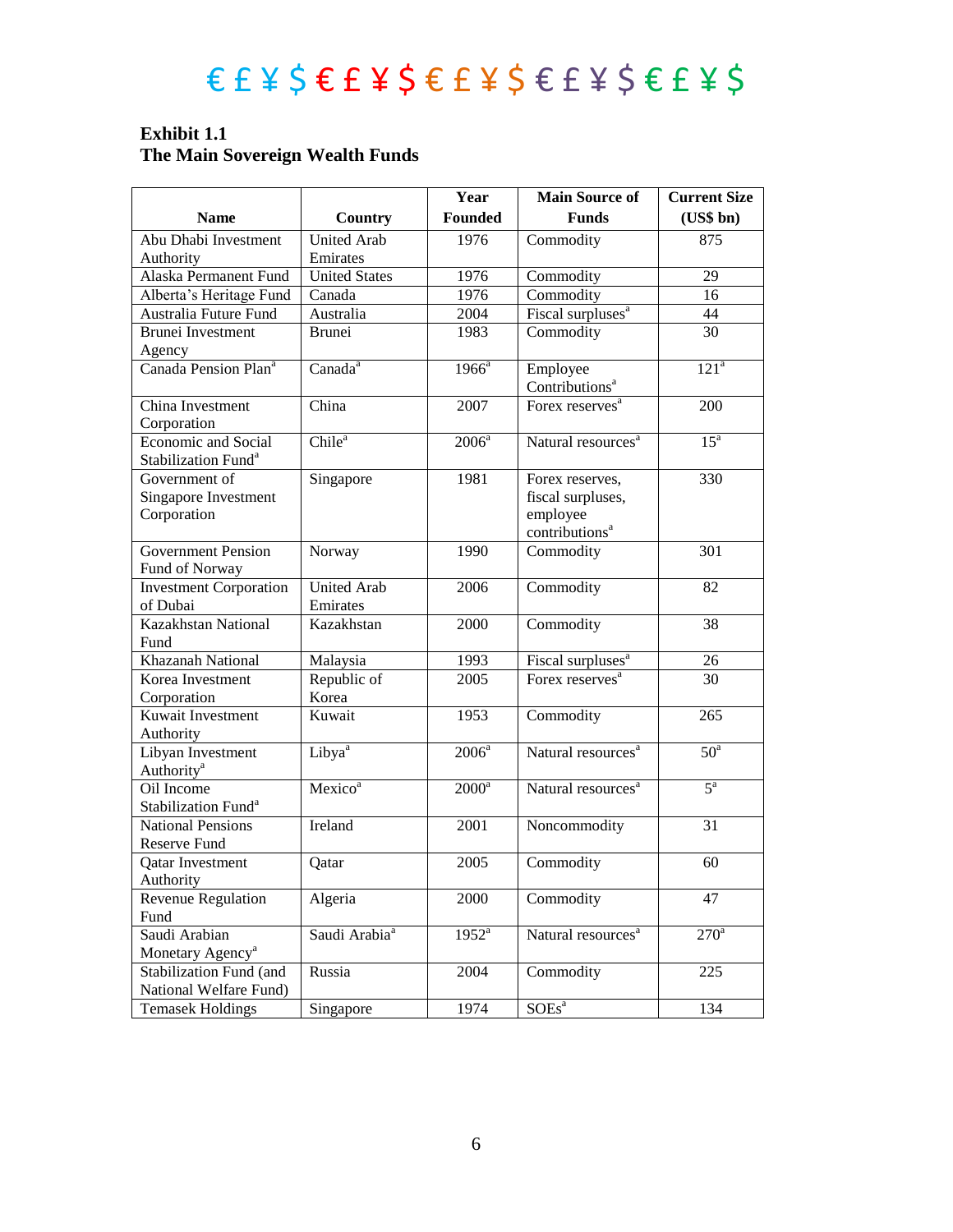### $\epsilon$   $\epsilon$   $\neq$   $\zeta$   $\epsilon$   $\epsilon$   $\leq$   $\epsilon$   $\leq$   $\epsilon$   $\leq$   $\epsilon$   $\leq$   $\epsilon$   $\leq$   $\epsilon$   $\leq$   $\epsilon$   $\leq$   $\epsilon$   $\leq$   $\epsilon$   $\leq$   $\epsilon$   $\leq$   $\epsilon$   $\leq$   $\epsilon$   $\leq$   $\epsilon$   $\leq$   $\epsilon$   $\leq$   $\epsilon$   $\leq$   $\epsilon$   $\leq$   $\epsilon$   $\leq$   $\epsilon$   $\$

#### **Exhibit 1.1 (cont.)**

Note:<sup>a</sup>Edward M. Truman, "A Blueprint for Sovereign Wealth Fund Best Practices," Peterson Institute for International Politics, Policy Brief, 2008, http://www.petersoninstitute.org/publications/pb/pb08-3.pdf.

Source: Simone Mezzacapo, "The So-called 'Sovereign Wealth Funds': Regulatory Issues, Financial Stability and Prudential Supervision," *European Economy*, *Economic Papers 378* (Brussels: European Commission, Directorate-General for Economic and Financial Affairs, April 2009) (unless otherwise noted). http://ec.europa.eu/economy\_finance/publications/publication15064\_en.pdf.

#### **Exhibit 1.2 Sovereign Wealth Funds That Made Major Acquisitions During the Crisis (January 2007-December 2009)**

|                                   |                            | <b>Stake</b> |               |
|-----------------------------------|----------------------------|--------------|---------------|
| <b>SWF</b>                        | <b>Target Company</b>      | US\$ bn      | $\frac{6}{9}$ |
| GIC of Singapore                  | <b>UBS</b>                 | 9.8          | 8.6           |
| Abu Dhabi Investment Authority    | Citigroup                  | 7.6          | 4.9           |
| GIC of Singapore                  | Citigroup <sup>a</sup>     | 6.9          | 4.4           |
| China Investment Corporation      | <b>Morgan Stanley</b>      | 5.0          | 9.9           |
| Temasek (Singapore)               | Merrill Lynch <sup>b</sup> | 5.0          | 11.3          |
| <b>Qatar Investment Authority</b> | Barclays <sup>c</sup>      | 3.5          | 7.7           |
| Kuwait Investment Office          | Merrill Lynch              | 3.4          | 7.0           |
| Kuwait Investment Office          | Citigroup <sup>d</sup>     | 3.0          | 1.6           |
| China Investment Corporation      | <b>Blackstone</b>          | 3.0          | 10.0          |
| Korea Investment Corporation      | Merrill Lynch              | 2.0          | 4.3           |
| Temasek (Singapore)               | <b>Barclays</b>            | 2.0          | 1.8           |
| Temasek (Singapore)               | <b>Standard Chartered</b>  | 2.0          | 5.4           |
| Saudi Arabian Monetary Agency     | <b>UBS</b>                 | 1.8          | 2.0           |
| Abu Dhabi Investment Authority    | Carlyle Group              | 1.4          | 7.5           |

Notes:

<sup>a</sup> Sold in September 2009 at a reported US\$1.6 billion profit.

<sup>b</sup> Sold at the end of March 2009.

<sup>c</sup> Reduced to a 5 % stake in April 2009.

 $d$  Sold in December 2009 at a reported US\$1.1 billion profit.

Sources: European Central Bank; Sovereign Wealth Fund Institute.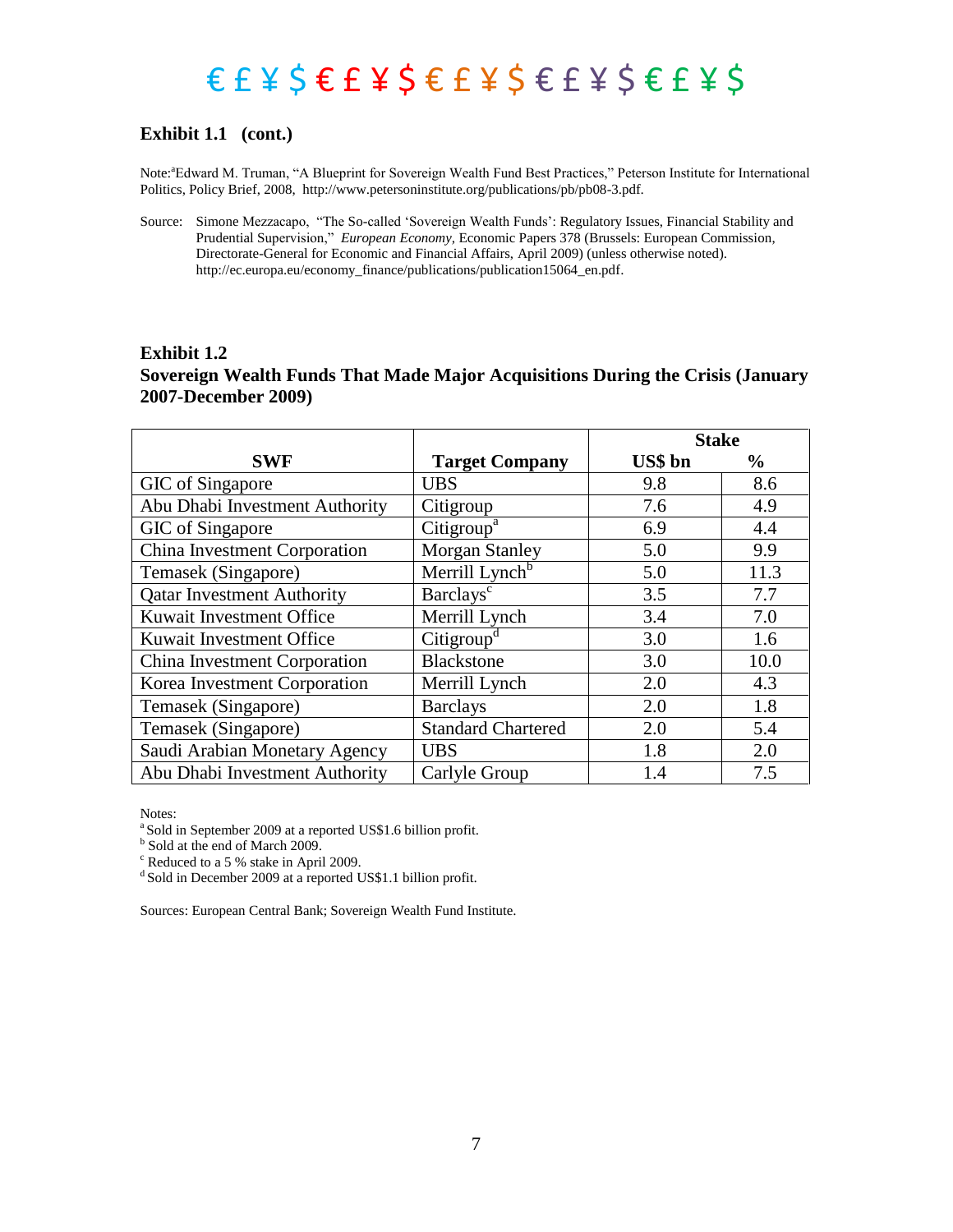## **2 History and Concept of Sovereign Wealth Funds**

Over the past several years, sovereign wealth funds have grown to occupy a significant position in both the financial markets (the funds are believed hold up to \$3 trillion of assets)  $^{18}$  and in the popular consciousness. The background of these funds is consequently best examined as two separate histories: i) the history of the concept and popular perception of sovereign wealth funds and ii) the history of the actual pools of capital that are classified as sovereign wealth funds.

#### **Concept of Sovereign Wealth Funds**

 $\overline{\phantom{a}}$ 

Although the concept of a pool of capital controlled by a government and invested in assets seeking returns above the risk-free rate<sup>19</sup> is not unique enough to claim a specific point of invention, the phrase 'sovereign wealth fund' is popularly believed to have been coined in 2005 by Andrew Rozanov of the Official Institutions Group at State Street Advisors. Although it may be surprising that a term so firmly entrenched in the American lexicon is less than 5 years old, popular usage of the term (and popular focus on the funds on themselves) really only began in the second quarter of 2007. A media search of articles containing the phrase 'sovereign wealth fund shows little to no usage of the phrase prior to 2Q2007, and a huge spike in usage at the end of 2007 and start of 2008.

<sup>&</sup>lt;sup>18</sup> A Portfolio Analysis Of Sovereign Wealth Funds, Christopher Balding, University of California Irvine, June 6, 2008 Pg. 3

<sup>&</sup>lt;sup>19</sup> A Portfolio Analysis Of Sovereign Wealth Funds, Christopher Balding, University of California Irvine, June 6, 2008 Pg. 10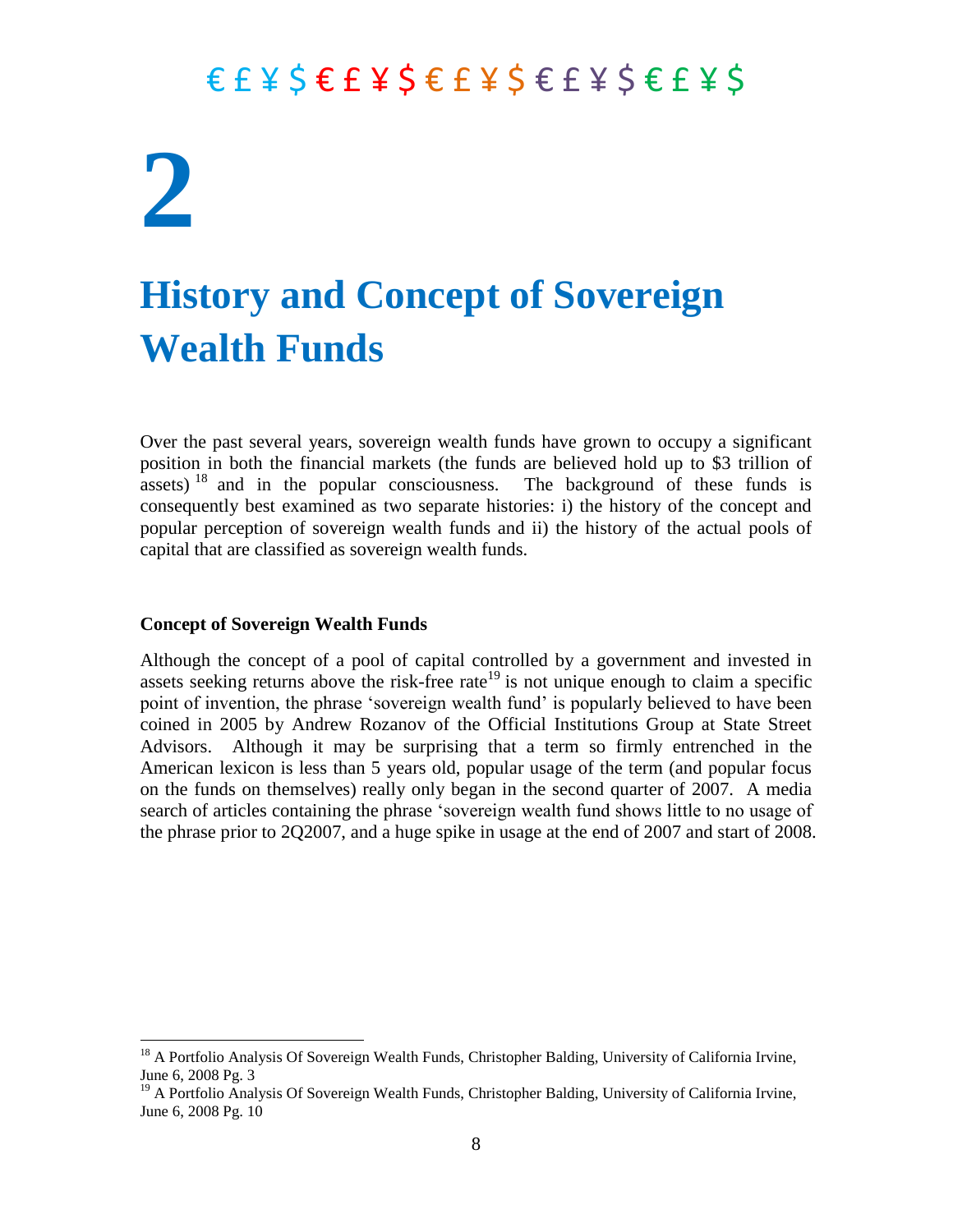**Exhibit 2.1: Frequency of search 'sovereign wealth fund' occurring in Google article search**



Sovereign wealth fund managers themselves were caught off guard by the largely negative attention suddenly focused on their funds. Bader Al Sa'ad Managing Director of the Kuwait Investment Authority recalled:

When the whole issue of the size of Sovereign Wealth Funds emerged in 2007... The media was in a frenzy regarding the threat from Sovereign Wealth Funds, with projections of the size of assets under management based on unrealistic expectations.<sup>20</sup>

Examination of written media usage of "sovereign wealth fund" combined with phrases like 'threat' or 'danger' shows a similar increase in usage (10% of articles making reference to sovereign wealth funds contained the word "threat" in January 2008).

#### **Exhibit 2.2: Frequency of search ' "sovereign wealth fund" threat' occurring in Google article search**



Popular media, and governmental concerns largely centered on about sovereign wealth funds' lack of transparency, potential for technology transfer, and the potential for governments to influence management decisions that benefit a nation rather than optimize shareholder value.

The logic of the capitalist system depends on shareholders causing companies to act so as to maximize the value of their shares. It is far from obvious that this will over time be the only motivation of governments as shareholders. They may want to see their national companies compete effectively, or to extract technology or to achieve influence. $21$ 

However, as the financial crisis heated up, the liquidity that sovereign wealth funds were able to provide caused the funds to be viewed in a much more positive light, causing a

<sup>&</sup>lt;sup>20</sup> Bader Al Sa'ad Managing Director of Kuwait Investment Authority, On the Occasion of the Visit of the Working Group of Sovereign Wealth Funds, April 5, 2009

 $21$  Larry Summers, quoted in The Evening Standard (London), Pg. 27, September 21, 2007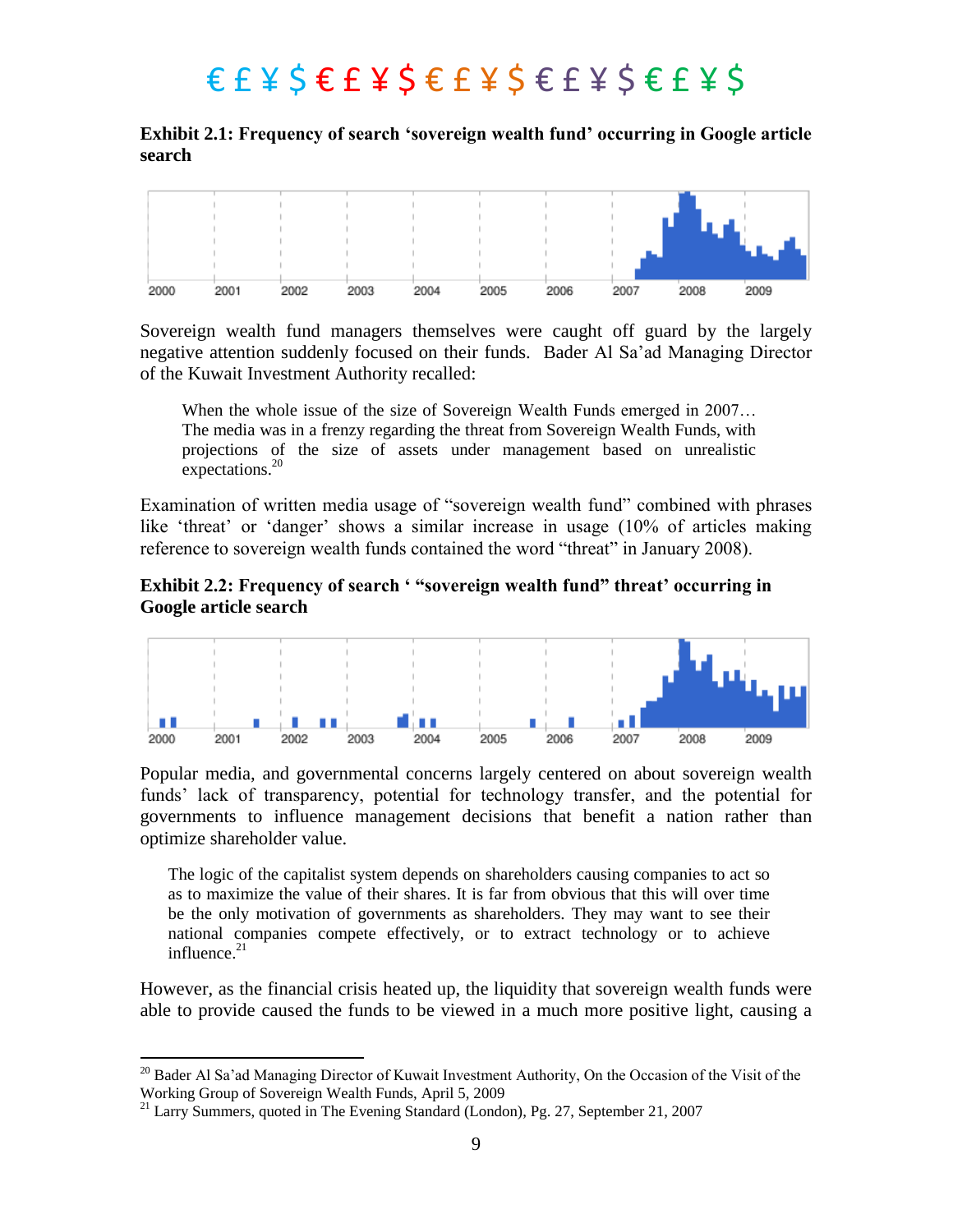percentage increase in positive media reports on sovereign wealth funds at the end of 2008.





#### **History of Various Sovereign Wealth Funds**

 $\overline{\phantom{a}}$ 

Despite the new attention paid to sovereign wealth funds and the recent increase in both the number and size of sovereign wealth funds, the largest funds are not new institutions.

The Kuwait Investment Authority claims to be the oldest<sup>22</sup> sovereign wealth fund, but the oldest significantly sized fund meeting the IMF, Edwin Truman Institute for International Economics, and Balding definitions for a sovereign wealth fund is the California Public Employees Retirement System<sup>23</sup> ("CalPERS). Although CalPERS is different from the popular conception of sovereign wealth funds in the regard that CalPERS serves a state rather than a nation, the fund's history is useful to examine in order to forecast the future behavior of newer more 'prototypical' sovereign wealth funds.

CalPERS was started in 1932 during the great depression after eleven years of political agitation and a necessary state constitution change. CalPERS was initially a bond-only fund, but legislative modifications allowed for the addition of real estate in 1953 and stocks in 1967. Interestingly, the impetus for CalPERS to begin making foreign equity investments mirrors the impetus driving the foundation of oil based sovereign wealth investment funds: the desire to preserve wealth even if domestic economies lose their competitive advantage (oil in the for some funds, or manufacturing for CalPERS) and are supplanted by foreign economies. CalPERS pushed through a proposition allowing for

 $^{22}$  The Independent (London), February 26, 2008 Tuesday, EU to agree code of principles for sovereign wealth funds

 $^{23}$  A Portfolio Analysis Of Sovereign Wealth Funds, Christopher Balding, University of California Irvine, June 6, 2008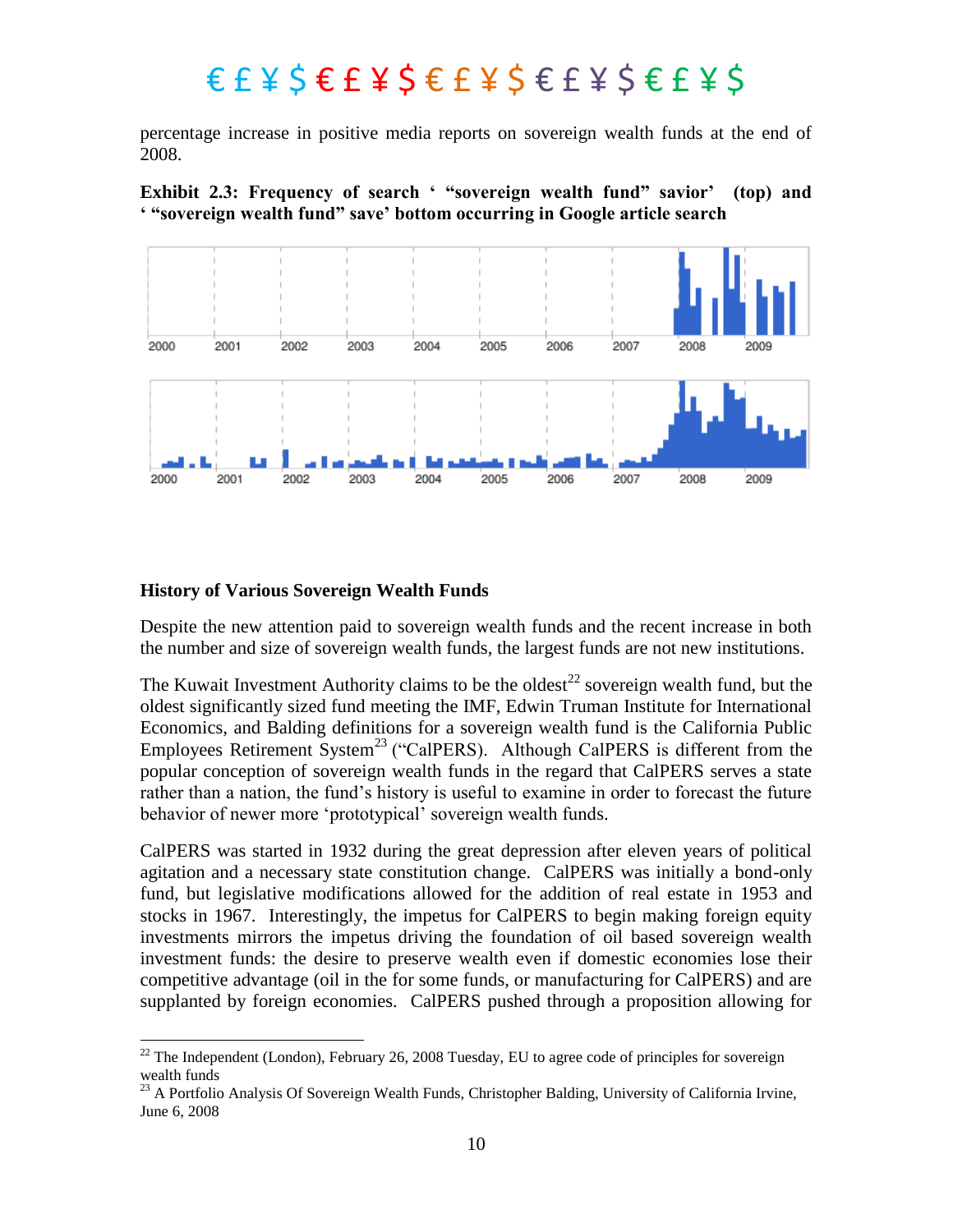foreign investment in 1984 after being influenced by U.S. Ambassador to Japan Mike Mansfield's assertion that "[i]f American consumers are going to continue buying Japanese products, then its best for U.S. investors to also invest in these companies." CalPERS in now approximately 20% foreign equities and 26% global fixed income.<sup>24</sup>

Instructively, during its relatively long history, CalPERS has confronted two issues that recur as themes for sovereign wealth funds - the need to take an active shareholder role, and the threat of political interference: CalPERS has fought off efforts by state Governors to tap or privatize the fund, and was a pioneer in unifying public pension funds into the Council of Institutional Investors in order to pressure their portfolio companies into focusing on creating greater shareholder value.<sup>25</sup>

The first sovereign wealth fund, the Kuwait Investment Authority established The Kuwait Investment Office (the fund's London investment office) in 1953 in order to invest oil revenues and reduce Kuwait's reliance on Oil. 10 percent of all state revenues are transferred annually to the Future Generations Fund, including 10 percent of the income generated by the General Reserve Fund.  $^{26}$  By 1986, government revenue from investments exceeded oil revenue.<sup>27</sup>

Kuwait… it's probably the oldest sovereign funds in the world… the objective was to transfer non-recurring assets, highly volatile... which was the oil, into a diversified portfolio. To create a social stability in the country. I think [the fund] has worked well during the Iraqi invasion [in] 1990 when Kuwait has been occupied by Iraq… for three years Kuwait does not have a source of income, no revenue at all. \$80-85bn was spent from the funds to finance the budget. This is the reason why these funds has been created.<sup>28</sup>

The Kuwait Investment Authority emphasizes the passive nature of their investment strategy, saying, "we have been passive in all our investments. We haven't played an active role or been an activist with [any] of our shares."<sup>29</sup> Although KIA made in 1983 outright acquisition of Autobar, the largest European hot and cold beverage and food vendor, it subsequently disposed of this investment as it contradicted KIA's stated passive investor policy.<sup>30</sup> Taking a more active role in investments is not uncommon for large sovereign wealth funds, and may perhaps become a necessity when shareholdings grow as large as CalPERS's or Kuwait's.

Kuwait's 1953's sovereign wealth fund start, was joined shortly thereafter by another commodity fund: the Kiribati Revenue Equalisation Reserve Fund was founded in 1956. Like Kuwait's sovereign wealth fund, the Kiribati Revenue Equalisation Reserve Fund was established to capture proceeds from the export of a finite resource (guano for fertilizer) and create wealth for future generations. Because most countries which have

<sup>&</sup>lt;sup>24</sup> Pension & Investments, May 14, 2007, Raquel Pichardo

<sup>&</sup>lt;sup>25</sup> Council of Institutional Investors website,  $\frac{http://www.cii.org/about/history)}{}$ 

<sup>&</sup>lt;sup>26</sup> Kuwait Investment Authority Website, http://www.kia.gov.kw/En/KIO/About/Pages/default.aspx

<sup>27</sup> Kuwait Investment Authority Website, http://www.kia.gov.kw/En/KIO/About/Pages/default.aspx

<sup>&</sup>lt;sup>28</sup> Bader Al Sa'ad Managing Director of Kuwait Investment Authority, at Davos 2008

<sup>&</sup>lt;sup>29</sup> Bader Al Sa'ad Managing Director of Kuwait Investment Authority, at Davos 2008

<sup>&</sup>lt;sup>30</sup> Kuwait Investment Authority Website, http://www.kia.gov.kw/En/KIO/About/Pages/default.aspx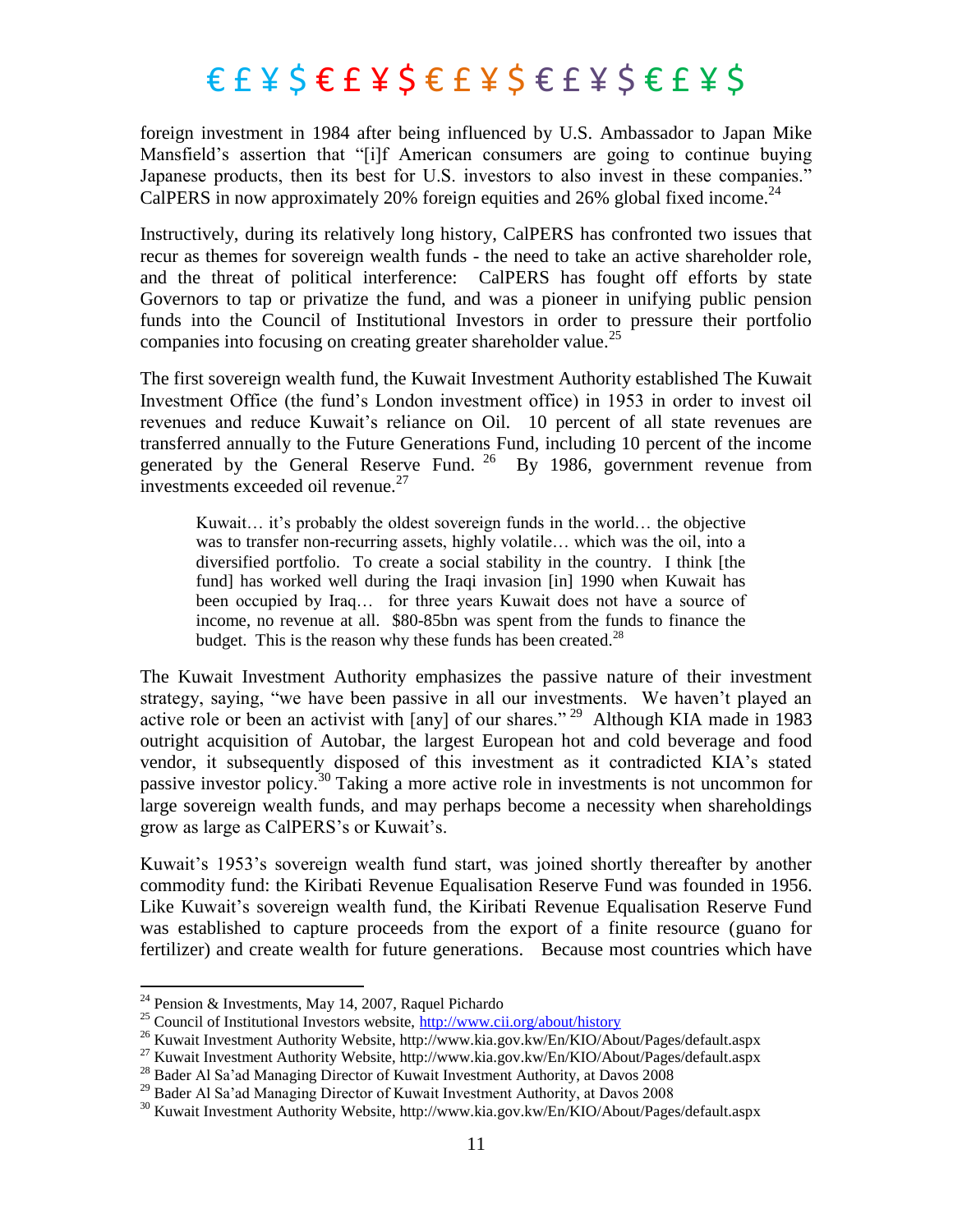set up sovereign wealth funds in order to preserve finite natural resource wealth are still in the in accumulation phase of their fund lives, the performance of the Kiribati Revenue Equalisation Reserve Fund is an important bellwether – the \$400m fund should boost the island nation's GDP by a sixth this year. $31$ 

The 1970s brought the foundation of several new sovereign wealth funds, including the oil-funded Abu Dhabi Investment Authority (which is now thought to be the largest sovereign wealth fund) and the less prototypical Temasek. Temasek was founded in 1974 with an initial portfolio of approximately \$100mm, and was founded as a "sovereign poverty fund,"<sup>32</sup> meaning that rather than serving as a means of preserving wealth across generations, the fund was intended to assist in managing the growth of the Singaporean economy. Temasek vigorously asserts that they are not a sovereign wealth fund owing to the fact that fund does not receive additional funding from the government (it funds new investments by selling old investments) and does not require government approval in its decision making process. Temasek also shies away from the term "activist" but acknowledges that they are an "active" investor and was in fact formed i) take over the investment holdings of an "embattled government" and ii) "provide an independently focused, professionally managed and commercially disciplined approach to investments."33

The late 1970s brought emergence of other oil-based Sovereign Wealth funds (the Abu Dhabi Investment Authority, Alaska's Permanent Fund, Alberta's Heritage Fund, and Oman's State General Reserve Fund) and signaled a correlation that would be repeated later: petrol based sovereign wealth funds are founded during periods of high oil prices

 $31$  The Economist, January 19, 2008,

<sup>&</sup>lt;sup>32</sup> The Business Times Singapore, acceptance speech of Ho Ching at Asia Society's June 25, 2008 dinner

<sup>&</sup>lt;sup>33</sup> The Business Times Singapore, acceptance speech of Ho Ching at Asia Society's June 25, 2008 dinner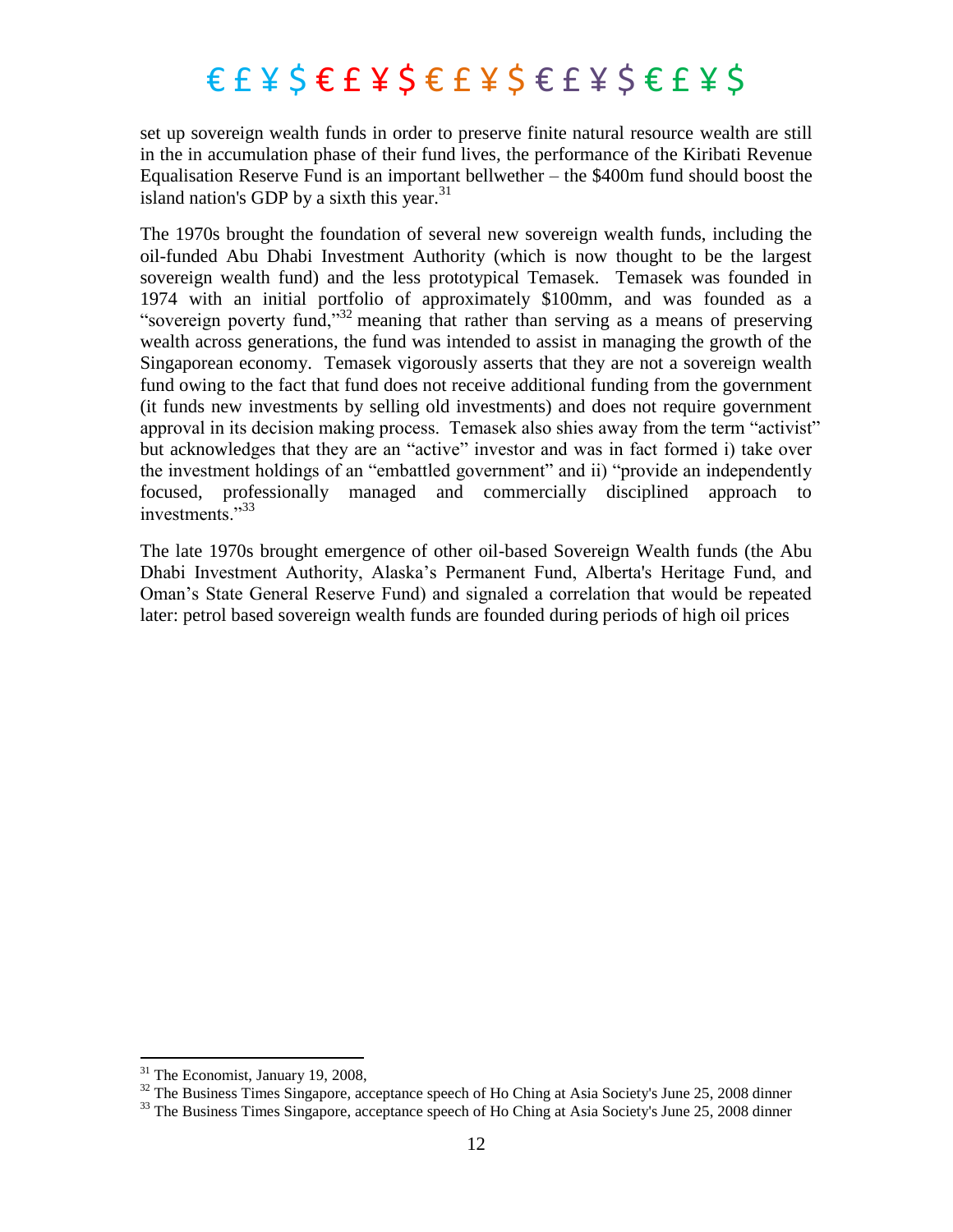**Exhibit 2.4: Founding Years for Oil Based Sovereign Wealth Funds and Oil Prices**



As mentioned in the history of the concept of the sovereign wealth fund, there was anxiety directed towards sovereign wealth funds starting in the second half of the 2000s. This is anxiety was potentially caused both by the rapid increase in the number of funds over the previous decade, by the size of assets under management, and by the perceived character of the countries which where establishing funds: Iran, Nigeria, Saudi Arabia, China, Venezuela, Qatar, Libya, and Oman all established funds after 1998. The depth of these countries image problems can be seen with Iran, Nigeria, and Saudi Arabia capturing the last three places on the Anholt-GfK Roper Nations Brands Index (Anholt-GfK Roper Nations Brands Index is a measure of the global perception of a country).

Over the past several years, the frequency of sovereign wealth fund openings has accelerated. 20 funds were opened by 2000, 20 new funds have opened since 2000 - 10 of which were opened after  $2005$ .<sup>34</sup> Despite the initial concerns, no fund has yet to be seriously criticized for having a more negative impact than traditional investment vehicles but rather the funds have gained credit for their positive role in ameliorating the financial crisis. 35

There is a lot of worry about the sovereign funds, but all of these worries are assumptions or expectations; there is no real case [of sovereign wealth funds

<sup>&</sup>lt;sup>34</sup> U.S. Treasury Department, Deputy Assistant Secretary for Asia Robert Dohner, Statement before the U.S. - China Economic and Security Review Commission, February 7, 2008 pg. 1

<sup>&</sup>lt;sup>35</sup> South China Morning Post, Nick Westra quoting David Cohen, an economist at Action Economics, February 12, 2008 Pg. 2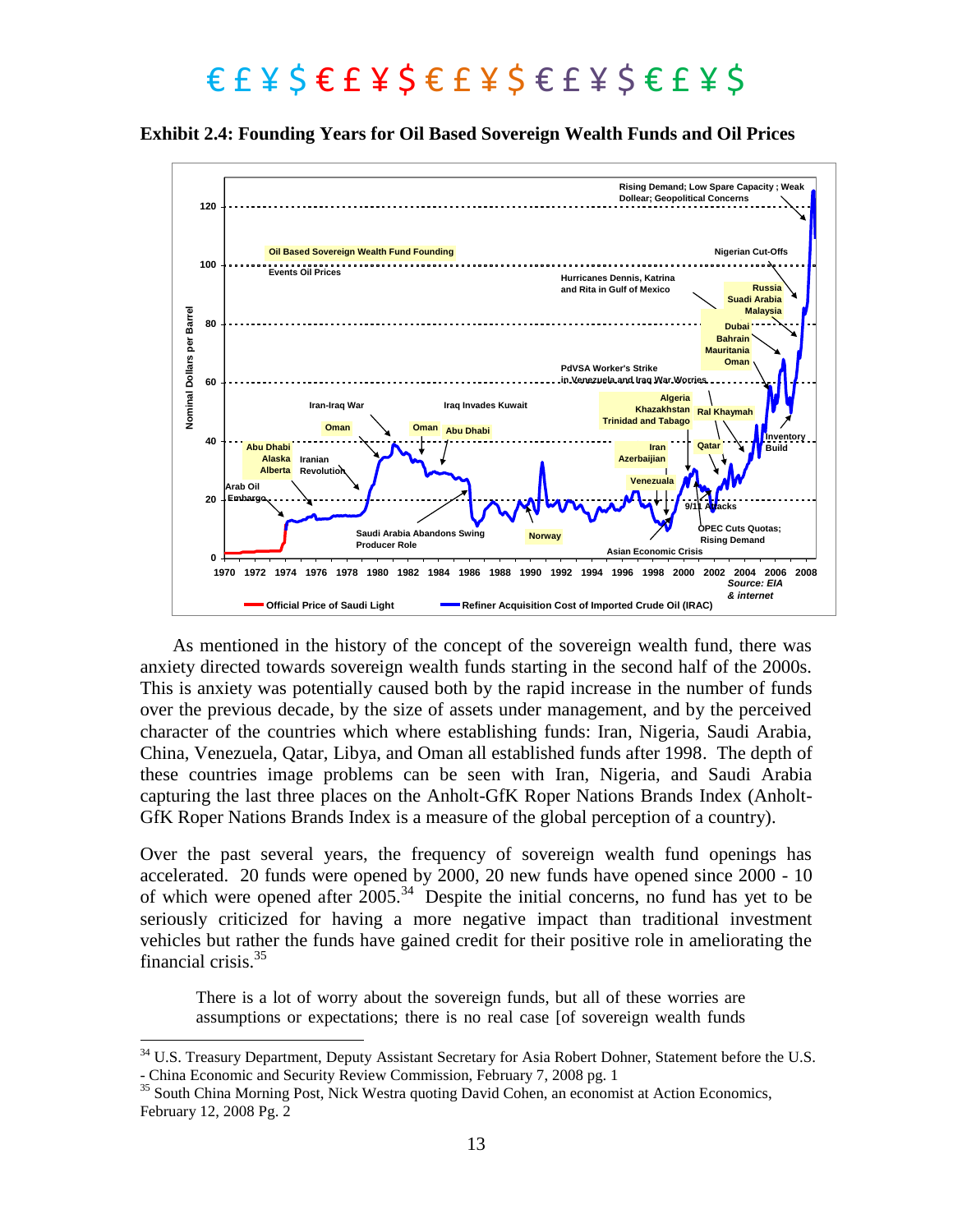### $\epsilon$   $\epsilon$   $\leq$   $\epsilon$   $\leq$   $\epsilon$   $\leq$   $\epsilon$   $\leq$   $\epsilon$   $\leq$   $\epsilon$   $\leq$   $\epsilon$   $\leq$   $\epsilon$   $\leq$   $\epsilon$   $\leq$   $\epsilon$   $\leq$   $\epsilon$   $\leq$   $\epsilon$   $\leq$   $\epsilon$   $\leq$   $\epsilon$   $\leq$   $\epsilon$   $\leq$   $\epsilon$   $\leq$   $\epsilon$   $\leq$   $\epsilon$   $\leq$   $\epsilon$   $\leq$   $\epsilon$   $\$

making decisions on a non-commercial basis]; KIA has been a shareholder in Daimler Benz since 1969, a shareholder in British Petroleum since 1986; in terms of governance, we always made decisions on a commercial basis, always been passive and never been activist... there is no real basis for concern.<sup>36</sup>

 $36$  Bader Al Sa'ad Managing Director of Kuwait Investment Authority, at Davos 2008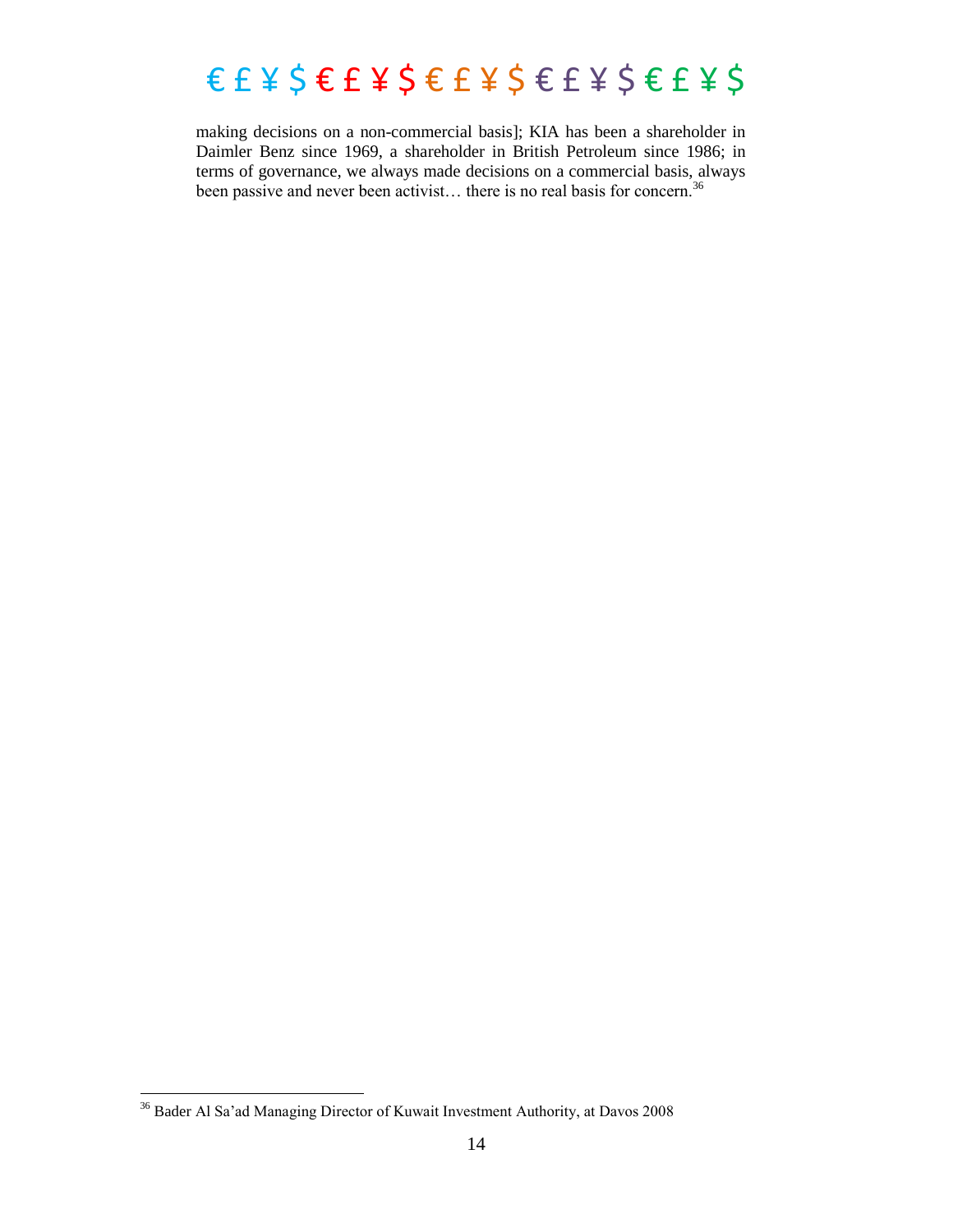## **3**

### **Sovereign Wealth Funds in Latin America**

While Latin America is a region endowed with vast natural resources, historically it has not historically developed as many SWFs as other regions have. Among Latin American countries, Chile is home to the region's largest and best-managed funds.

#### **Background on Chile"s Sovereign Wealth Funds**

Chile has two SWFs, the Economic and Social Stabilization Fund (ESSF) and the Pension Reserve Fund (PRF). Both are outgrowths of previous governmental funds and were formalized and codified in 2006, with the passage of the Fiscal Responsibility Law, to become SWFs.

The ESSF is descended from the Copper Stabilization Fund, which was created in 1985 as a means to lessen the effect of fluctuations in the price of copper on Chile's fiscal budget. The Chilean government is highly dependent on copper revenues both directly, through the copper industry companies that it nationalized, and indirectly, through taxation. The ESSF continues to be managed with the same purpose as its Copper Stabilization Fund legacy, with the broader mandate of providing macroeconomic stability. When the price of copper and revenues are high, money flows into the fund. When either declines, the Ministry of Finance can draw on the fund to support government spending and finance fiscal deficits.

The objective of the PRF is to compensate for an expected shortfall in the government's ability to meet future liabilities in pension payments to its elderly citizens. The fund is effectively a vehicle to help supplement and minimize the need for intergenerational wealth transfers from young Chileans to older Chileans in the future.

Philosophically and practically, the ESSF and PRF are similar to Norway's SWF. The similarities stem from both the source and the purpose of the funds. Because the nations' funds differ in age and maturity, their portfolios of assets also differ. Although Chile's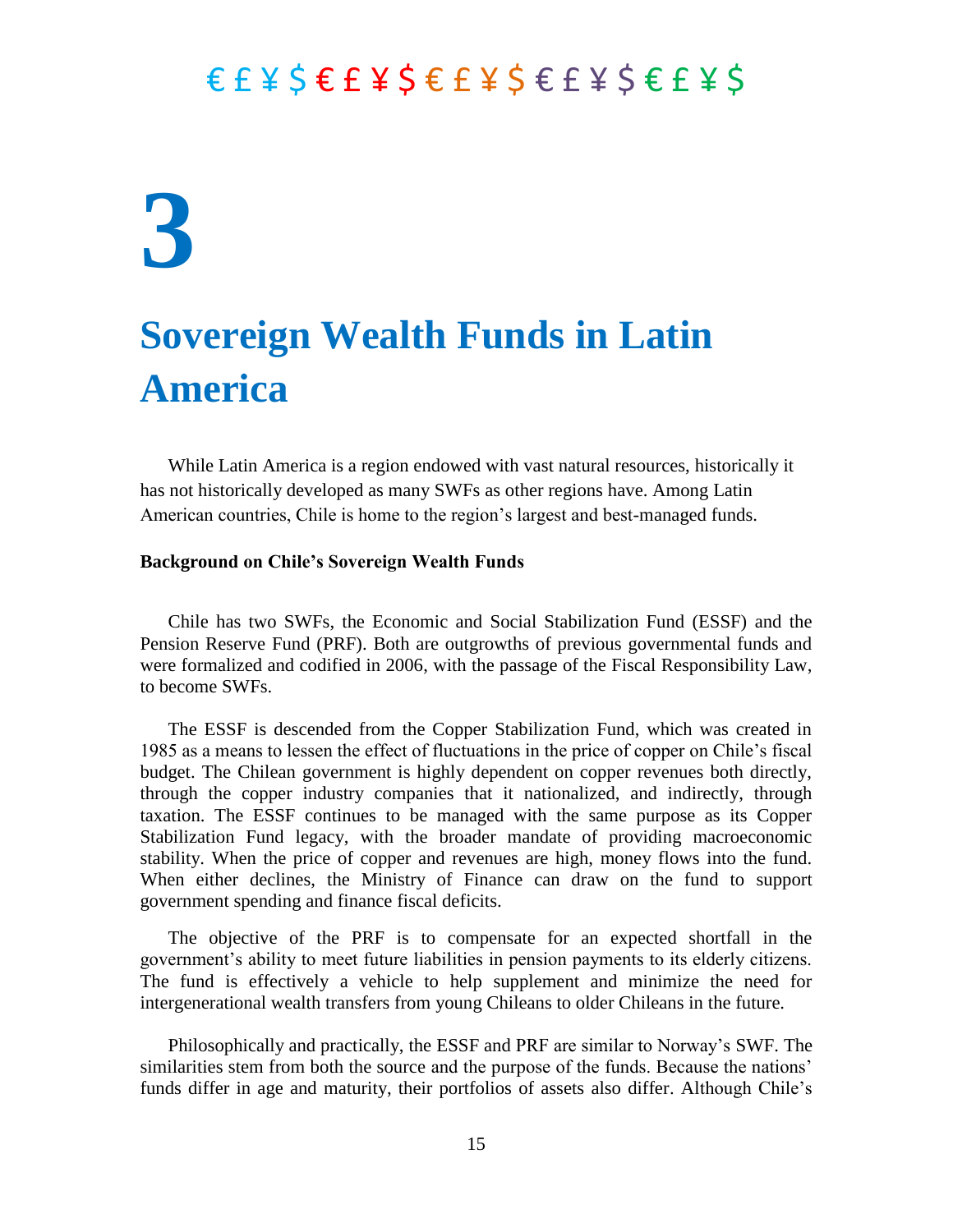funds may be expected to become increasingly similar to Norway's as they mature over time. Like Norway, Chile's SWFs' inflows are funded by the depletion and exploitation of natural resources. They perform the implicit function of preserving and enhancing the national wealth that belongs to all Chileans, both present and future, in addition to the ESSF's more immediate and explicitly stated function of serving as a countercyclical fiscal policy tool. Exhibit 3.1 summarizes some of the most relevant details of the ESSF and the PRF.

The funds were formally established by the Fiscal Responsibility Law in 2006. The Concertación coalition in power at the time, which was responsible for enacting this legislation under President Michelle Bachelet, can be broadly characterized as center-left. This government, in power until January 2010, marked a continuation of center-left rule in Chile since the end of Augusto Pinochet's right-wing military dictatorship in 1990.

The funds owe their genesis, in part, to the fiscal prudence of the ruling Concertación coalition. <sup>37</sup> In 2007, Chile was flush with over 20 years of nearly continuous economic growth. Global copper prices had increased steadily between 2003 and 2006 and, although with more volatility thereafter, still trended upward through 2007 to more than quadruple their 2003 levels.<sup>38</sup> Having accumulated enormous budget surpluses, Concertación opted to save rather than spend much of this wealth and so began the institutionalization process of creating its SWFs.

While these actions seem remarkably prescient in hindsight and a victory for mature and responsible government, the politics surrounding the funds, particularly the ESSF, have been controversial. Critics of these aggressive saving policies have pointed to Chile's persistent income inequality and status as a developing country as a reason to spend more of the revenue of the copper price windfall on projects to improve Chileans' standards of living and other means of furthering economic development more actively. The global financial crisis of 2008 and the subsequent worldwide recession have gone a long way toward quieting such criticism. In the face of the crisis, the ESSF has, first of all, performed well in terms of returns and has been a ready source of capital to carry out its countercyclical balancing purpose.

While the ESSF has already seen one major swing of the economic cycle, its experience of the political cycle is less complete. The same party and ministers primarily responsible for establishing and running the ESSF remained in power until the January 2010 election. Critics have pointed out that, for all of Concertación's success in establishing the ESSF, it may simply be laying up massive amounts of funds for subsequent administrations to spend, allowing the opposition, now elected into office, to reap the benefits of Concertación's fiscal prudence and to use the funds to buy the loyalty, support, and approval of the Chilean electorate. However, today, the idea that it was a good decision to save is widely accepted across the political spectrum.<sup>39</sup>

 $37$  Interview with Axel Christensen, June 1, 2009.

<sup>38</sup> London Metal Exchange, www.lme.co.uk.

<sup>&</sup>lt;sup>39</sup> Interview with Andrés Bianchi, June 3, 2009.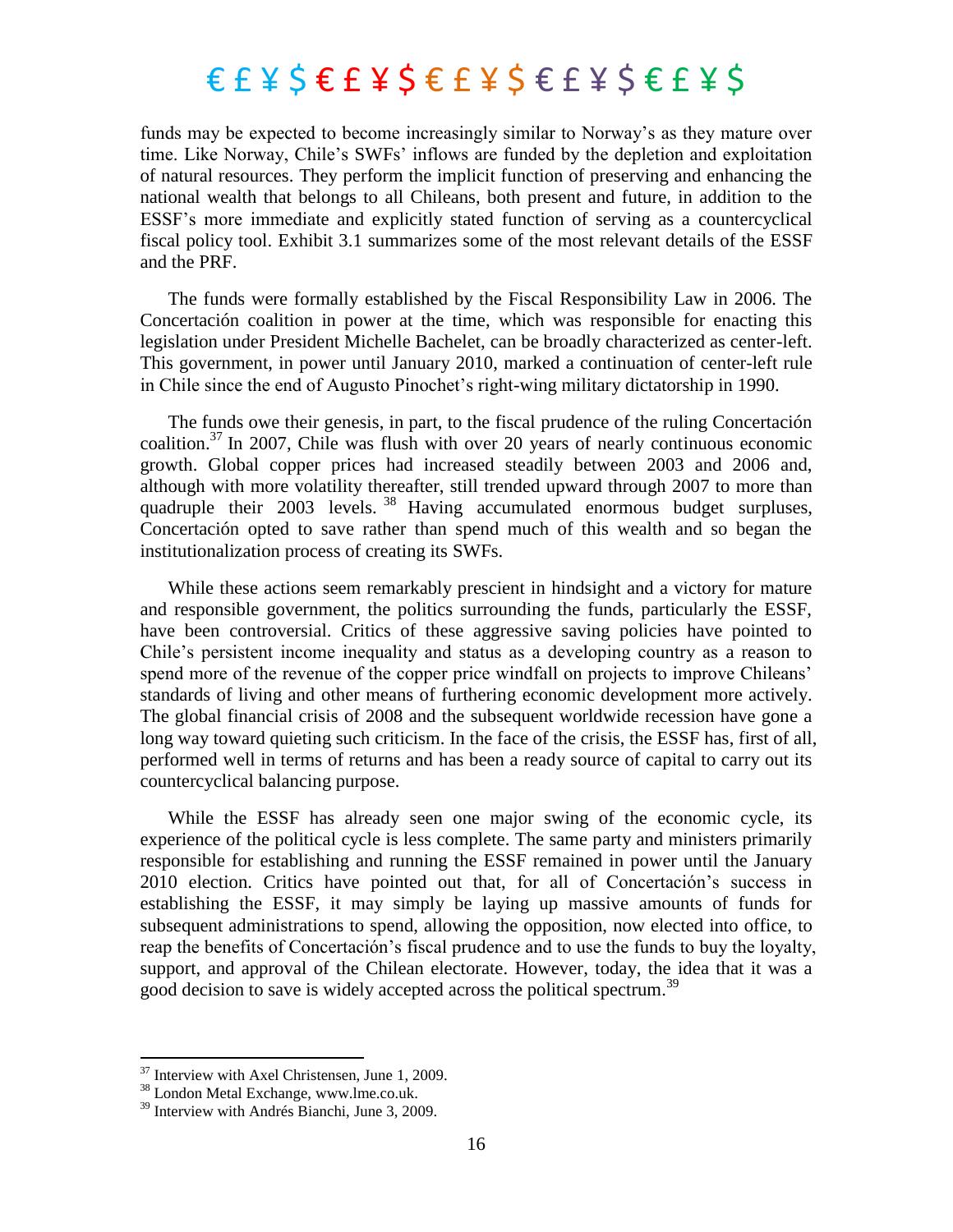Outside observers have praised Chile for its discipline and success in creating and maintaining both the ESSF and PRF. The funds have drawn admiration from various corners for their transparency, organization, and public accountability. The U.S.-based Sovereign Wealth Fund Institute, which ranks semi-annually the world's 45 most significant funds, awarded Chile a perfect score for quality of administration and transparency. $40$ 

#### **Our Research Approach and Strategy**

In the course of our research, we interviewed several high-ranking individuals from various professional backgrounds related to Chile's SWFs. These individuals' perspectives helped imbue our research with a sense of immediacy, given the tumultuous state of the global financial markets. Particularly helpful was the fact that Chile is among the most open and transparent governments in the world regarding its SWFs.

All the interviews took place in Santiago during the first week of June 2009. Consistent with Chile's openness regarding its funds, all those interviewed, government officials included, permitted us to record their interviews and granted us unlimited discretion in quoting them. Several did, however, ask that we get their specific permission before quoting them in any sort of publication. They were concerned that, as individuals representing the government or the Ministry of Finance, they had to carefully craft their remarks to limit the possibility of misinterpretation.

The most significant interviews were conducted with the following individuals:

*Andrés Bianchi,* former Chairman of the Chilean Central Bank. During his tenure, the Central Bank became independent of the central government toward the end of the military regime. In 2000-2006, Mr. Bianchi was the Chilean Ambassador to the United States. Since that time, he has been Chairman of the Advisory Board to the Ministry of Finance.

*Eric Parrado,* International Finance Coordinator of the Ministry of Finance of Chile. He reports directly to the Minister of Finance, Andres Velasco, and is the person within the Ministry of Finance most directly responsible for management of the SWFs. He is also responsible for debt management. Dr. Parrado had previously worked for the IMF, after earning his Ph.D. in Economics from NYU, and subsequently for the Chilean Central Bank before being invited to begin building his current office from the ground up.

*Axel Christiansen,* Managing Director for Barclays Global Investors (BGI), currently starting up a new office for BGI in Santiago. He has both buy- and sell-side experience and an MBA from the Stanford Graduate School of Business. He also chairs an advisory council for the Ministry of Finance on capital markets and works with Dr. Parrado in a less official capacity, advising him on general principles of asset management.

<sup>&</sup>lt;sup>40</sup> Sovereign Wealth Fund Institute, www.swifinstitute.org.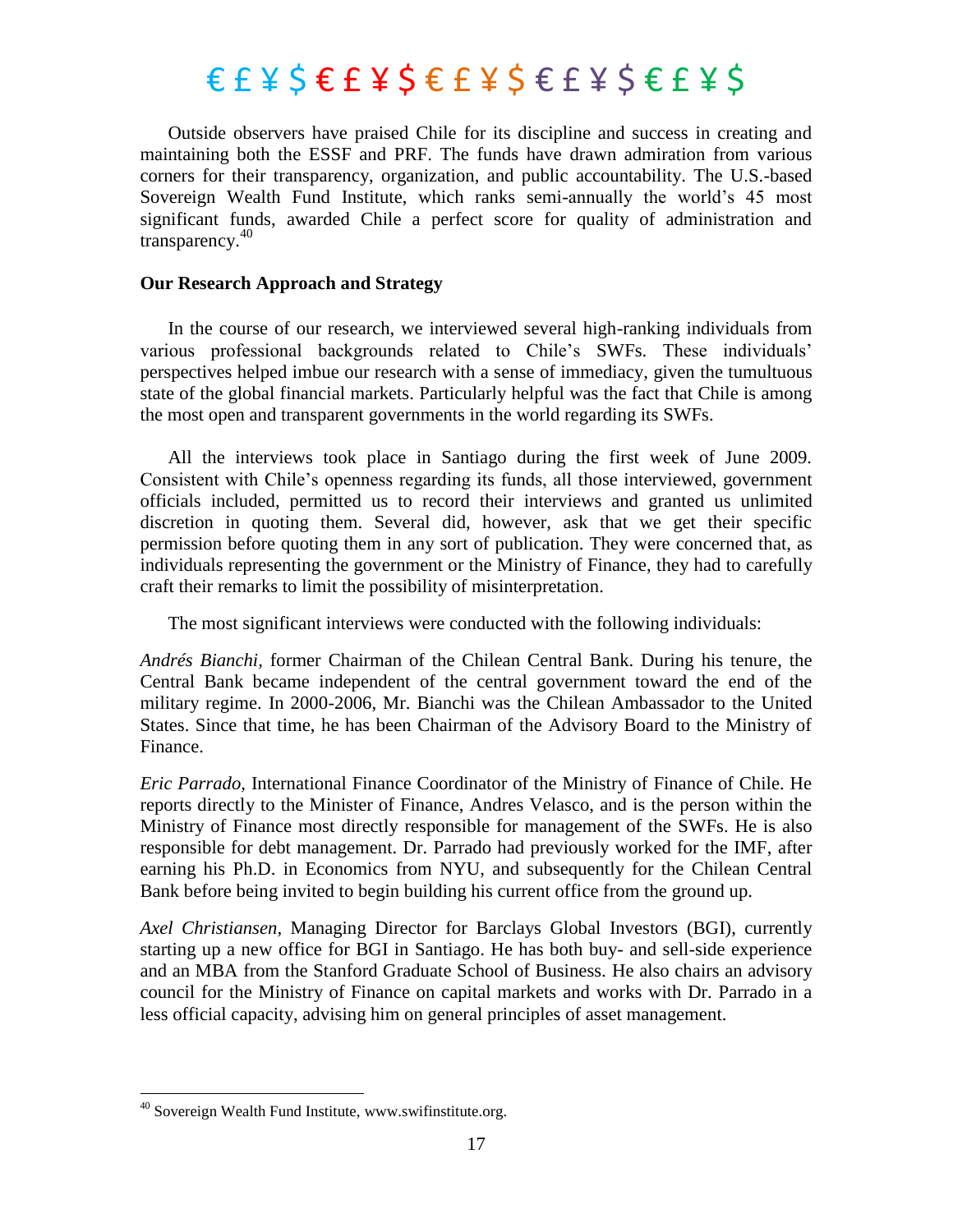*Ricardo Consiglio,* head of the International Trading Desk at the Central Bank, which executes all operations for Chile's SWFs. In this capacity, he is in charge of tactical asset allocation, overseeing a team of nine portfolio managers. He is an economist from the University of Chile with a Master's degree in finance and economics from the University of Warwick in the United Kingdom.

#### **The Effect of the Financial Crisis**

The financial crisis of 2008 has had a significant and lasting impact on SWFs globally; and Chile is no exception to this, although it has been the rare beneficiary of the upheaval. With the ESSF's assets invested primarily in the sovereign debt of developed economies, returns have been strong in both relative and absolute terms. Policy changes in reaction to the crisis have been significant, though, as has been the change in the tenor of the national debate surrounding the propriety and usefulness of Chile's SWFs, especially the ESSF.

Unlike the massive losses seen by SWFs invested in riskier asset classes, as of 2Q2009, Chile's ESSF had achieved an internal rate of return of 6.12% since its inception in 2007. <sup>41</sup> This figure is adjusted for all inflows and outflows and is based on both capital appreciation and interest income.

#### *Asset Diversification on Hold*

With the onset of the subprime crisis and subsequent volatility in global financial markets, the Ministry of Finance and the Central Bank of Chile, with input from the Financial Advisory Committee, elected to put on hold plans to diversify the holdings of both the ESSF and the PRF. The advisory committee itself had recommended portfolio diversification into corporate bonds and equities, to be managed by external asset managers. The policy was to go into effect as early as the end of 2008, but, for a variety of reasons, is in indefinite abeyance. Andrés Bianchi states the chief reason for this postponement is the fear that further volatility could result in significant accounting losses for the ESSF and, as withdrawals are made for countercyclical funding purposes, potentially realized losses as well. Beyond the objective ills of such potential losses there are further political ramifications in that losses in the ESSF could produce "a real backlash against the idea of having sovereign wealth funds."<sup>42</sup> The advisory committee was thus concerned not only with jeopardizing the value of the assets held by the ESSF but also with endangering its very existence.

#### *From Domestic Criticism to Widespread Praise*

The most remarkable shift in the political environment is the change from widespread domestic criticism of Concertación's fiscal prudence to international and domestic praise for its foresight and careful planning. "Such fiscal prudence was highly unpopular, and both Bachelet and Velasco were criticized as tight-fisted. But now … the average Chilean

<sup>&</sup>lt;sup>41</sup> Chilean Ministry of Finance, Economic and Social Stability Fund, 2009Q2 report.

<sup>42</sup> Bianchi, *op. cit.*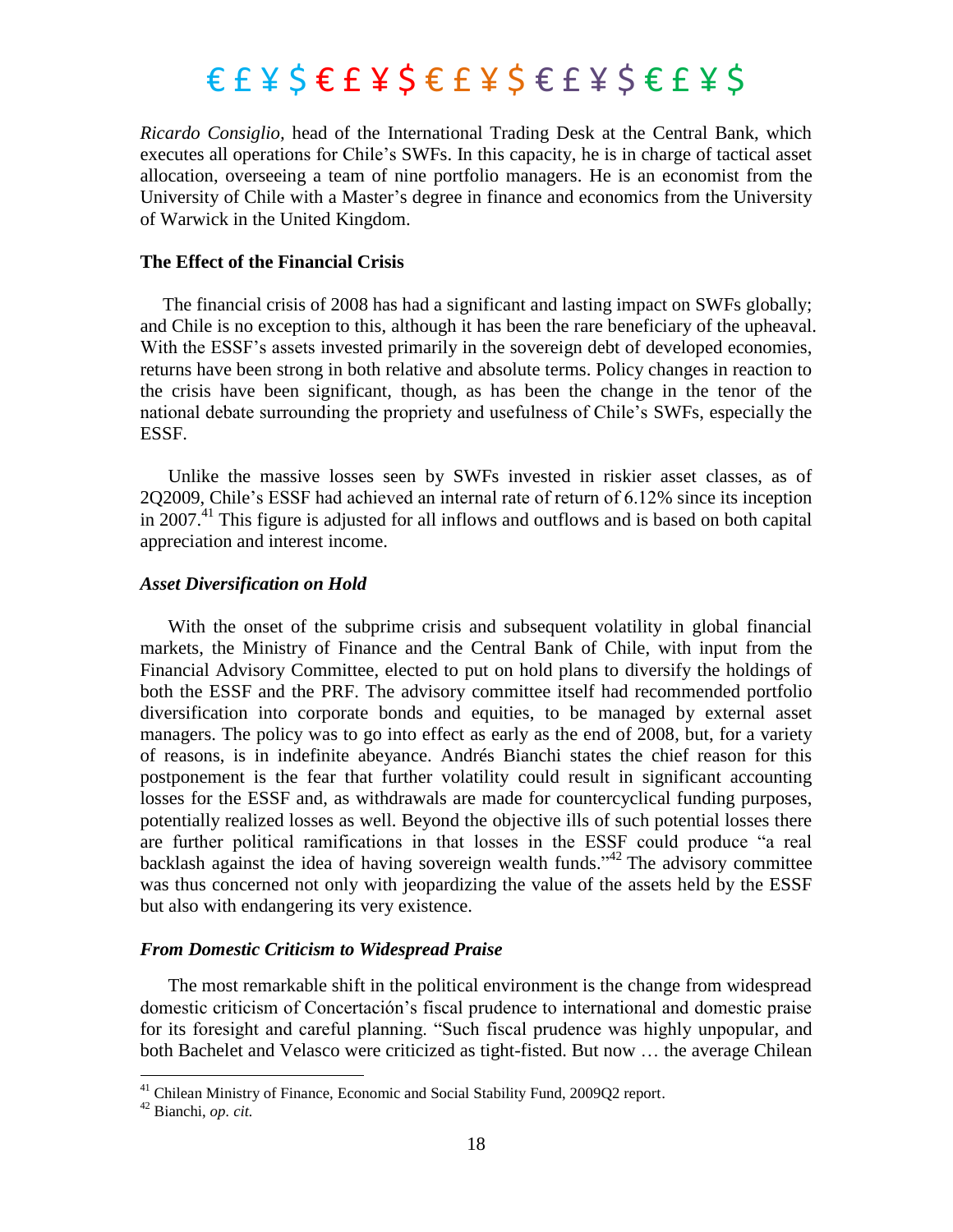views Velasco and Bachelet in a different light. Velasco is widely cited as the most popular minister in government while Bachelet's approval ratings top 70 percent, even higher than when she took office in March  $2006.^{43}$  As Bianchi notes, this kind of popularity for a Minister of Finance is almost unheard of, as typically the Minister is primarily in the position of saying "No" when it comes to various political spending requests from colleagues. "But now, paradoxically because of the crisis, his popularity has risen continuously.  $64\%$  support."<sup>44</sup>

For the time being, Chile's ESSF will stay the course with its conservative strategy of investing primarily in sovereign debt. While this policy will not likely lead to impressive returns over the short- or medium-term, and may even jeopardize asset values should the sovereign debt of Japan, the United States, and EU member nations be downgraded in the future, it is viewed as necessary to prevent undermining the political support that Chileans have for their SWFs.

#### *From Saving to Spending*

The ESSF began drawing down its balances for the first time during 1Q2009 and accelerated this program rapidly, withdrawing more than US\$4 billion over the course of Q22009 and US\$2.5 billion during Q3. Interestingly, the ESSF is so well-funded that more than one official suspected the government would have difficulty spending effectively even the US\$4 billion it withdrew in Q2.

#### **Who Calls the Shots?**

The key decision-making institutions with regard to Chile's SWFs are the Ministry of Finance and the Central Bank, with the Financial Advisory Committee exerting heavy influence on the decisions. The framework for the existence of all three institutions is established in the legislation passed by Congress. Within the constraints laid down by the legal framework, the final arbiter is the Minister of Finance, who is beholden to the President of the Republic. What follows is a description of the role of each institution, followed by a discussion of the process by which decision makers are selected by the President and the Minister of Finance.

#### *Delineation of Power Between the Ministry of Finance and the Central Bank*

The Ministry of Finance defines the policies that guide Chile's SWFs, and the Central Bank executes them. According to Eric Parrado, "the recommendations (made by the financial advisory committee) go to the ministry of finance. ... [W]e study all the recommendations, and then we send instructions to the central bank of Chile."<sup>45</sup> The Ministry of Finance chose to use the Central Bank as its "fiscal agent" for managing the funds because, according to Andrés Bianchi, the Central Bank "is the only organization

 $43$  Gideon Long, "Innovative Leader of the Year: Andrés Velasco – Steward of Chile's Wealth," 2009, http://latintrade.com/2009/10/innovative-leader-of-the-year-andres-velasco-steward-of-chile's-wealth.

<sup>44</sup> Bianchi, *op. cit.*

<sup>&</sup>lt;sup>45</sup> Interview with Eric Parrado, June 6, 2009.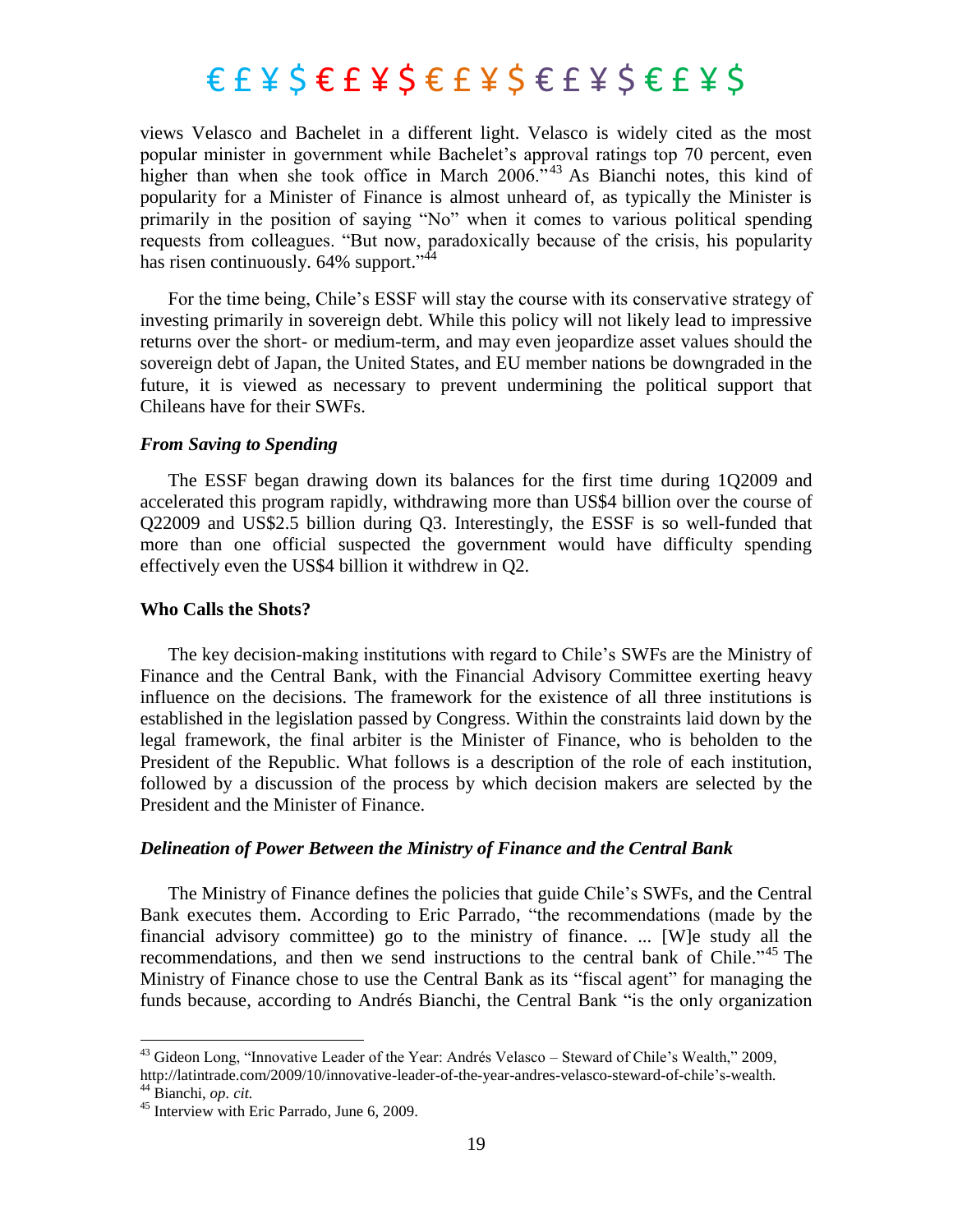in the public sector that has the technical expertise in management of funds abroad.<sup> $46$ </sup> And given that, at the time of this writing, Chile's funds have been exclusively in currency deposits and government paper, the Central Bank was able to leverage its experience in managing fixed-income assets in the management of the funds. According to Bianchi, their "expertise is concentrated in short term investments—the international reserves of the central bank are very liquid. ... [T]he central bank became a kind of executive body to manage these funds. $147$ 

According to Ricardo Consiglio, of the Central Bank,

we are in charge of the asset allocations of all the reserves. The finance ministry decides the benchmark. They decide all of the asset classes we are allowed to invest [in] … they decide the limits. [However,] all the decisions of buying and selling are taken by the central bank … the ministry of finance just defines the limits of what we can move. …We can move 5% up and down [within the asset allocation guidelines put forward by the finance ministry]. $48$ 

The Central Bank decides on the best tactical procedure for investing and liquidating assets on a day-to-day basis.<sup>49</sup>

Should the Ministry of Finance decide to diversify the funds' assets into corporate stocks and bonds, however, these would likely be managed by an external fund manager, not by the Central Bank. As Consiglio explains, "we don't have the capability to manage equity and corporate bonds … we know fixed income, we know banks, but we don't know about equities and corporate bonds.<sup>50</sup> That said, the Central Bank was highly involved in the process of selecting potential external managers for the shelved equityinvestment policy. According to Consiglio, "we [the Central Bank] also know about external managers because a portion of our reserves are managed by external managers."<sup>51</sup> However, as Bianchi explains, the Ministry of Finance maintained close involvement with this process: "When the process of hiring external mangers took place … I personally was very insistent that those presentations be made not only at the central bank but that there should be people from the ministry of finance because, after all, it is the government's money."<sup>52</sup>

As for the Central Bank's role in crafting policy, "we [the Central Bank] give to the ministry of finance our advice … we say what we believe is the best for the fund. But this must be defined by the ministry of finance. … [W]e can help them in anything that they ask, but the final decision is on them.<sup>553</sup> The Central Bank also has the freedom to refuse

 $\overline{a}$ 

<sup>49</sup> *Ibid.*

<sup>46</sup> Bianchi, *op. cit.*

<sup>47</sup> *Ibid.*

<sup>48</sup> Interview with Ricardo Consiglio, June 3, 2009.

<sup>50</sup> *Ibid.*

<sup>51</sup> *Ibid.*

<sup>52</sup> Bianchi, *op. cit.*

<sup>53</sup> Consiglio, *op. cit.*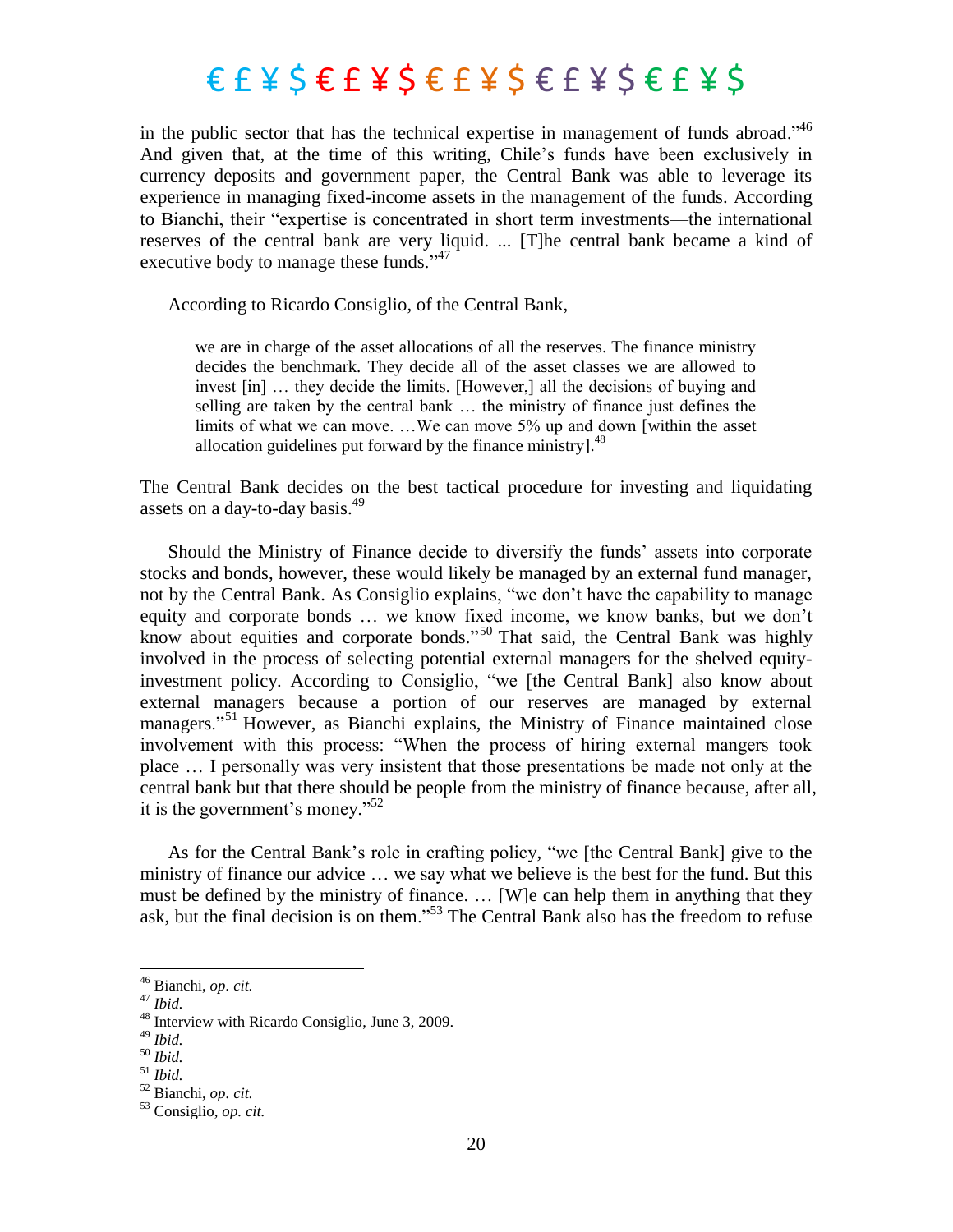to serve as the fiscal agent of the Ministry of Finance: "we can say yes or we can say no $^{,54}$ 

#### *The Financial Advisory Committee*

The Financial Advisory Committee was created in 2007 with the stated function of advising the Minister of Finance in matters relating to Chile's ESSF and PRF. The existence and role of the committee are stipulated in the laws passed by Congress that created the funds. 55

The advisory committee debates the investment options for the funds, with technical support from Eric Parrado's group in the Ministry of Finance.<sup>56</sup> After reaching an agreement, the committee makes its recommendations to the Minister of Finance, which he can choose to accept or not. Parrado states that, "I am the link here between the financial committee and the minister of finance. I report to the minister of finance whatever recommendations that the financial committee makes.<sup>57</sup> According to a senior Ministry of Finance official involved with managing Chile's funds, the committee "is just an advisory board, they do not make decisions, but we like to consider them very seriously, that if they make recommendations, it will be the general case that we will accept all the recommendations, and so far we have accepted all their recommendations."<sup>58</sup>

Although the law stipulates the role, number of members, and meeting frequency of the committee, the current Minister of Finance selected its initial membership. According to Bianchi, chairman of the committee, "members [were] selected not only for their technical capabilities, but also because they represented the whole political spectrum in Chile. This we regard as crucially important to the legitimacy of the suggestions they make to the government."<sup>59</sup>

The law also stipulates that the mandate of the committee is to meet twice a year, but in practice they have been meeting more frequently. When asked to comment on the mandate, Bianchi asserted "that would have been preposterous. We meet around 10 times a year."<sup>60</sup>

#### *How the Decision Makers Are Selected*

The President of the republic, the final arbiter with regard to Chile's funds, is elected directly by the voting population of Chile. The President appoints the Minister of Finance, who must be confirmed by Congress. The minister then hires key decision makers in the

<sup>54</sup> *Ibid.*

<sup>55</sup> Informe Annual, Comité Financiero 2008.

<sup>56</sup> Bianchi, *op. cit.*

<sup>57</sup> Parrado, *op. cit.*

<sup>58</sup> Interview with a senior finance ministry official, June 2009.

<sup>59</sup> Bianchi, *op. cit.*

<sup>60</sup> *Ibid.*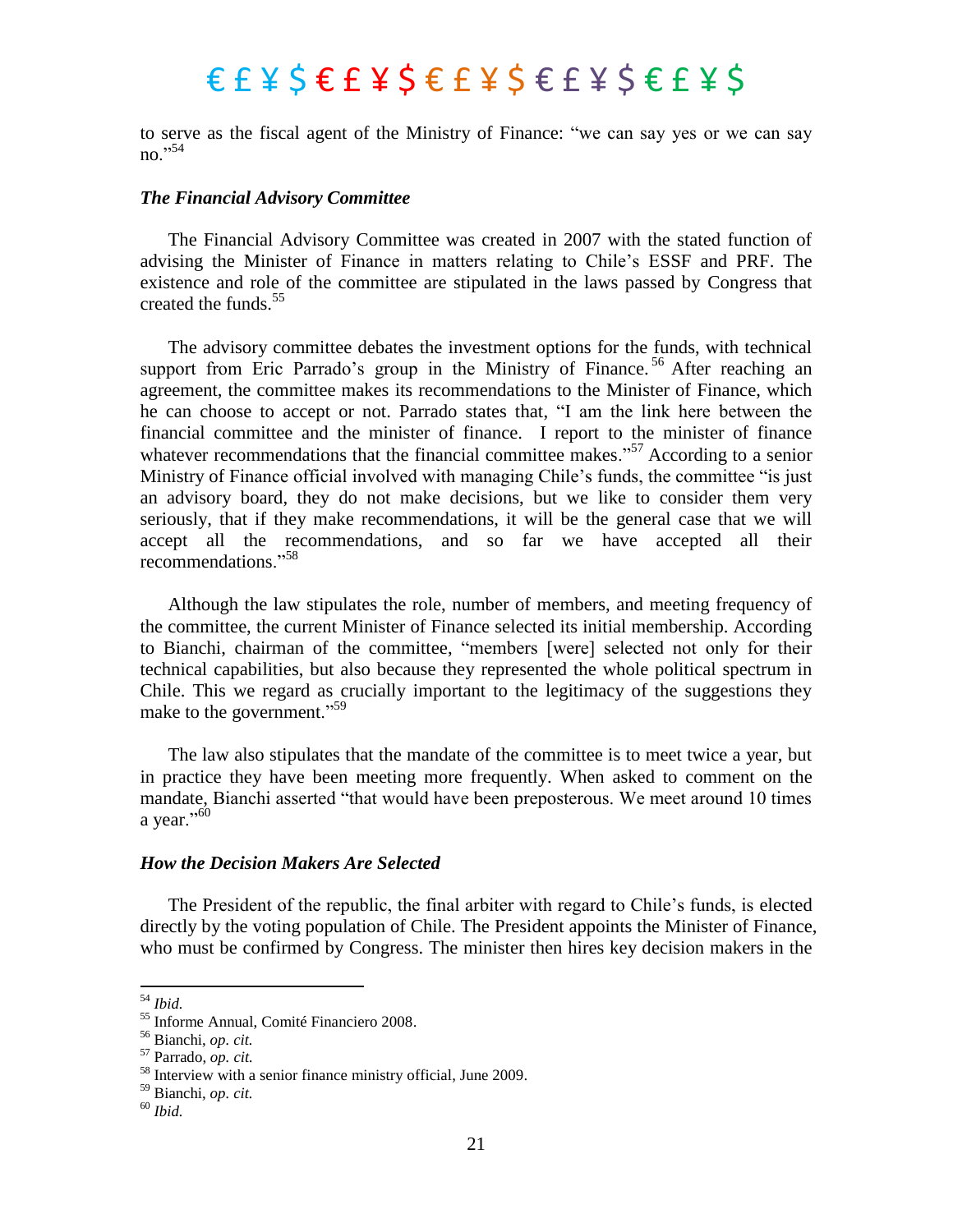Ministry of Finance. The Central Bank is independent of the government. The members of the Financial Advisory Committee are confirmed by Congress on a rotating basis. What follows is a description of how the members of the Financial Advisory Committee and the technical decision makers in the Ministry of Finance are selected.

#### *Selecting the Members of the Financial Advisory Committee—Fostering Political Independence and Technical Credibility*

According to Bianchi, the members of the Financial Advisory Committee "are selected by the minister of finance, but so far no one has questioned the independence of these groups, because … this is a very small country and everyone knows everyone and there are a number of think tanks, which range from center right to left of center, which are technically very good. From these think tanks, come the members of these groups.<sup>561</sup>

Although the Minister of Finance came from the ruling Concertación coalition, the members of the committee represent a broad range of Chile's mainstream political spectrum. (Exhibit 3.2 provides a detailed summary of each member and his or her background.) According to Bianchi, a politically diverse committee "provides a good way of shaping decisions … [although] it takes a lot of time to reach a decision … when we suggest something to the minister of finance, that suggestion has a certain technical weight, but also a certain political weight.<sup>562</sup> As Bianchi further elaborates, "the makeup of the committee provides a sort of protection. I mean, I'm sure that people on the Right say, if Martin Cristóbal is there and he agrees then we can be sure that nothing foolish is going to be done, and the same can be applied with respect to the others.<sup> $63$ </sup>

#### *Hiring into the Ministry of Finance—Creating a Technocracy Based on Transparent Hiring Practices*

The direct advisors to the Minister of Finance are appointees hired directly by the minister himself. Accordingly, Eric Parrado, the minister's chief advisor on Chile's SWFs, was hired directly by Minister of Finance Andrés Velasco in 2007. Parrado had studied under Velasco during his doctorate period at Yale. As he attested, "I worked closely with Andrés Velasco; he was a full professor there; I did my thesis with him so … he believes in me."<sup>64</sup>

However, with regard to the technical staff, the Ministry of Finance put in place a process designed to be systematic and meritocratic. Parrado states that in their hiring processes,

we are trying to be super-formal, super-transparent. We said we would like to work like a Swiss watch in terms of nobody can complain that there are differences in terms of "you prefer this guy because he has a political background

<sup>61</sup> *Ibid.*

 $62$  *Ibid.* 

<sup>63</sup> *Ibid.*

<sup>64</sup> Parrado, *op. cit.*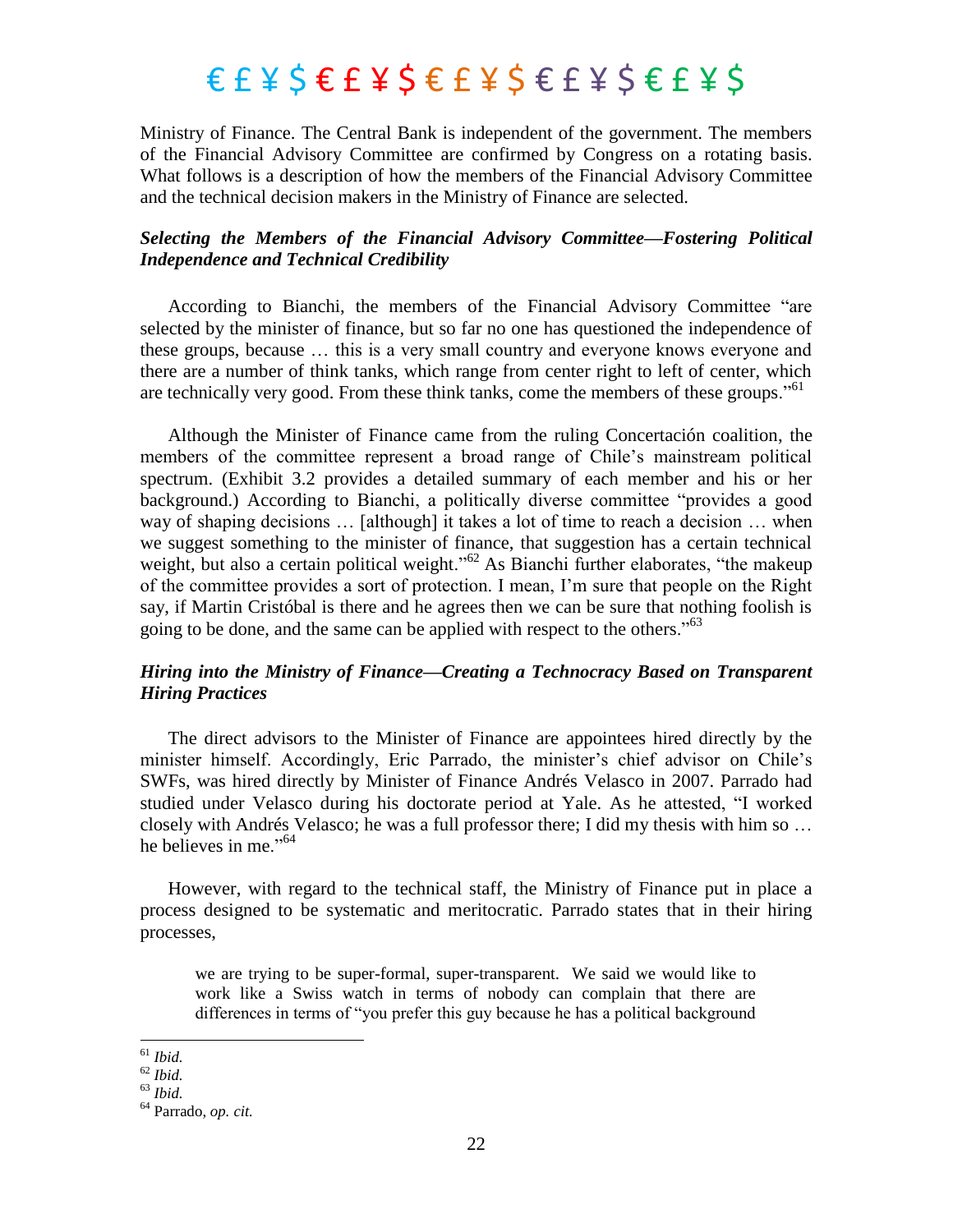similar to me"... this is a really technical division, so in terms of the guys that I hired recently, I put ads in the newspaper to look for them. And we did a formal process with ... 100 candidates.<sup>65</sup>

Putting in place a transparent and systematic process also extended to the selection of external fund managers for the currently shelved equity investment policy. According to Parrado, "this transparency is also reflecting [sic] in the process when we try to get external managers. We invited everybody in the world, we invited … 110 external managers to be in the process."<sup>66</sup>

Still, the ultimate architect of the current institutional structure "is the minister of finance [Andrés Velasco], with the support of the president.<sup>567</sup> It remains to be seen whether the institutions and decision-making mechanisms will transcend political administrations. We examine this question in the next section.

#### **The Future of Chile"s Sovereign Wealth Funds**

#### *Building Institutions That Transcend Political Administrations*

Because laws stipulate the basic framework that underlies Chile's SWFs, the executive branch of the government cannot unilaterally change the funds' framework. According to Parrado, "everything is backed by law... so it's not just a matter to change every other year whatever you want in terms of your objectives." $68$  The consensus behind establishing this legal framework grew out of the wide acknowledgement of the economic policy mistakes Chile had made in the past. According to Bianchi, due to "prior" bad experience with procyclical fiscal policy … the institutional reaction was to establish a fiscal rule, so that government expenditure would increase … [in line with] permanent incomes."<sup>69</sup> In addition, those responsible for interpreting the law are, by design, independent from the government. According to Bianchi,

both the estimate of the economic growth rate over time and the estimate of the mid-term price of copper are not established by the government, but by two panels of experts that are independent from the government, and include economists from the opposition as well as economists from the government. This provides legitimacy to the estimates. With their advice, the government then decides what are the permanent incomes it can expect to have during the next fiscal year, and which are transitory incomes. These transitory incomes are those which are saved in order to finance and increase the sovereign wealth funds.<sup>70</sup>

The establishment of Chile's funds in law and the nonpartisan technocratic make-up of the advisory bodies contribute to the development of institutions that have the capacity

l

<sup>65</sup> *Ibid.*

<sup>66</sup> *Ibid.*

<sup>67</sup> Senior finance ministry official, *op. cit.*

<sup>68</sup> Parrado, *op. cit.*

<sup>69</sup> Bianchi, *op. cit.*

<sup>70</sup> *Ibid.*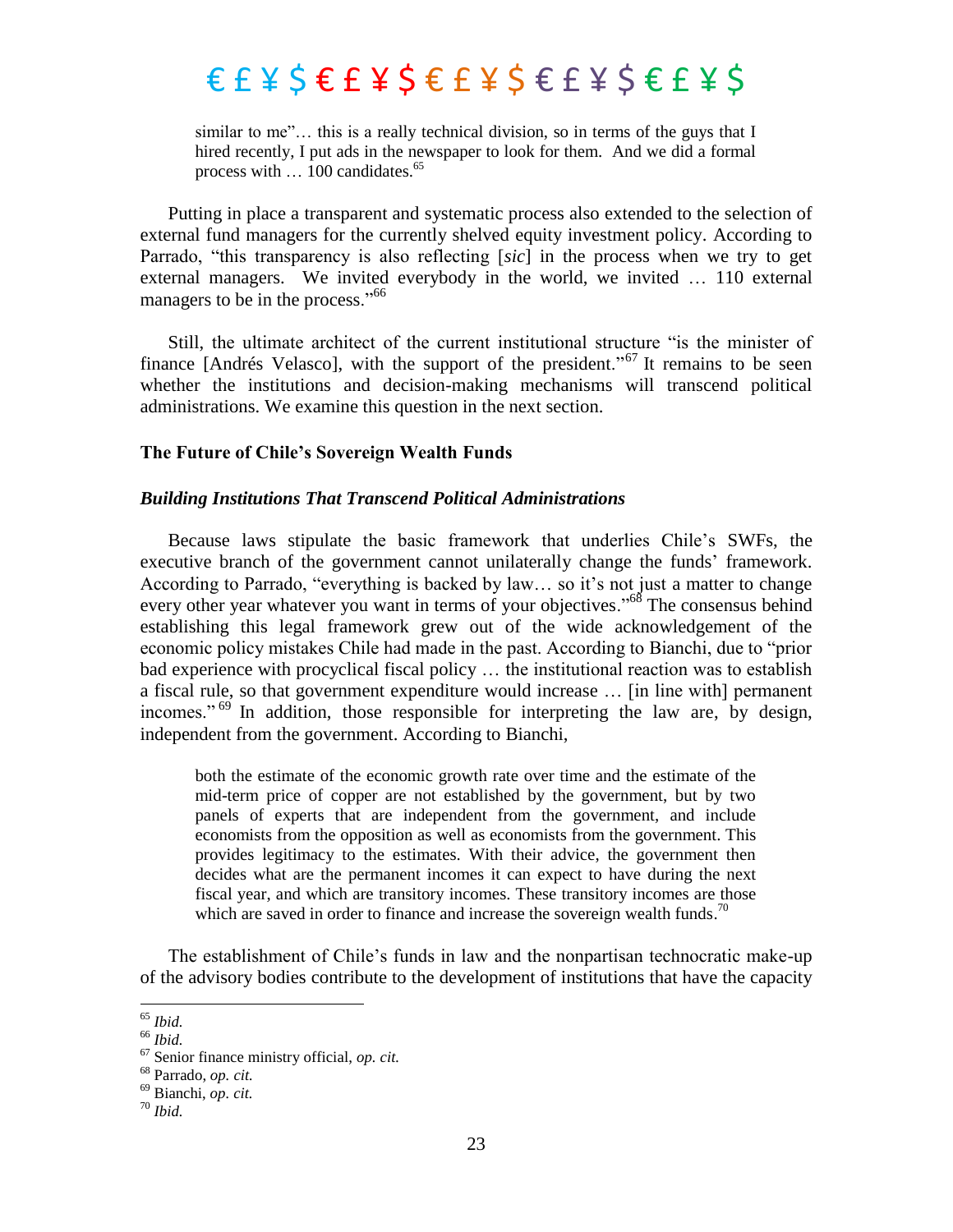to transcend political administrations. When asked if they have been able to build institutions capable of transcending politics, Parrado responds, "I think so. I never had any political pressure. Never never ever.<sup>71</sup> That being said, although it is likely that much of the technical staff will not change, it is possible that those closest to the executive branch may see their jobs given to new political appointees, should there be a change in administration. According to Bianchi, "I think, given the political traditions in Chile … for instance I think that Eric Parrado—who I insist is an excellent economist and most reliable person—if there were a change in government he would probably move to the central bank."<sup>72</sup> However, it is significant to note that "there is an interesting process of exchange of technicians between the central bank and the Ministry of Finance, the central bank being independent and paying much better salaries. … Eric Parrado started at the central bank, moved to the Ministry of Finance and, if a change of government took place he would go back to the central bank and some new people would come in.<sup>773</sup> Therefore, even if Parrado were to leave the ministry, he would likely remain involved in the decision-making process, resulting in continuity with regard to the investment decisions pertaining to Chile's funds. With regard to his own position as chairman of the Financial Advisory Committee, Bianchi states that, "if we had a new government, I personally would say, ‗If you want I can leave' in order to have someone closer to the minister in place. But they may tell me to go ahead and stay on. $174$ 

With regard to the Central Bank, the hiring of key decision makers is largely insulated from politics. When asked about the potential effect on the Central Bank of any change in administration, Ricardo Consiglio offers that, "from our perspective there would be no change," while venturing that, "from the side of the ministry of finance [there] would be change."<sup>75</sup>

Offering an outside perspective, Axel Christensen acknowledges that a potential change in personnel at the level of the Minister of Finance and his direct reports may be the weak link in the institutionalization process. According to Christensen, "There's a good chance that Eric won't be there and he's … been the person [in charge] with the knowledge and expertise about that and how do you institutionalize. ... That's probably from my point of view, the weaker spot right now … and historically, every finance minister comes with his or her own team so continuity is an issue.<sup>76</sup>

Even if there is uncertainty with regard to whether those who report directly to the Minister of Finance will transcend political administrations, much has been done to ensure that there is continuity in the key technical decision-making bodies and that that they remain apolitical. This is especially true of the Financial Advisory Committee, where, by law, "every two years two members of the committee should either be replaced

<sup>73</sup> *Ibid.*

l

<sup>71</sup> Parrado, *op. cit.*

<sup>72</sup> Bianchi, *op. cit.*

<sup>74</sup> *Ibid.*

<sup>75</sup> Consiglio, *op. cit.*

<sup>76</sup> Christensen, *op. cit.*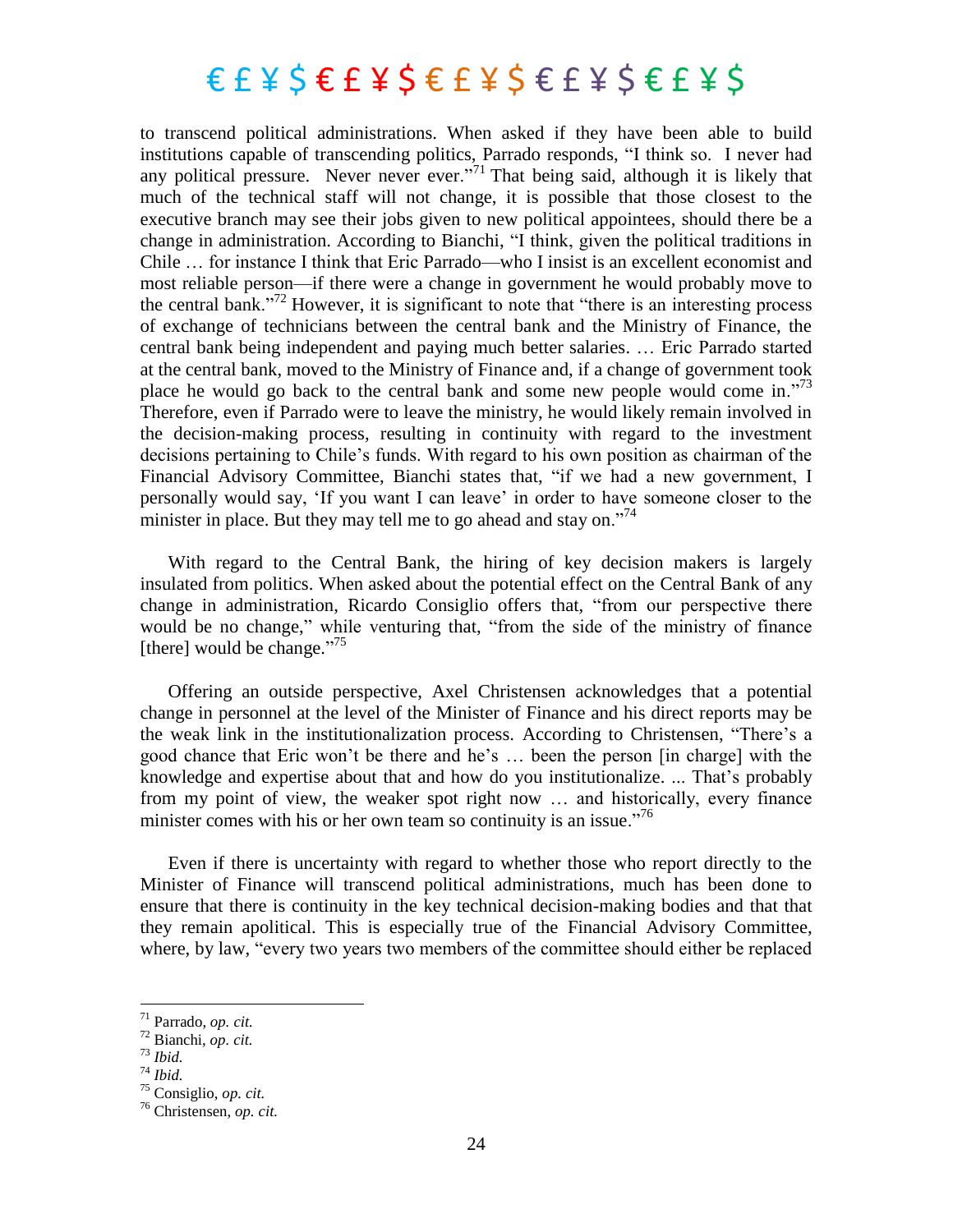or confirmed" by Congress on a rotating basis.<sup>77</sup> The first test of this rule came in 2008, when the two members up for confirmation "were confirmed, including Walker who is clearly not aligned with the government"<sup>78</sup> (see Exhibit 3.2 for a description of Eduardo Walker Hitschfeld's background). The fact that Congress confirmed a technocrat aligned with the opposition bodes well for long-term institutional stability and speaks to a certain level of political maturity among the decision makers. According to Bianchi, "things" depend more on how they are managed in practice, more than theoretical institutions that may be the optimal ones."<sup>79</sup>

#### *A Fiscal Policy Tool or a Force on the World Stage?*

Chile's ESSF was created to serve as a tool of countercyclical fiscal policy. Although it has been a relatively small fund compared to those of the Arab Gulf states, Singapore's Temasek, or even Norway's pension fund, it is also a relatively young fund and could conceivably become a significant force in international financial markets, as well as a powerful tool for domestic investment.

However, Chile's funds thus far have been managed in accordance with the narrow goal of providing a reliable tool for countercyclical fiscal policy, rather than a strategic investment tool or a mechanism for intergenerational savings. According to Bianchi, "obviously, there is a de-facto intergenerational effect, but that is basically not the reason. The main reason … is to have a countercyclical fiscal policy. Even the name of the fund—economic and social stabilization fund—and the way it is being managed today shows that this is the main purpose."<sup>80</sup> For example,  $\frac{1}{10}$  June 2, 2009,] it was announced that the government was withdrawing \$1.5 billion from the fund and the central bank is withdrawing every week \$50 million, to finance government expenditure this year. … [Spending] is being financed by drawing down the funds, not by going into  $debt.^{981}$ 

With regard to the question of using Chile's funds as a domestic investment tool, there appears to be little appetite among decision makers to go down this path. According to Bianchi, **"**we are forbidden to invest internally. Or at least, there is a strong restriction on that.<sup>82</sup> There appear to be two key reasons behind this, one economic and the other more ideological. In regard to the former, the reason "the funds are invested abroad and not internally is to avoid a sort of Dutch disease. … If the price of copper was as high as it was in recent years, the result would be a very strong appreciation of the Chilean peso and that would hurt tremendously other exporters. But if you keep the money abroad, you don't have this exchange rate problem. That's one of the reasons why they were invested abroad, and in foreign currency not in pesos."83

<sup>78</sup> *Ibid.*

 $\overline{\phantom{a}}$ 

<sup>79</sup> *Ibid.* <sup>80</sup> *Ibid.*

- <sup>82</sup> *Ibid.*
- <sup>83</sup> *Ibid.*

<sup>77</sup> Bianchi, *op. cit.*

<sup>81</sup> *Ibid.*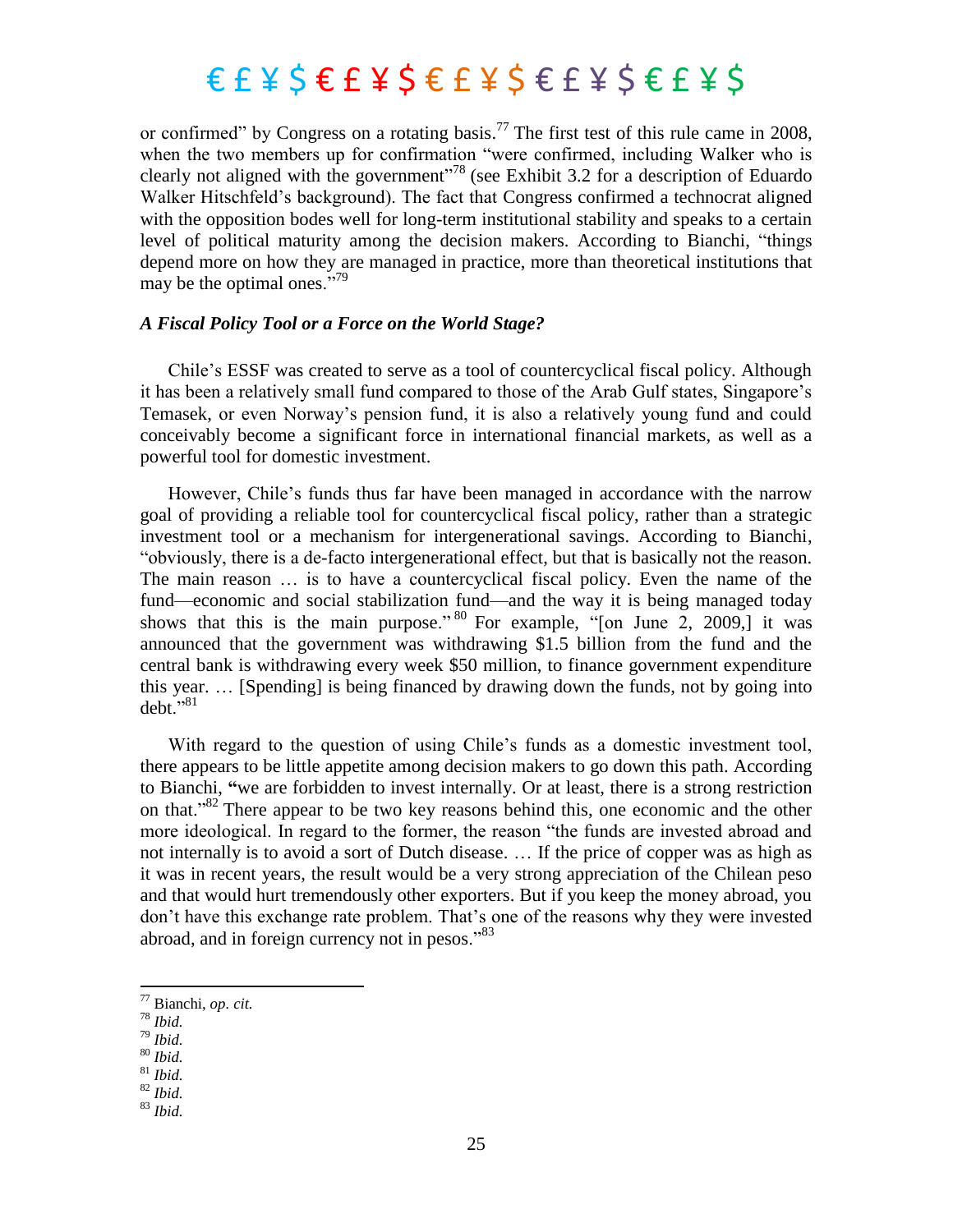Regarding the idea of strategic domestic investments, Bianchi notes, "it should not be used for those purposes. It should be used for stabilization purposes. This also reflects a very strong reaction to past policies. In Chile, there is a rather important resistance, even among people left of center, against industrial policy. The idea has been generally accepted that to pick winners is a difficult process that lends itself to … corruption. … [Rather] one should try to invest broadly in education, technical training, etc., that would improve the competitiveness of the overall economy, rather than support specific sectors."<sup>84</sup>

With regard to taking large positions in specific companies should Chile's funds diversify into corporate stocks and bonds, a senior Ministry of Finance official closely involved with managing Chile's funds asserts that, "in terms of going abroad, we don't have the problem that the Middle East sovereign wealth funds have in terms of buying strategic companies, because we don't want that, and we express that explicitly … we want to invest abroad, but ... in terms of our investment policy, it's going to be really well diversified, we're not going to take any huge chunk or piece of any company at all." $85$ 

Regarding the future of Chile's SWFs, the overall mood within the Ministry of Finance is one of optimism. According to Parrado, "We are a really young SWF, but we have all the resources to [hire] more people to get space. ... We have big hopes for our funds $^{1,86}$ 

<sup>84</sup> *Ibid.*

<sup>85</sup> Senior finance ministry, *op. cit.*

<sup>86</sup> Parrado, *op. cit.*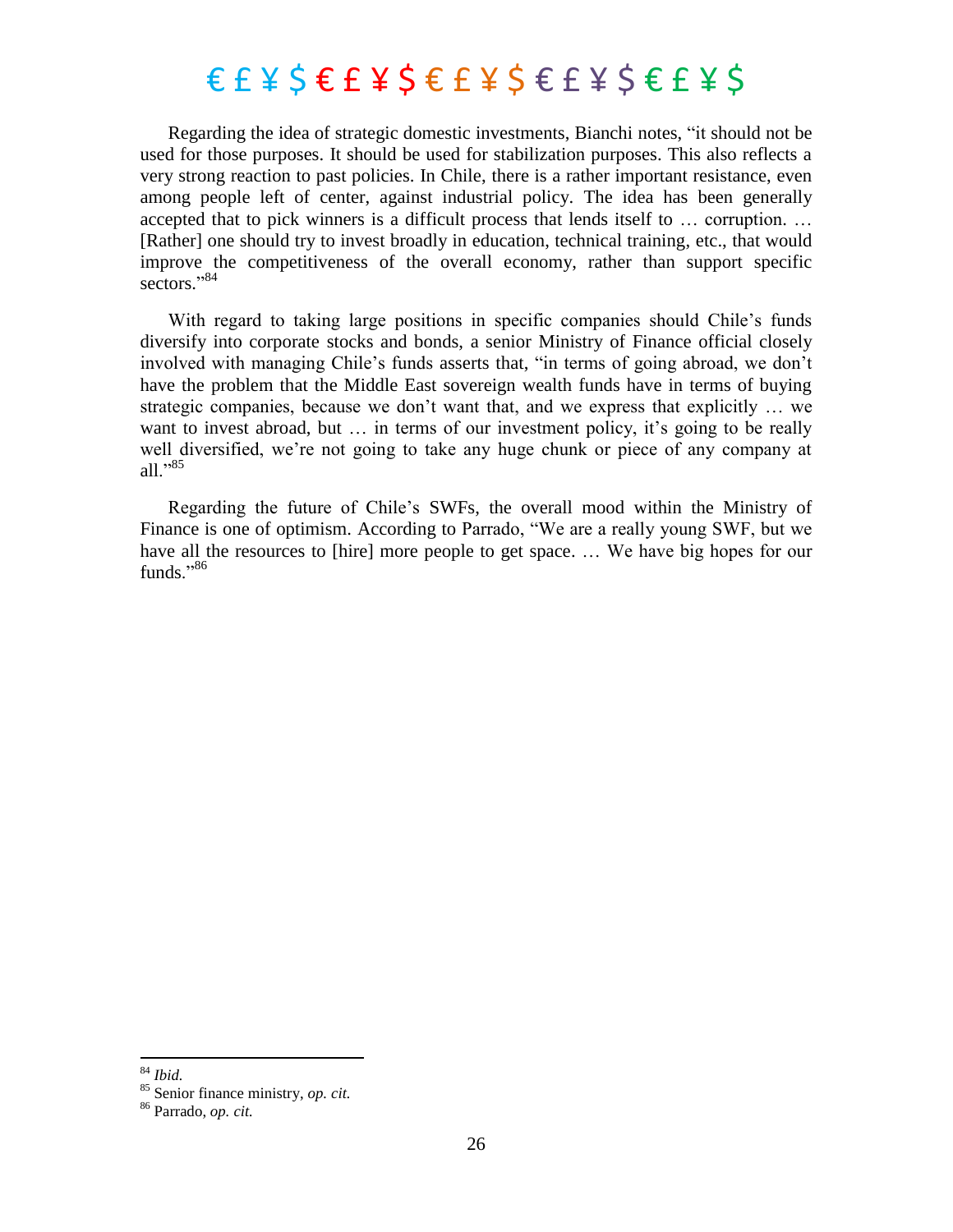### $E E E Y S E F Y S E F Y S E F Y S E F Y S F F Y S$

#### **Exhibit 3.1 Chile"s Sovereign Wealth Funds**

|                                 | <b>Economic and Social</b><br><b>Stability Fund (ESSF)</b> | <b>Pension Reserve Fund</b><br>(PRF)                          |
|---------------------------------|------------------------------------------------------------|---------------------------------------------------------------|
| <b>Year Established</b>         | Early 2007 (Copper<br>Stabilization Fund: 1985).           | 2006 (Ancestor?)                                              |
| <b>IRR</b> Since Inception      | 6.12%                                                      | 6%                                                            |
| Purpose                         | To provide public funding<br>and/or pay back fiscal debt   | Supplementary source to<br>fund future pension<br>liabilities |
| Time/Investment Horizon         | Tied to business cycle: 3-10<br>years                      | Long term: 20-40 years                                        |
| <b>Investable Asset Classes</b> | Sovereign debt, bank<br>deposits                           | Sovereign debt, bank<br>deposits, agency bonds                |

Source: Ministry of Finance of Chile, "Sovereign Wealth Funds—Background," January 17, 2010. www.minhda.c./english/fondos\_soberanos/.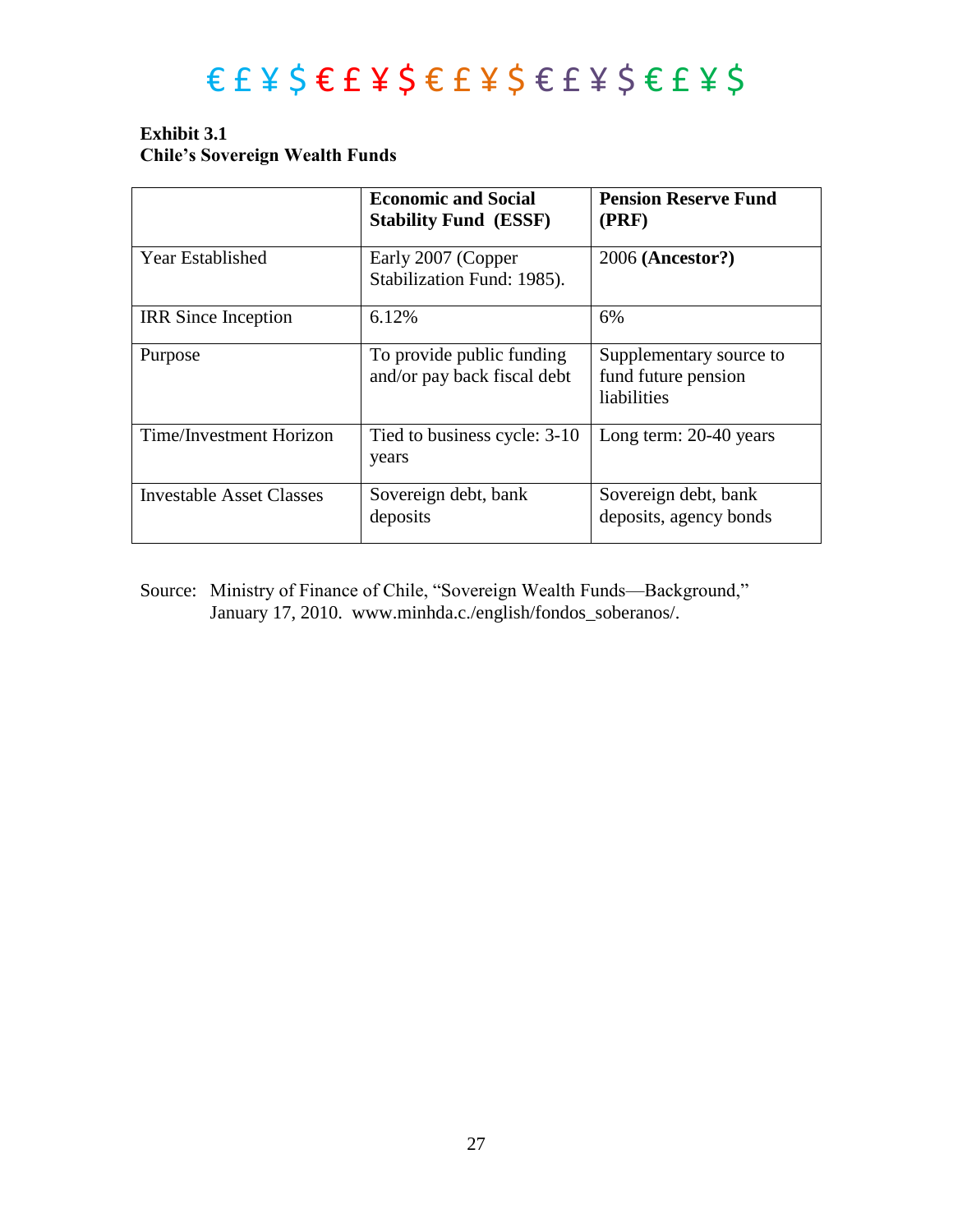### $E E E E E E E E E E E E E E E E E E E E E E$

**Exhibit 3.2 Political Affiliations of the Members of the Financial Advisory Committee** 

| <b>Andrés Bianchi</b>                                        | <b>Education:</b> Law, Universidad de Chile; Master's in                                                                                                                                                                                                                                                                                                |
|--------------------------------------------------------------|---------------------------------------------------------------------------------------------------------------------------------------------------------------------------------------------------------------------------------------------------------------------------------------------------------------------------------------------------------|
| <b>President</b>                                             | Economics, Yale University<br>Background: Served as chairman of Chile's central bank<br>during the final years of the military regime. During his<br>tenure, the Central Bank became independent. Served as<br>Chilean Ambassador to the United States (2000-2006).<br>Affiliated with the center-left Concertación.                                    |
| Ana María Jul<br>Largomarsino<br><b>Vice-President</b>       | <b>Education:</b> Commercial Engineering, Universidad de<br>Chile; Ph.D. in Economics, University of Pennsylvania<br><b>Background:</b> Had a 27-year career at the IMF. She lives<br>in Washington, D.C., and flies to Santiago for committee<br>meetings. Characterized more by experience and expertise<br>than by any strong political affiliation. |
| <b>Eduardo Walker</b><br><b>Hitschfeld</b>                   | Commercial Engineering, Universidad<br><b>Education:</b><br>Católica; Ph.D. in Business, University of California at<br>Berkeley                                                                                                                                                                                                                        |
| <b>Advisor</b>                                               | <b>Background:</b> Currently a professor of finance at the<br>Catholic University. Characterized as a strong technician,<br>slightly right of center politically but unaffiliated with any<br>political party.                                                                                                                                          |
| <b>Martín Cristobal Llona</b><br><b>Advisor</b>              | Universidad<br>Engineering,<br><b>Education:</b> Commercial<br>Católica; MBA, University of Chicago<br><b>Background:</b> Served as the last Minister of Finance of the<br>military regime. Characterized by a strong background in<br>pension funds.                                                                                                   |
| <b>Oscar Landerretche</b><br><b>Moreno</b><br><b>Advisor</b> | <b>Education:</b> Commercial Engineering, Universidad de<br>Chile; Ph.D. in Economics, MIT<br><b>Background:</b> Leading advisor to Eduardo Frey, the ruling<br>Concertación presidential candidate in the 2009 [2010?]<br>election. Reputation as a "maverick" and affiliated with the<br>Socialist party.                                             |
| <b>Andrés Sanfuente</b><br><b>Vergara</b><br><b>Advisor</b>  | <b>Education:</b><br>Commercial Engineering, Universidad<br>de<br>Chile; Master's in Economics, University of Chicago<br><b>Background: Leading</b><br>economist<br>in<br>the<br>Christian<br>Democratic Party. Not one of the "Chicago boys" and has<br>an anti-neoliberal disposition.                                                                |
| $\mathcal{C}_{\Omega^{11}2222}$                              | Informa Annual Comité Financiara 2008 (nood full info); and interview                                                                                                                                                                                                                                                                                   |

Sources: Informe Annual, Comité Financiero 2008 (need full info); and interview with Andrés Bianchi, June 3, 2009.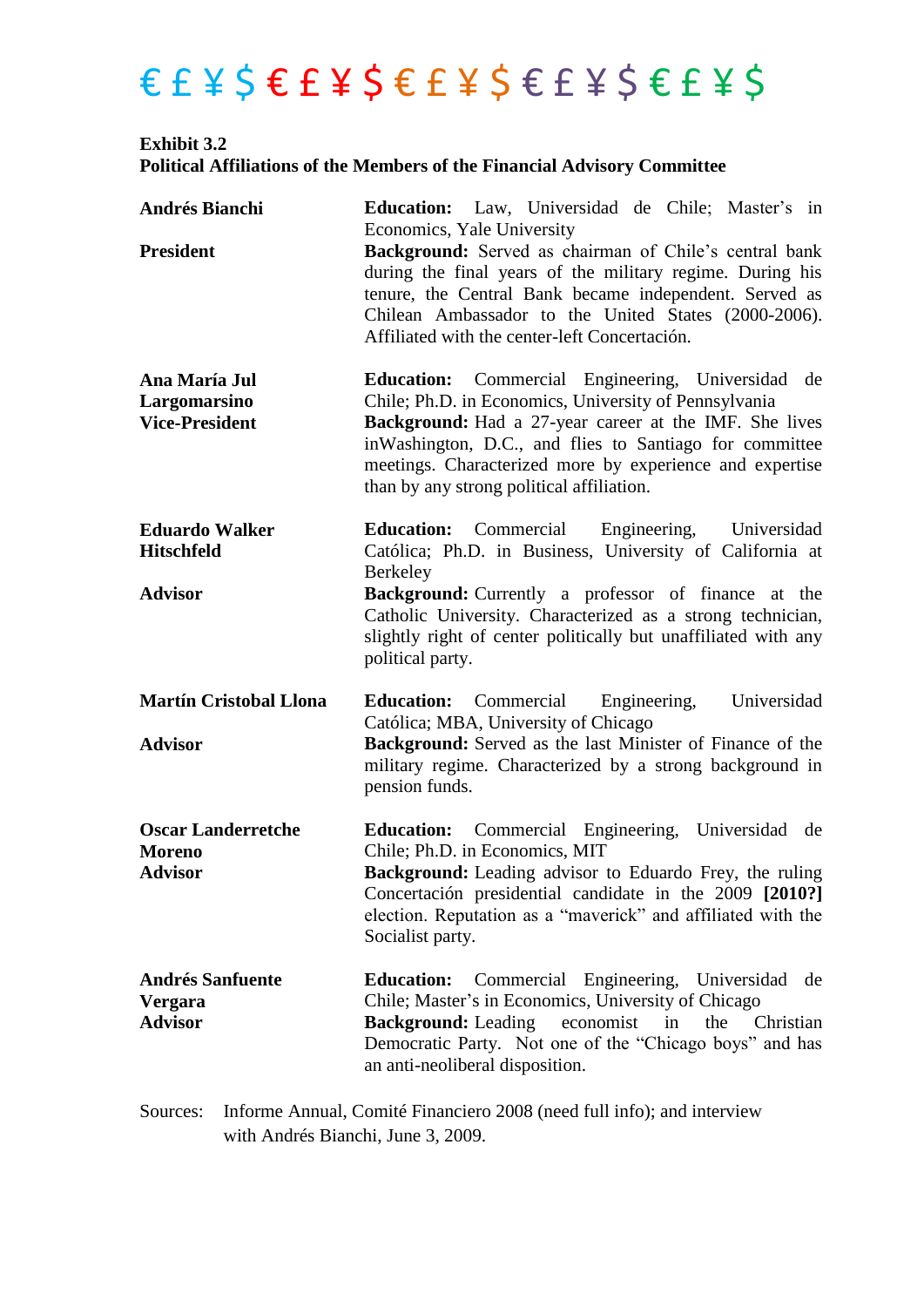# **4**

### **Sovereign Wealth Funds in the Middle East**

The Middle East is the home to the highest concentration of sovereign wealth fund (SWF) money in the world. From what is reported to be the world's largest sovereign wealth fund to government investment vehicles focused on regional economic development, the Middle East boasts more than thirteen major funds.

In this chapter we describe the current state of SWFs in the Middle East and examine the effect of the financial crisis on the SWFs in the region. In this analysis we maintain a broad definition of sovereign wealth fund. Our research covered traditional SWFs, such as the Kuwait Investment Authority (KIA) and Abu Dhabi Investment Authority (ADIA), as well as newer investment vehicles, such as Mubadala and the Bahrain Mumtalakat Holding Company. In total, our research covered the Kuwait Investment Authority, the Abu Dhabi Investment Authority, Bahrain Mumtalakat Holding Company, the Investment Corporation of Dubai, the Mubadala Development Company, the joint venture between Mubadala and General Electric, and the Qatar Investment Authority. We visited a subsection of these funds in our travels to the Middle East in August 2009 as part of the GKL research.

Most SWFs are infamously guarded in terms of the information they release publicly. Most of our interviewees requested that our conversations be "off the record." To preserve anonymity, none of the information obtained during interviews or quoted in this paper is attributed to individual funds or industry experts.

We begin our analysis with an overview of the economies in the Middle East and a description of the funds in the region including their histories, mission, and relationship with the local economy. We then give a brief overview of the current literature on SWFs in the Middle East, in particular focusing on what experts have already written about the funds' responses to the financial crisis. The third section covers our findings based on primary and secondary research.

Middle Eastern SWFs are a diverse group of investors. While it is clear that the financial crisis has touched all the funds and influenced their strategic choices, the impact on each fund and their responses have been far from uniform. During the crisis, funds have reevaluated their investment decision process and asset allocation (across classes and geographies), invested in the Middle East region, and instituted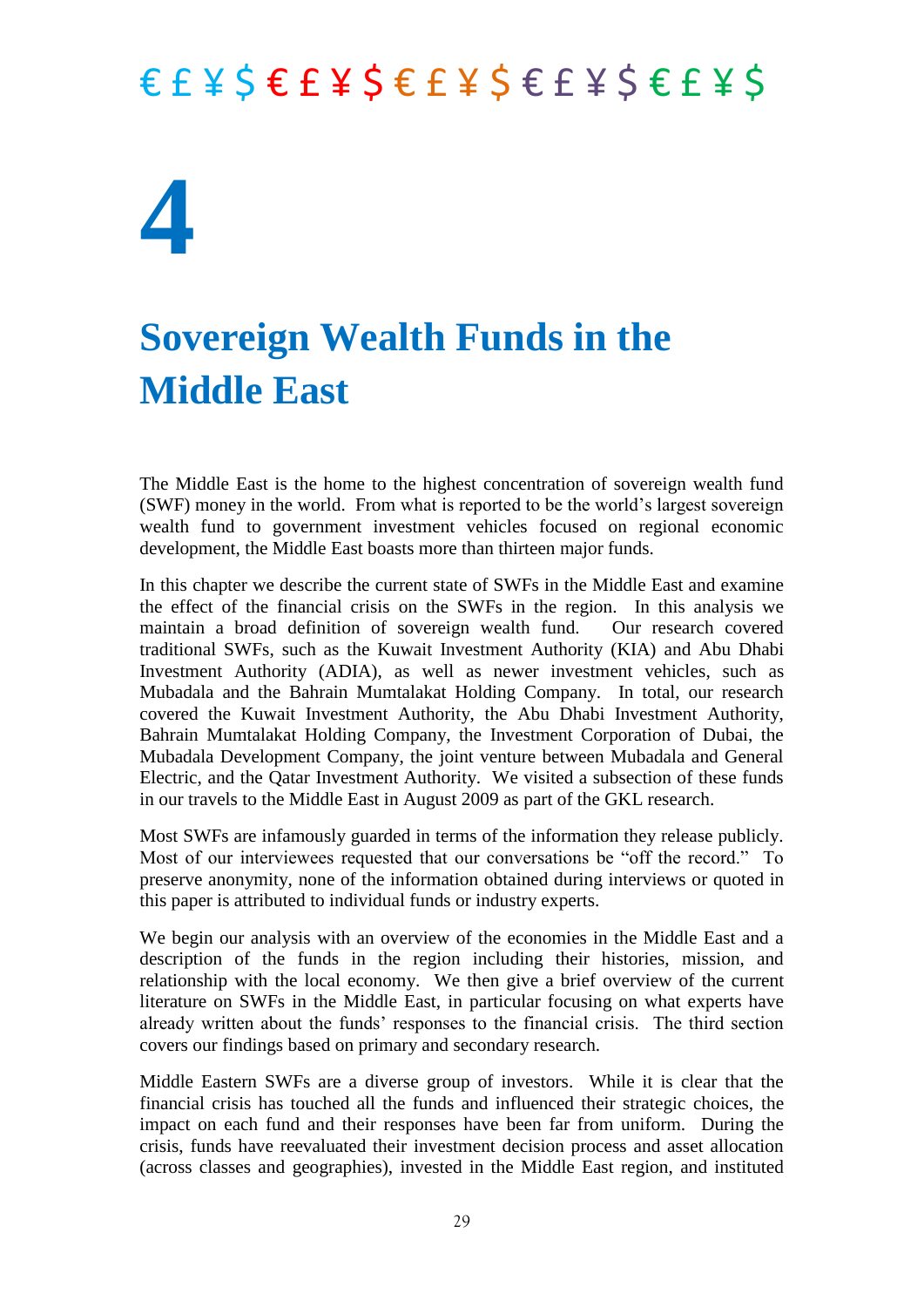

new partnerships among other strategic shifts. As the extensive media coverage on Middle Eastern SWFs shows, it is impossible to generalize and succinctly answer how the financial crisis may have affected Middle Eastern SWFs? In this paper, we provide a description of the funds, the financial crisis, and effects of the financial crisis, which we hope begins to answer this complex question.

#### **Overview of Middle Eastern Economies and Sovereign Wealth Funds**

To understand SWFs in the Middle East and the effect of the financial crisis on their operations, it is important to begin with an understanding of the regional economy, politics and the history of the funds. In this section we give a brief overview of the countries and funds covered in our research: Bahrain, Qatar, the UAE (Abu Dhabi and Dubai), and Kuwait. All of these countries are members of the Gulf Cooperation Council (GCC).

#### Bahrain

Bahrain, a constitutional hereditary monarchy, has one of the most diverse economies in the Persian Gulf region, although its economy is still largely focused on the production of crude oil. Ranked  $28^{th}$  by size of GDP, it has enjoyed growth of around 6% during recent years.<sup>87</sup> Oil revenue represents a large portion of Bahrain's GDP (13.1%), and the country is therefore very sensitive to fluctuations in the demand for and price of oil.<sup>88</sup> However, Bahrain's government has gone to great efforts to reduce the country's reliance on oil and has been relatively successful in developing other areas of industry. For instance, manufacturing represents about 12% of Bahrain's GDP and with aluminum representing Bahrain's second major export.<sup>89</sup> Other major industries are shipping and commerce, ship repair, and light manufacturing.  $90$ 

Bahrain has also sought to diversify its economy through focusing on the development of its financial sector. Financial companies are the largest employers in Bahrain, providing jobs for 80% of the national workforce. With a well-developed and diversified sector including both Islamic and conventional banks as well as a wide variety of finance companies and investment advisors, Bahrain is situated as a worldwide banking center and is the leader in the Gulf region.<sup>91</sup>

#### *Mumtalakat<sup>92</sup>*

Mumtalakat, the "investment arm of the Kingdom of Bahrain," was created by royal decree in 2006 as a holding company and is dedicated to creating wealth for its sole shareholder, the government of Bahrain. Chaired by Sheikh Ahmed bin Mohammed Al Khalifa, Bahrain's Minister of Finance, the government essentially acts as the board of directors for the fund due to this shareholder relationship. With a portfolio of over 30 companies, Mumtalakat seeks to hold a balanced portfolio, diversified by

**.** 

 $87$  Central Intelligence Agency, "CIA – The World FActbook – Bahrain," CIA World Factbook,

<sup>&</sup>lt;https://www.cia.gov/library/publications/the-world-factbook/geos/ba.html>.

<sup>88</sup> *Ibid.*

<sup>89</sup> *Ibid.*

<sup>90</sup> ―Bahrain,‖ *Encyclopædia Britannica,* 15 Dec. 2009,

<sup>&</sup>lt;http://www.britannica.com/EBchecked/topic/49072/Bahrain>.

<sup>&</sup>lt;sup>91</sup> Central Bank of Bahrain Website

<sup>&</sup>lt;sup>92</sup> Mumtalakat's website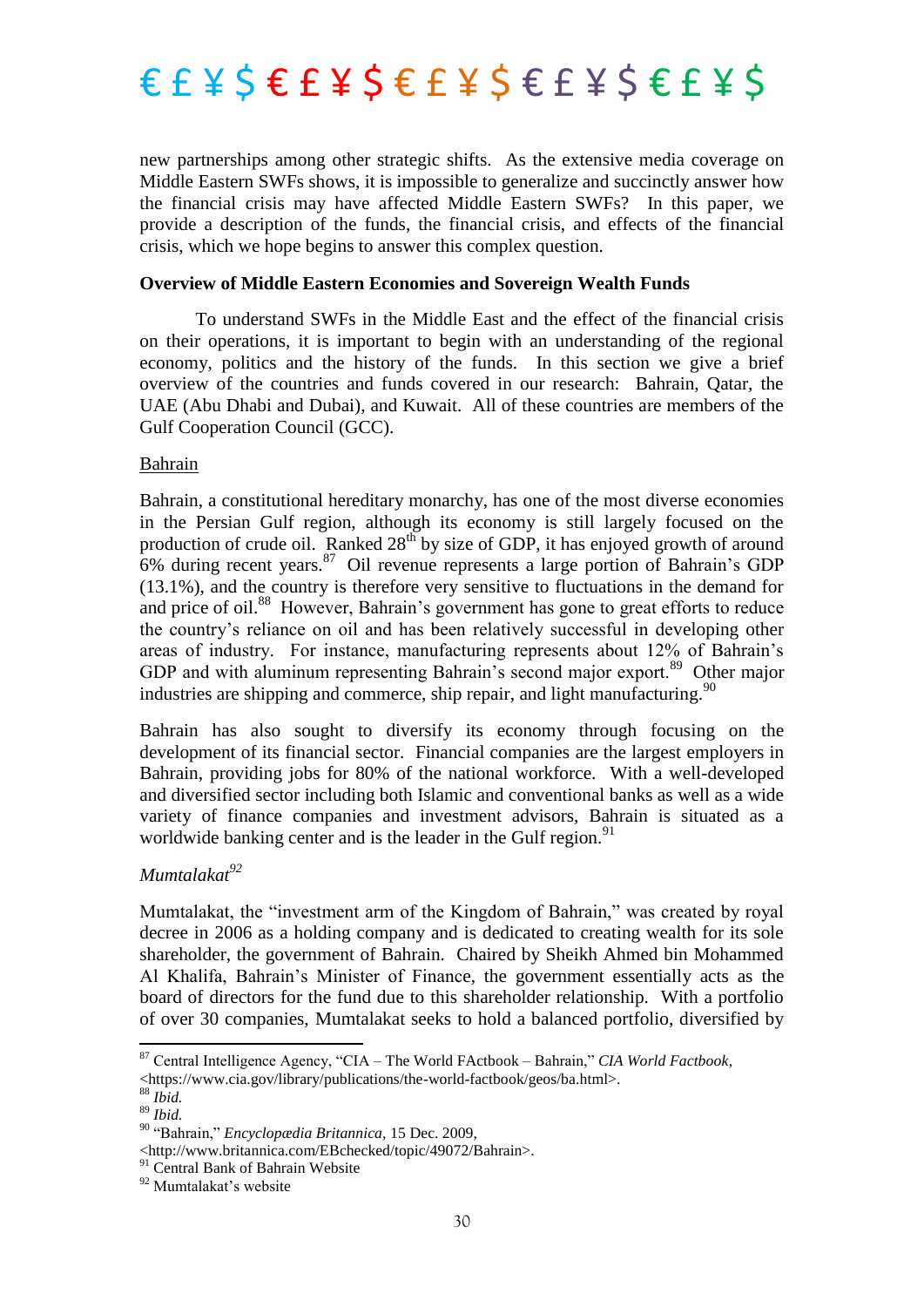

geographic region and by industry. The fund holds both majority and minority positions in various companies, but has been primarily focusing on its domestic portfolio recently due to the global financial crisis. The company's most notable holdings include Gulf Air, Bahrain's national airline, ALBA, an aluminum processing company, Batelco, the national telecommunications company, and the National Bank of Bahrain.

Although a holding company and not technically a sovereign wealth fund, Mumtalakat is different in that it is fairly transparent, aiming to be best in class for corporate governance. Open to all kinds of investments, Mumtalakat hopes to continue to diversity its holdings after strengthening the position of its current portfolio.

#### Kuwait

Kuwait, ranked  $6<sup>th</sup>$  in the world by GDP per capita, owes its wealth to the production of crude oil. A small country with a relatively open economy, Kuwait's economy is defined by its huge oil reserves, self-reported at 104 billion barrels, or 8% of the world's reserves.  $93\overline{5}$  Oil accounts for 95% of export revenues and well over half of the  $GDP<sup>94</sup>$  Thus, the strength of the country's economy is closely tied with world prices, and the government has reported surpluses for the last ten years, however the drop in prices in 2008 may reduce the size of reported surplus for 2009.<sup>95</sup> While this dependence on oil leads to economic volatility, Kuwait's reserves are thought to be large enough to allow for production to continue at current levels for the next 150 years.<sup>96</sup>

Other industries in Kuwait include agriculture, manufacturing and trade, but these each represent a very small portion of GDP. The government has not been focused on the development of other non-oil sectors because of the size of their reserves, but has promised to use their considerable surplus to stabilize the economy if necessary because of the world financial crisis.<sup>97</sup>

#### *Kuwait Investment Authority<sup>98</sup>*

The Kuwait Investment Authority (KIA) is the oldest sovereign wealth fund in the world and is dedicated to maximizing long-term investment returns to create wealth for future generations. The fund is divided into two divisions: the General Reserve Fund and the Fund for Future Generations. The government invests 10% of all state revenues, including 10% of the income earned by the General Reserve Fund, every year into the Fund for Future Generations. The government is not to use this fund for

 $\overline{a}$ 

<sup>&</sup>lt;sup>93</sup> Central Intelligence Agency, "CIA – The World Factbook – Kuwait," CIA World Factbook,

<sup>&</sup>lt;https://www.cia.gov/library/publications/the-world-factbook/geos/ku.html>.

<sup>94</sup> *Ibid.*

<sup>95</sup> *Ibid.*

<sup>&</sup>lt;sup>96</sup> "Kuwait," *Encyclopædia Britannica*, 15 Dec. 2009,

<sup>&</sup>lt;http://www.britannica.com/EBchecked/topic/325644/Kuwait>.

<sup>97</sup> Central Intelligence Agency, "CIA – The World Factbook – Kuwait," CIA World Factbook, <https://www.cia.gov/library/publications/the-world-factbook/geos/ku.html>.

<sup>&</sup>lt;sup>98</sup> KIA's website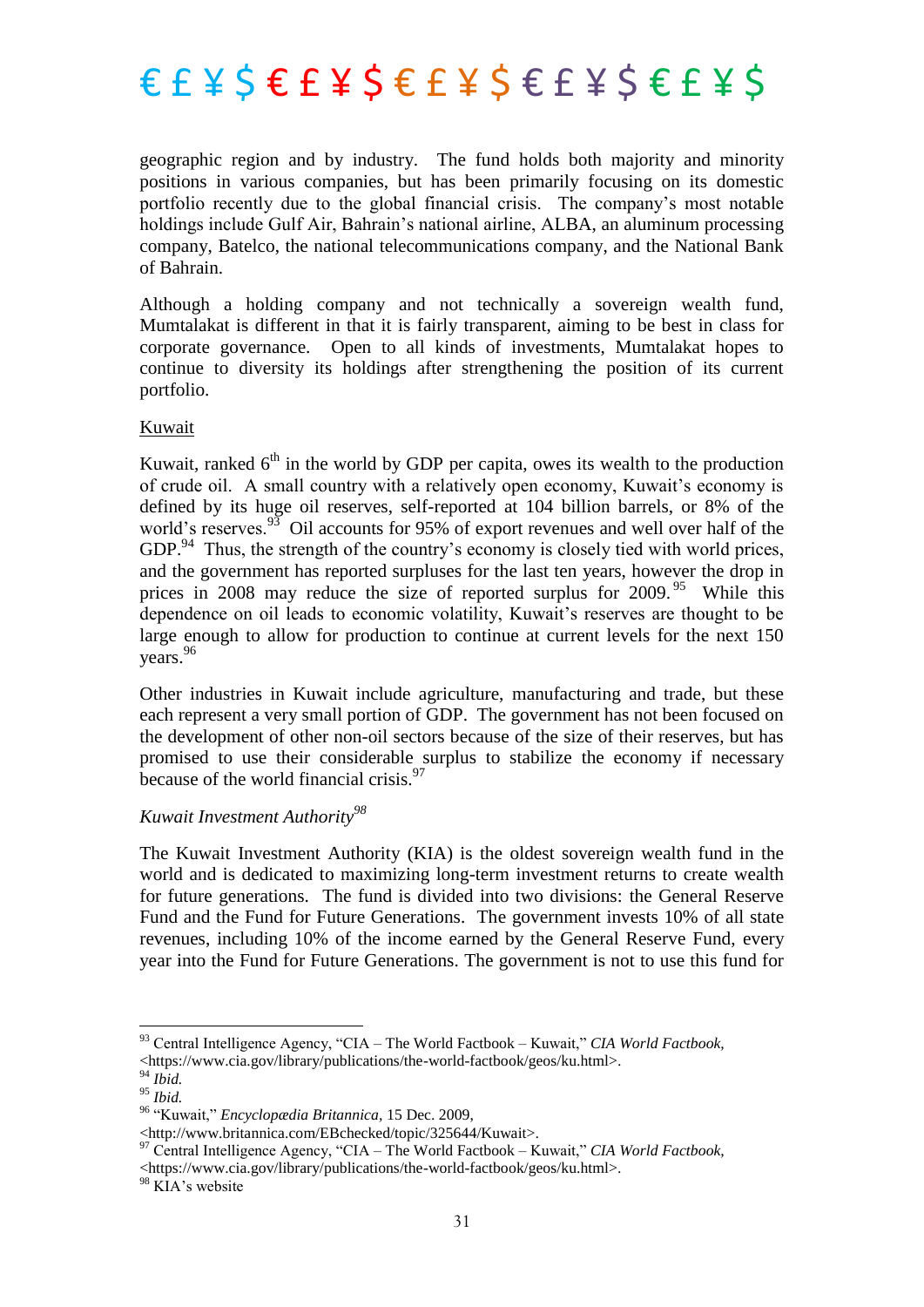any purpose except an emergency, and the fund has only been used in one case: the Iraqi invasion.

The KIA was established in 1953 by the government with the goal of achieving longterm investment returns to ensure economic stability for the state of Kuwait. Widely regarded as one of the most sophisticated sovereign wealth funds, KIA invests across all asset classes and in all geographic areas. Its board of directors is headed by the Kuwaiti Finance Minister and is otherwise composed of both governmental officials as well as those not holding public office.

#### United Arab Emirates: Dubai and Abu Dhabi

The United Arab Emirates, a federation composed of seven emirates, has a large and open economy with a trade surplus and a high per capita income. Each emirate is largely self-governed, although a Federal Supreme Council meets four times a year to establish general policies for all the emirates.<sup>99</sup> The economy of the UAE is ranked  $21<sup>st</sup>$  in the world by GDP, although each emirate has differently sized oil reserves and thus has pursued different economic development plans.

Dubai's wealth may have begun through the sale of its oil reserves but its reserves were rapidly consumed and are now estimated as being one-twentieth of its neighbor, Abu Dhabi.<sup>100</sup> Accordingly, Dubai has focused on developing its economy through tourism, trade and financial services and has been fairly successful in this regard, although it has been recently hurt by the economic recession. The government has thus focused on building projects, like the port of Jebel Ali, built in the early 1980's and declared a free trade zone.<sup>101</sup> The use of free trade zones has been an integral part of Dubai's attempt to attract international business, and the emirate has begun to threaten Bahrain's place as the Middle Eastern headquarters for international corporations.

In contrast, Abu Dhabi has large reserves and its economic development model has more closely resembled Kuwait in the past. However, more recently the government has been focused on developing Abu Dhabi's other industries, most notably through the creation of Mubadala, discussed below. The government, through this project, is seeking to diversify away from oil not just in its wealth and holdings, but also through sustainable industries in which the local population can participate.

#### *Investment Corporation of Dubai<sup>102</sup>*

The Investment Corporation of Dubai, or ICD, is the investment arm of the government of Dubai and was formed in 2006 after the Department of Finance transferred its portfolio to ICD. Its investment portfolio composes of companies in the financial, transportation, utilities and energy, industrial and real estate sectors and

1

<sup>&</sup>lt;sup>99</sup> Central Intelligence Agency, "CIA – The World Factbook – United Arab Emirates," CIA World *Factbook*, <https://www.cia.gov/library/publications/the-world-factbook/geos/ae.html>.

<sup>&</sup>lt;sup>100</sup> "Dubavy (emirate, United Arab Emirates)," *Encyclopædia Britannica*, 15 Dec. 2009, <http://www.britannica.com/EBchecked/topic/172717/Dubayy>.

<sup>101</sup> *Ibid.*

<sup>102</sup> Investment Corp. of Dubai Website http://www.icd.gov.ae/index.html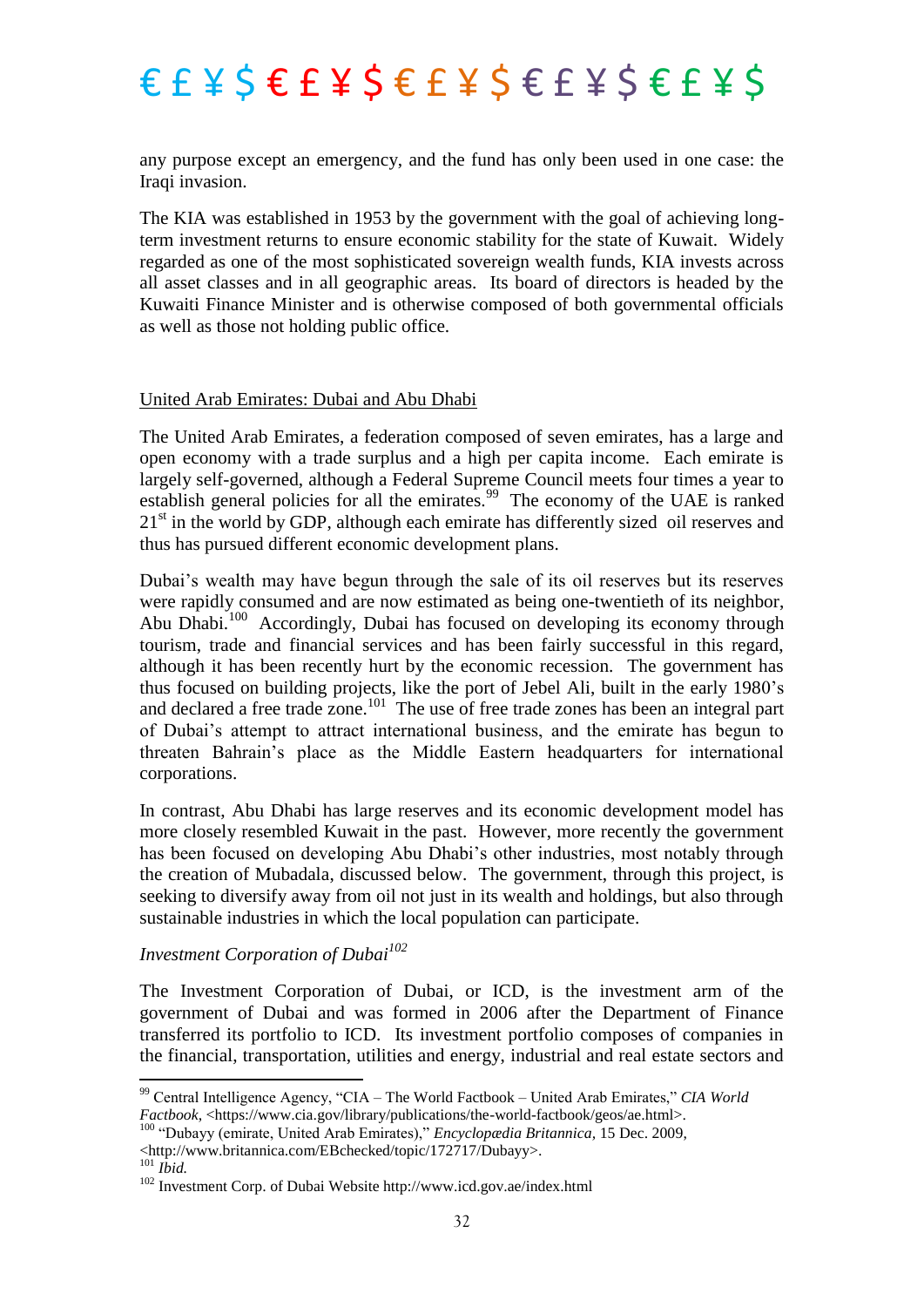

is dedicated to the promotion and growth of Dubai. ICD's focus has been primarily local, although it hopes to expand its geographic range of investments over time. The board of directors is composed exclusively of members of the government. ICD, as a holding company, is not technically a sovereign wealth fund and is more comparable to Mumtalakat in its mandate and strategy. By managing and developing a diversified portfolio, ICD hopes to continue to increase the prosperity of the entire community of Dubai by successfully managing its current local portfolio and eventually expanding into international holdings.

#### *Abu Dhabi Investment Authority<sup>103</sup>*

The Abu Dhabi Investment Authority, or ADIA, was established in 1976 to ensure the future wealth of Abu Dhabi. Its investment strategy is similar to the KIA in that it invests across a broad range of investment classes and geographic areas. Focusing entirely on passive investments, ADIA's investment decisions are based solely on achieving long-term superior returns. ADIA is managed by its board of directors composed entirely of government ministers and officials, who have absolute control over the fund's offices and business. As a traditional sovereign wealth fund, ADIA, like KIA, has been reluctant increase transparency beyond their compliance with the Santiago Principles. It is widely believed that ADIA is the largest sovereign wealth fund in the world.

#### *Abu Dhabi Investment Council<sup>104</sup>*

The Abu Dhabi Investment Council was established as a subsection of ADIA and was created to focus on regional investment opportunities. It is a joint stock company primarily owned by ADIA. Investing primarily in real estate, private equity, and infrastructure, it also owns about 73% of the Abu Dhabi National Bank.

#### *Mubadala Development Company<sup>105</sup>*

Mubadala Development Company, or Mubadala, is dedicated to creating growth in Abu Dhabi and diversifying the economy beyond oil wealth. It is a business development and investment company whose mandate is to expand not just the emirate's wealth but also to create industries that will develop the economy. The board of directors is composed of government members to whom the company is accountable. Its current investments have been centered in the fields in which it feels it has a competitive advantage: aerospace, energy, healthcare, information and telecommunications, infrastructure, real estate and hospitality, and services. Its goal in making international investments has primarily been to bring business back into Abu Dhabi. For instance, Mubadala owns a 5% state in Ferrari and under their agreement the Mubadala logo will appear on all Ferrari's Formula One cars. By raising its international profile and taking larger stake in companies, Mubadala hopes to bring business to Abu Dhabi to create a fully diversified economy independent of its vast oil wealth.

<sup>1</sup> <sup>103</sup> ADIA website http://www.adia.ae/

<sup>104</sup> SWF institute ADIC http://www.swfinstitute.org/fund/adia.php

<sup>105</sup> Mubadala Website http://www.mubadala.ae/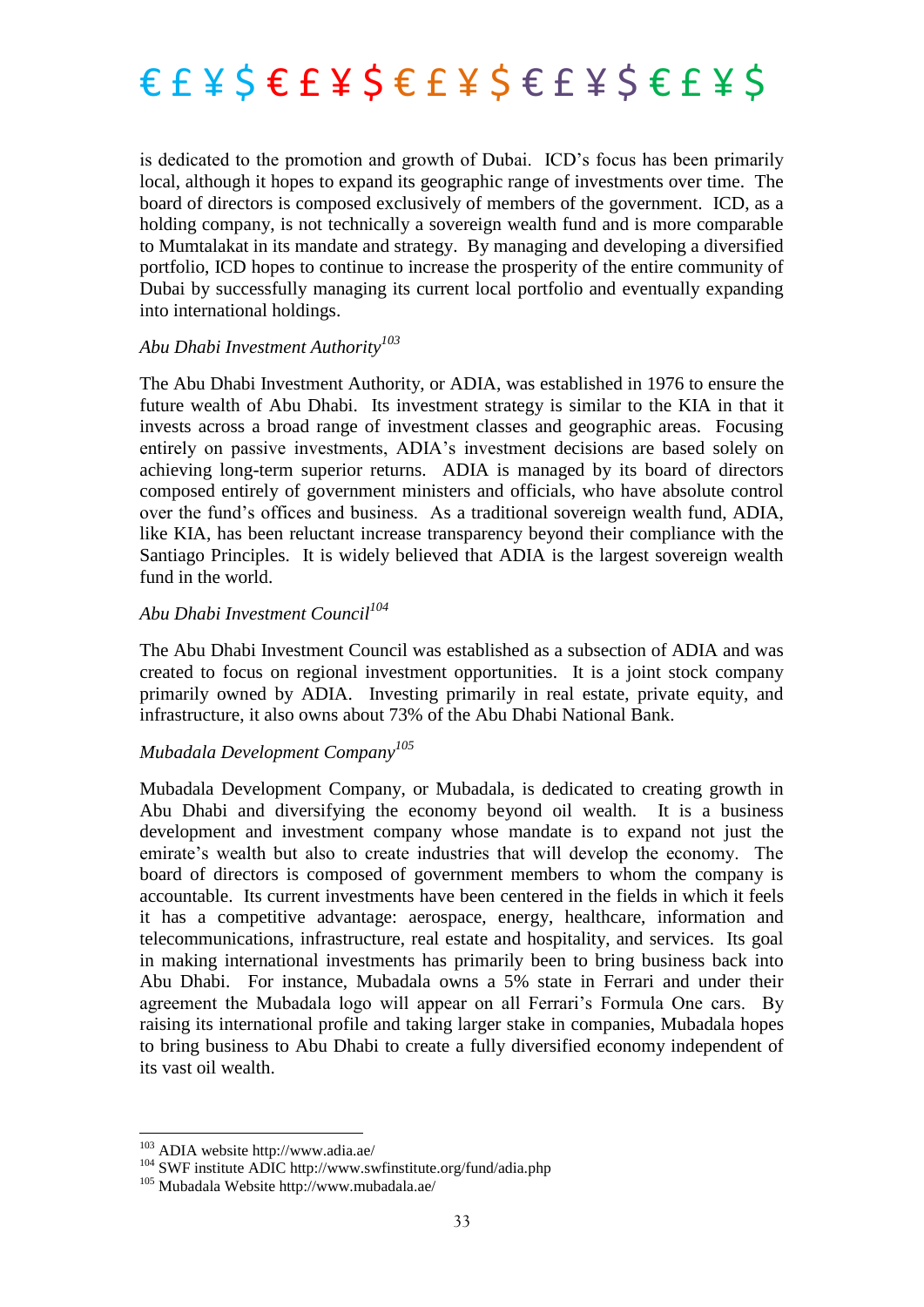

Another example of Mubadala's investment strategy is its joint venture with General Electric. Under this project, a multi-billion dollar venture, Mubadala will become a long-term large stakeholder in GE and GE will bring its technology and expertise to Abu Dhabi to help develop the emirate's expertise in clean energy, project finance, and aviation.<sup>106</sup>

### $Qatar<sup>107</sup>$

Qatar's economy is dependent on its production of crude oil, and while suffering from fluctuations in world oil prices, has experienced a budgetary surplus for the last eight years. The economy ranks  $69<sup>th</sup>$  by size of GDP, with oil accounting for more than 50% of this . Oil also represents over 70% of government revenues and about 85% of export revenues. With over 14% of the world's total reserves, Qatar's economy is likely to continue to grow until its reserves are exhausted, which will be in about 37 years if production continues at its current levels. Qatar's other industries include petrochemicals and cement, but these industries are all relatively unimportant. The Qatari government has sought to diversify its economic position through the creation of their sovereign wealth fund, described below, in 2005.

#### *Qatar Investment Authority*

The Qatar Investment Authority, or QIA, was created by the Qatari government in 2005 to manage the government's current investments as well as diversify across asset classes. The government hopes to develop the county's infrastructure, education and health facilities.<sup>108</sup> The Qatari government's goal of economic diversification is certainly not unique, but its fund has followed a slightly different investment strategy than some of its older counterparts. By pursuing flashier investments and taking larger stakes in companies like Volkswagen, the QIA is perceived by many as "the new kid on the block" and some expect the fund to change its investment strategy as it matures.

In general, the majority of these countries are dependent on their oil wealth and have sought to use their sovereign wealth funds as a means to diversity their economies.

#### **Views on the Middle Eastern SWFs**

―Testing Time: Sovereign Wealth Funds in the Middle East and North Africa and the Global Financial Crisis," by Victoria Barbary and Edward Chin, published by the Monitor Group consultancy in May 2009, is a helpful introduction to the current

<sup>&</sup>lt;sup>106</sup> General Electric, "GE and Mubadala Launch Multi-Billion Dollar Global Business Partnership," Press Release,

<sup>&</sup>lt;http://www.genewscenter.com/content/detail.aspx?releaseid=3873&newsareaid=2&menusearchcateg oryid=>.

<sup>107</sup> Central Intelligence Agency, "CIA – The World Factbook – United Arab Emirates," CIA World *Factbook,*<https://www.cia.gov/library/publications/the-world-factbook/geos/qa.htm>.

<sup>&</sup>lt;sup>108</sup> OIA website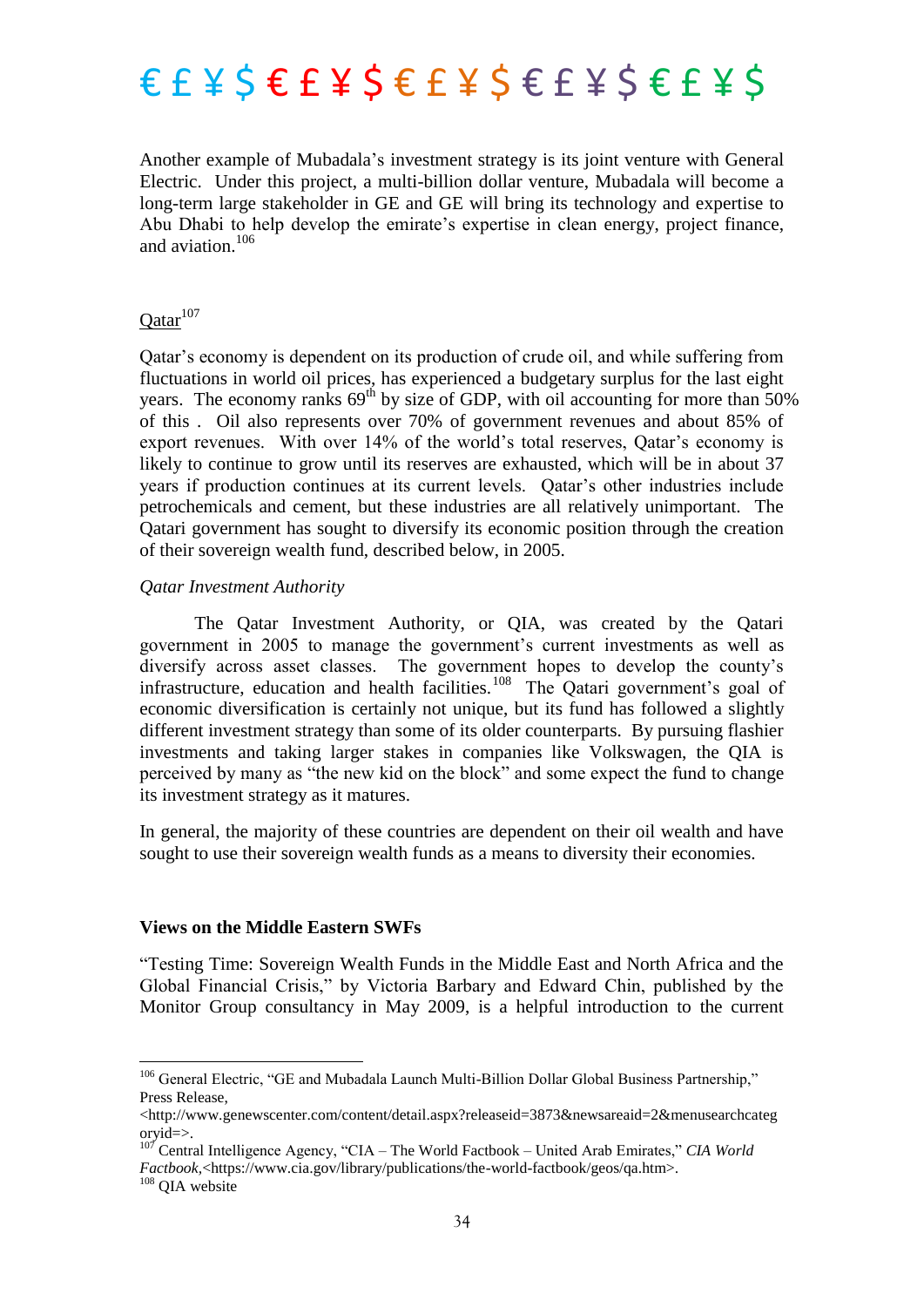debates about SWFs.<sup>109</sup> It describes in detail the authors' and other industry experts' view of the response of Middle Eastern funds to the financial crisis of 2007-2008. At over 100 pages, it is one of the most thorough treatments how the financial crisis has affected MENA SWFs $?$ <sup>110</sup>

The report covers thirteen funds in the region including the Abu Dhabi Investment Authority, Abu Dhabi Investment Council, DIFC Investments (Company) LLC, Investment Corporation of Dubai, Istithmar World, Emirates Investment Authority, Kuwait Investment Authority, Libyan Investment Authority, Mubadala Development Company, Mumtalakat Holding Company, Qatar Investment Authority, RAK Investment Authority, and Oman's State General Reserve Fund. In its study of these funds, the Monitor report presents a number of interesting findings that we summarize below:<sup>111</sup>

- According to Monitor's data, during the financial crisis, MENA SWFs have performed significantly better than SWFs based in the Asia-Pacific region as well as some North American and European funds/endowments.
- Investment data suggests that older funds with large and diversified portfolios were more protected, while those that had pursued aggressive investment strategies and participated in significant leveraged transactions were more affected by the crisis.
- The Monitor report also suggests that MENA SWFs maintained the pace of their new investments during 2008. However, this slowed in 1Q2009 and most new investments were smaller, domestic or in-region, and focused on helping local economies.
- The Monitor report suggests that the crisis exposed gaps in the risk management and forecasting capabilities of the Middle Eastern SWFs. Going forward the MENA SWFs may place more emphasis on improving systems and creating more sophisticated ways of managing risk.
- Going forward, MENA SWFs may face increased pressure to improve governance and accountability.
- In conclusion, the Monitor report suggests that the crisis may have implications for MENA SWFs' investment strategy going forward:.
	- o Increased domestic investment might only make sense for the SWFs if this investment is directed at sectors of the economy where a competitive advantage can be sustained.
	- o SWFs may move beyond passive investing towards a focus on adding value by getting involved in the management and building of the companies in which they invest.
	- o The Monitor authors also suggest that the MENA SWFs would be shortsighted to abandon investment in OECD countries.

 $109$  Henceforth we will refer to the report as the "Monitor report."

<sup>&</sup>lt;sup>110</sup> Barbary, Victoria, and Edward Chin. Testing Time: Sovereign Wealth Funds in the Middle East and North Africa and the Global Financial Crisis. Monitor Group, 2009.

 $^{111}$  *Ibid.*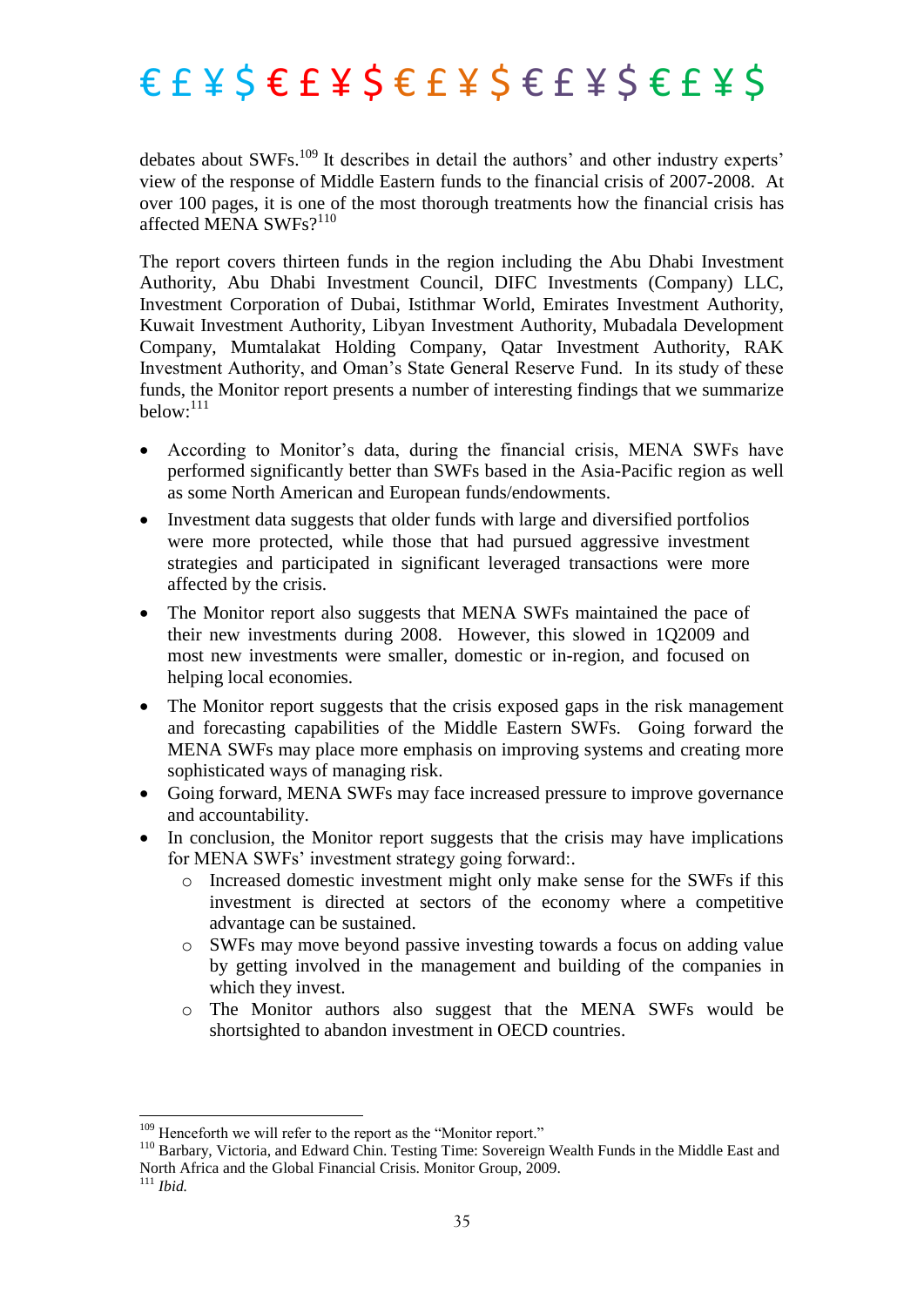In its detailed discussion of the response of MENA SWFs to the financial crisis, the Monitor report is one of the most thorough discussions of the response of MENA SWFs to the financial crisis. The report touches on diverse topics including the crisis' differential effect on older and newer funds and the resultant change in SWF's investment and risk strategy. The discussion of MENA SWFs and the financial crisis that we present in this paper can be seen in part as a response to the Monitor report.

The themes discussed in the Monitor report and addressed in our own research, have also been discussed in the broader literature about SWFs. Most of the existing literature on SWFs describes SWFs in different geographies with few papers focusing exclusively on the Middle East. The themes discussed in these papers are nevertheless useful to situate our findings about Middle Eastern SWFs' response to the financial crisis in the broader context of SWF research.

#### **Importance of Social and Economic Links for SWF Investment**

One of the main themes in current literature on SWFs is the study of investors' tendency to invest in countries that are culturally and/or geographically close to their own. This bias towards investing in regions close to the investor's own location is known as "home bias" in investment literature. As Wioletta Dziuda of the Kellogg School of Management suggests when discussing the investment decisions of mutual fund investors, "When managers differ in their ability to generate substantial returns…investors will learn faster about the domestic funds…as a result, investors will channel more money to the domestic funds."<sup>112</sup>

The academic research on SWFs has examined the effect of this home bias on investment strategy. For example, in their March 15, 2009 paper, "Sovereign Wealth" Funds: Their Investment Strategies and Performance," Vidhi Chhaochharia and Luc Laeven analyze the effect of this investment bias on SWFs. Echoing Dziuda's comments, they write comparing SWFs to other investors that, "sovereign wealth" funds tend to invest in countries that share similar cultural traits…the cultural bias for sovereign wealth funds is particularly pronounced."<sup>113</sup> Furthermore, this tendency to invest in the familiar and the close-to-home "may indicate the exploitation of informational advantages, or simply a tendency to feel affinity with the familiar.<sup> $114$ </sup>

Since the beginning of the financial crisis, there has also been extensive coverage in the media about the trend amongst Middle Eastern SWF to direct investment towards the Gulf region.<sup>115</sup> The article "Bringing the sovereign wealth back home," published in May 2009, explains,

For the time being at least, the GCC SWFs are likely to play a less active role globally, reverting instead to a more domestically oriented role.

 $\overline{\phantom{a}}$ 

<sup>&</sup>lt;sup>112</sup> Perricone, Mike, "There's No Place Like Home: Investment bias toward domestic funds," Kellogg Insight,

<sup>&</sup>lt;http://insight.kellogg.northwestern.edu/index.php/Kellogg/article/theres\_no\_place\_like\_home>. <sup>113</sup> Chhaochharia, Vidhi and Laeven, Luc A. (2009), "The Investment Allocation of Sovereign Wealth Funds," SSRN, <http://ssrn.com/abstract=1262383>.

<sup>114</sup> *Ibid.*

<sup>&</sup>lt;sup>115</sup> Another detailed discussion of the trend towards MENA regional investment in the wake of the financial crisis can be found in Evans, Sophie, "Sovereign funds narrow their focus," MEED: Middle *East Economic Digest*, 5/1/2009, Vol. 53, Issue 18.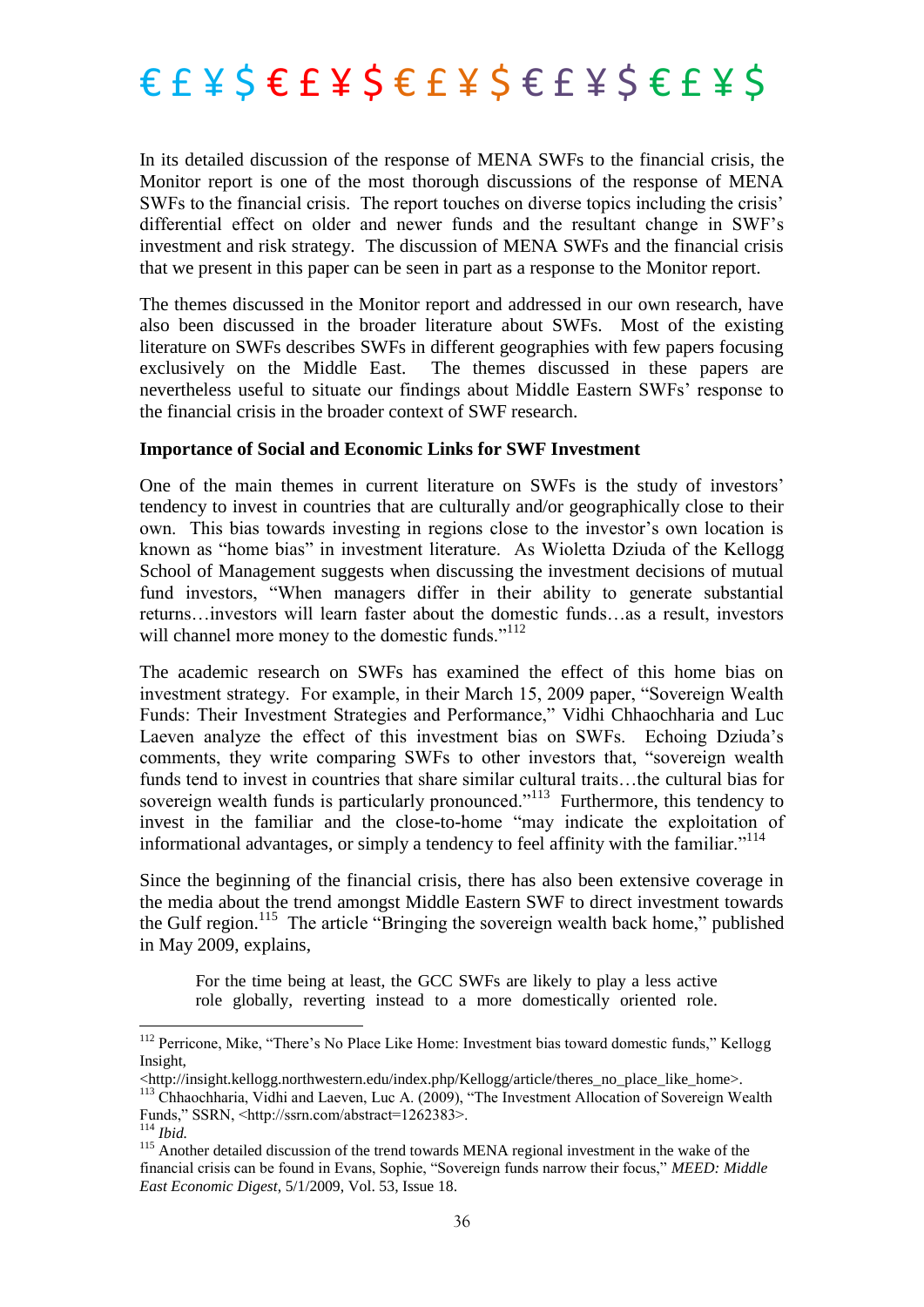

Nevertheless, there are likely to be exceptions to this rule: the QIA took a further £2bn (US\$3.7bn) of convertible stock in Barclays in late October 2008 (which reportedly could pay up to 14% annually), and the Oman State General Reserve Fund bought a 30% stake in the Corporate Commercial Bank of Bulgaria in January 2009.<sup>116</sup>

#### **SWF Partnerships**

Current press coverage suggests that SWFs, including Gulf SWFs, are moving towards partnerships with other SWFs or non-governmental partners. Reuters journalist Natsuko Waki, discusses this trend in the article "Sovereign Funds Join Forces for Strategic Investment."<sup>117</sup> One of the leading reasons cited for this trend is the advantage of being able to use a partner's local knowledge. For example, the article mentions that France's governmental investment company, Fonds Stratégique d'Investissement, is looking to invest jointly with Mubadala in the French biotech sector. This trend towards partnerships is expected to increase in the future. Waki writes, "experts predict more funds will join forces. In an Oxford University survey in July (2009), 60% of 149 asset managers who have routine with SWFs expected collaboration or clubbing among SWFs from different countries as these funds consider how best to achieve investment objectives."<sup>118</sup> The trend towards SWF collaboration is also highlighted by Gordon Platt in "Sovereign Wealth Funds Prepare To Take More Active Role In M&A" when he writes that, "SWFs are joining together in "clubs" to cooperate on strategic investments and takeovers."<sup>119</sup>

### **Generational Differences among SWFs in the Middle East and North Africa**

The difference between early and later generation sovereign wealth funds in the Middle East is also a theme frequently discussed in the SWF literature. The Monitor Report provides a detailed overview of the generational development of SWFs in the Middle East. Exhibit 4.1 maps the chronology of the formation of MENA SWFs.

<sup>116</sup> *Business Middle East*. May 1, 2009: 2-3.

<sup>&</sup>lt;sup>117</sup> Waki, Natsuko, "Sovereign Funds Join Forces for Strategic Investement," *Reuters*, 18 Aug. 2009, <http://www.reuters.com/article/idUSTRE57H3C820090818>.

<sup>118</sup> *Ibid.*

<sup>&</sup>lt;sup>119</sup> Platt. Gordon (2009). "Sovereign Wealth Funds Prepare To Take More Active Role In M&A." Global Finance.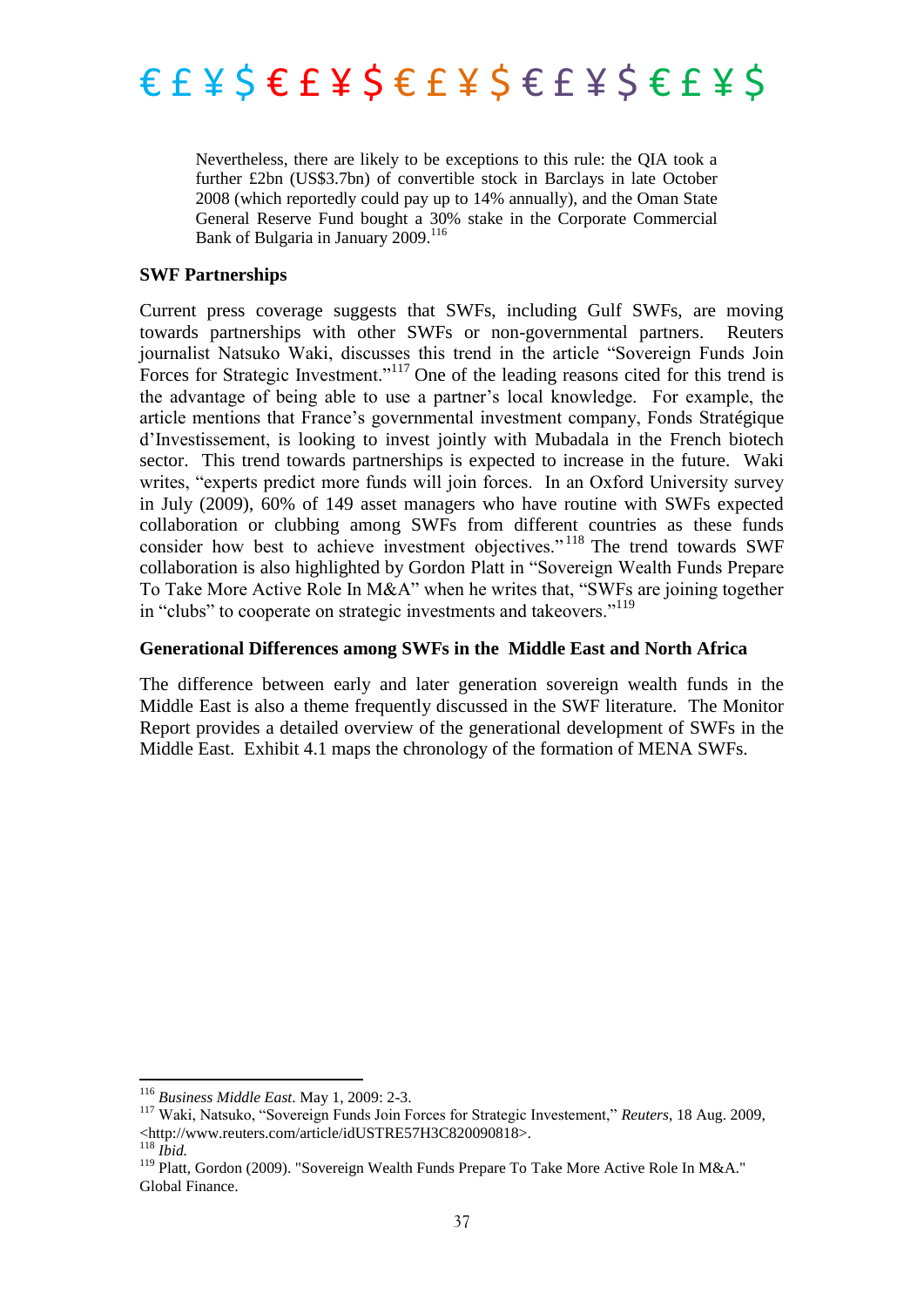### **Exhibit 4.1: Chronology of the Middle Eastern and North African Sovereign Wealth Funds**

Middle Eastern SWFs Were Formed in Two Distinct Phases: Pre-1980 and Post-2000



Source: "Testing Time: Sovereign Wealth Funds in the Middle East and North Africa and the Global Financial Crisis." Monitor Group,

The generations of SWFs are frequently characterized by their different investment strategies and approaches to risk management. As the Monitor Report suggests, "older funds [e.g. those formed between the 1950s and 1980s] have tended to be cautious, discreet, and conservative investors, primarily trading in liquid assets or through brokers to maintain anonymity."<sup>120</sup> The Monitor report says that in contrast, the newer funds have tended to have a higher tolerance for risk in their investment strategies. The authors of the report suggest,

These new funds have tended to take a more active investment approach. They have sought high risk-adjusted returns, investing across a range of asset classes and prospecting actively around the world for attractive opportunities. Many of these funds have acted more like private equity funds, borrowing to invest in high-profile assets, rather than relying on their own capital accumulations, a strategy that emerged from an economic environment in which credit was cheap and easily available.<sup>121</sup>

The observations of the Monitor report are echoed in other reports on SWFs. For example, it is sometimes suggested that the QIA, established in 2006 and one of the most high profile of the recent funds, follows a less structured approach than its more

<sup>&</sup>lt;sup>120</sup> Barbary, Victoria, and Edward Chin. Testing Time: Sovereign Wealth Funds in the Middle East and North Africa and the Global Financial Crisis. Monitor Group, 2009.

<sup>121</sup> *Ibid.*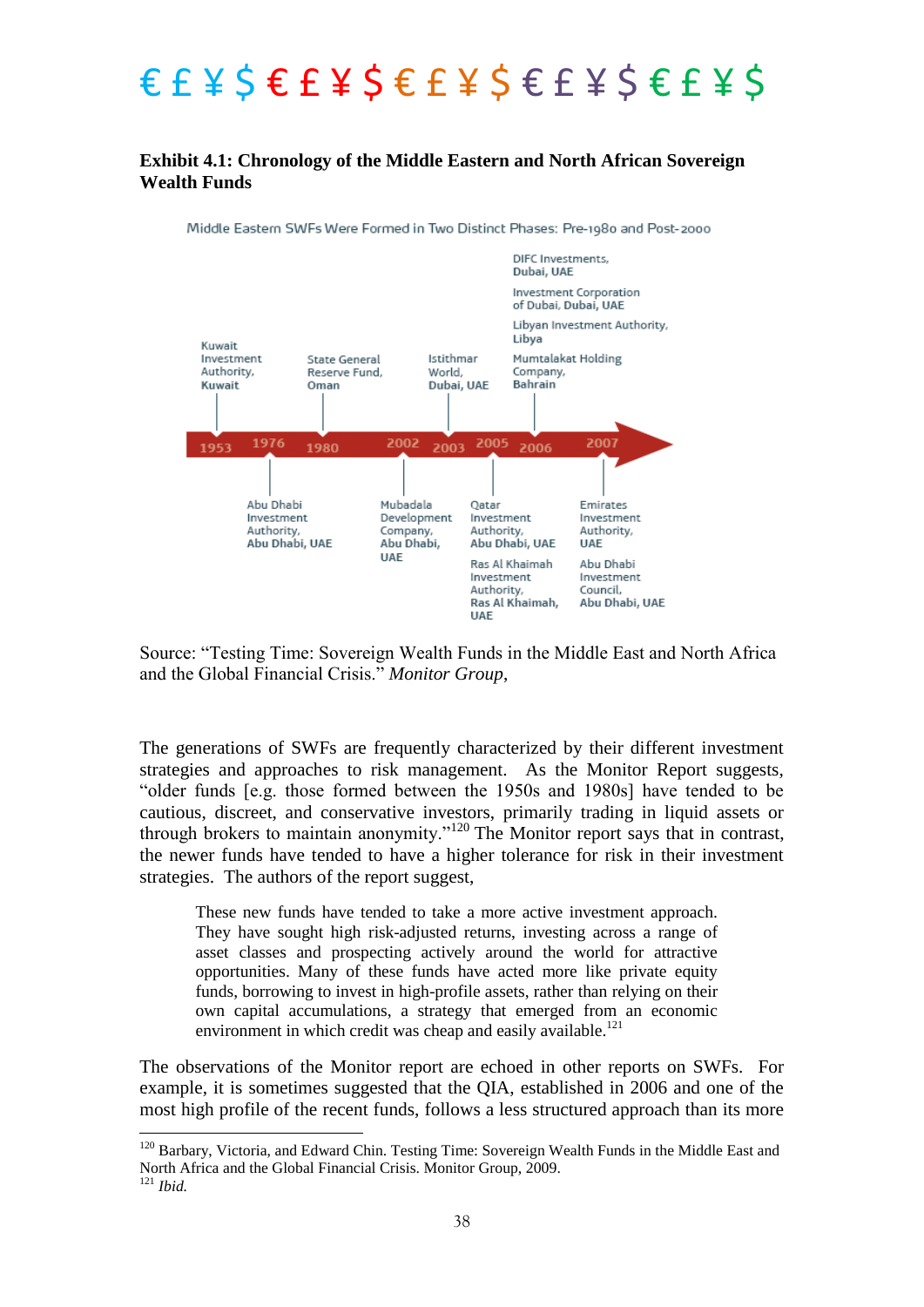

seasoned counterparts. Simeon Kerr writes in the *Financial Times* that since its creation, "the QIA also engaged in a somewhat haphazard strategy, building relationships with different partners while pursuing unfocused investments." $122$  We will situate our research in the context of these current debates about Middle Eastern SWFs and their reactions to the financial crisis.

 $122$  Kerr, Simeon, "Sovereign wealth fund: Crisis provides breathing space to rethink strategy," *Financial Times*, 18 Nov. 2009, <\http://www.ft.com/cms/s/0/fd13d5d4-d30e-11de-af63- 00144feabdc0.html>.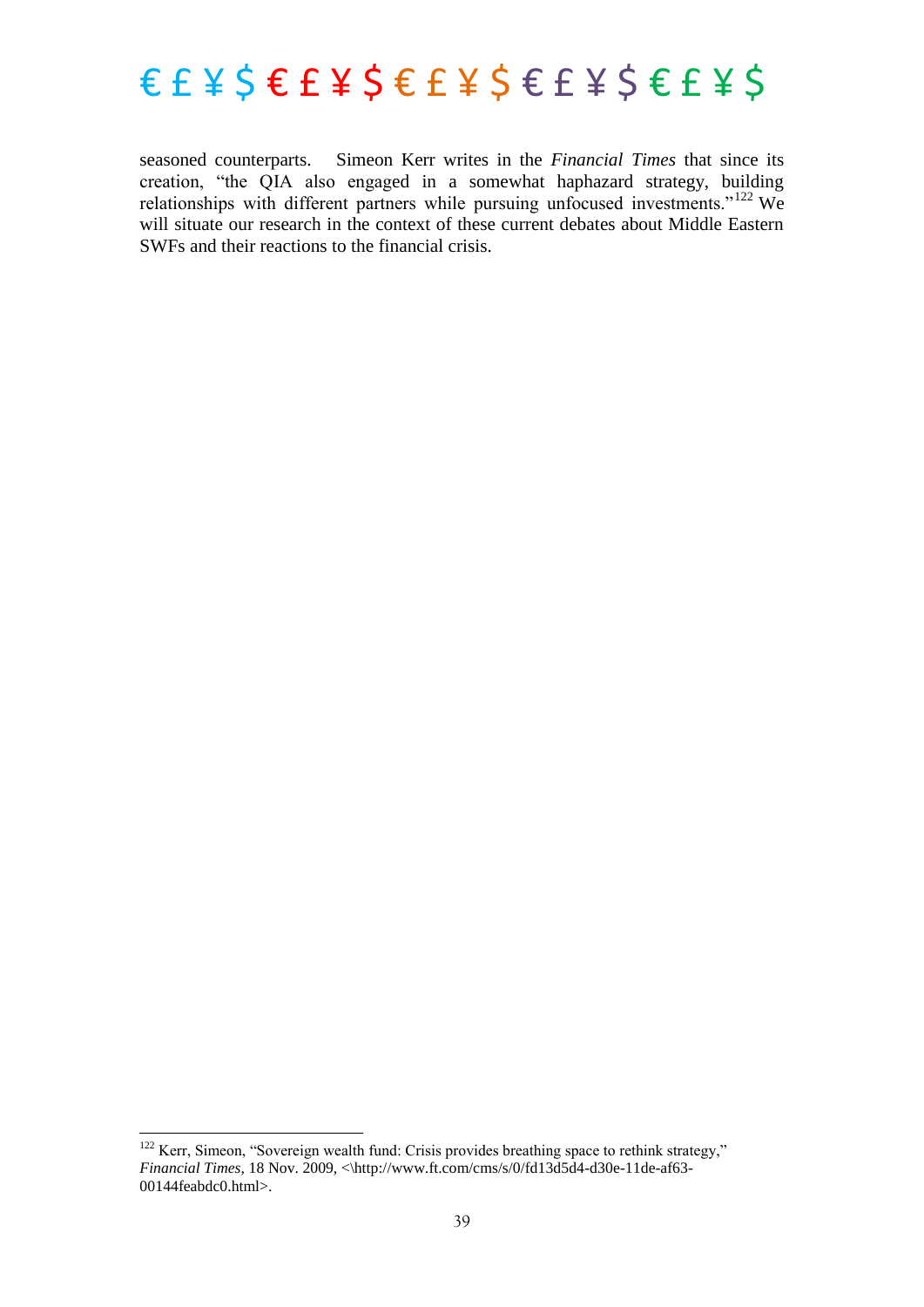### $E E E E E E E E E E E E E E E E E E E E E E$

#### **The Financial Crisis and Middle Eastern SWFs**

Due to the lack of publicly available data and non-disclosure of assets under management by SWFs, an extensive and in-depth study on investment strategies of SWFs remains a challenge. This is especially true for the Middle Eastern SWFs. As of the end of 2007, the total amount of assets under management (AUM) by all SWFs was estimated to be US \$3.2 trillion. The sum of AUM in three countries and two emirates subject to our study (Kuwait, Bahrain, Qatar, Dubai and Abu Dhabi) was estimated to be  $$1.165$  billion.<sup>123</sup>

#### Objective of the Funds

The main objectives of the Middle Eastern SWFs are to secure long term wealth for future generations, generate funds necessary for future pension and healthcare liabilities, and minimize their countries' reliance on oil income. However, the funds also face domestic political pressures to support local economies and achieve shortterm returns.<sup>124</sup> This pressure has become more pronounced in the wake of the global financial crisis which broke out in 2008. Middle Eastern SWFs, especially the longestablished ones like KIA and ADIA, have traditionally followed a conservative and disciplined investing strategy and preferred low interest-yielding but relatively safe fixed income products in the developed markets (e.g. U.S. Treasury bonds) and public equity investments in blue chip companies (e.g. Daimler and British Petroleum). They have mostly used reputable external asset managers and rarely engaged in direct, or majority ownership, investments. The head of Kuwait Investment Authority, Bader Al-Sa'ad stated in an interview with the Wall Street Journal: "We must deploy the money in a way to keep Kuwait going when the oil is gone…We don't have the cheap labor of China or the services of Switzerland or the efficiency of Singapore."<sup>125</sup>

#### Established Players: KIA and ADIA

Several fund officers, bankers and investment managers, whom we interviewed during our trip, unanimously indicated KIA and ADIA as the "most traditional and the most sophisticated of all the funds." One investment manager in Bahrain emphasized that SWF clients required more due diligence than other institutional investors such as pension funds or national banks and the relations with these funds are "institutionalized and private-relationship based." KIA and ADIA, with their long track record and expertise, followed a very prudent strategy in achieving safe investments. They have also built their internal teams and have learned institutionally from their mistakes. No asset class was excluded over time, including real estate, private equity, hedge funds, listed equities and direct investments.

<sup>&</sup>lt;sup>123</sup> Kern, Steffen (2007), "Sovereign wealth funds – state investments on the rise," *Deutsche Bank Research*, <http://www.dbresearch.com/PROD/CIB\_INTERNET\_EN-

PROD/PROD0000000000215270.pdf>.

<sup>124</sup> Bernstein, Shai, Lerner, Josh, and Schoar, Antoinette, "The Investment Strategies of Sovereign Wealth Funds," Working Paper, <http://www.hbs.edu/research/pdf/09-112.pdf>.

<sup>125</sup> Sender, Henry, "How a Gulf Petro-State Invests Its Oil Riches," The Wall Street Journal Online, 24 Aug. 2007, <http://commerce.wsj.com/auth/login?mg=inert-secaucus-

wsj&url=http%3A%2F%2Fonline.wsj.com%2Fdocuments%2Fprint%2FWSJ\_-A001-20070824.pdf>.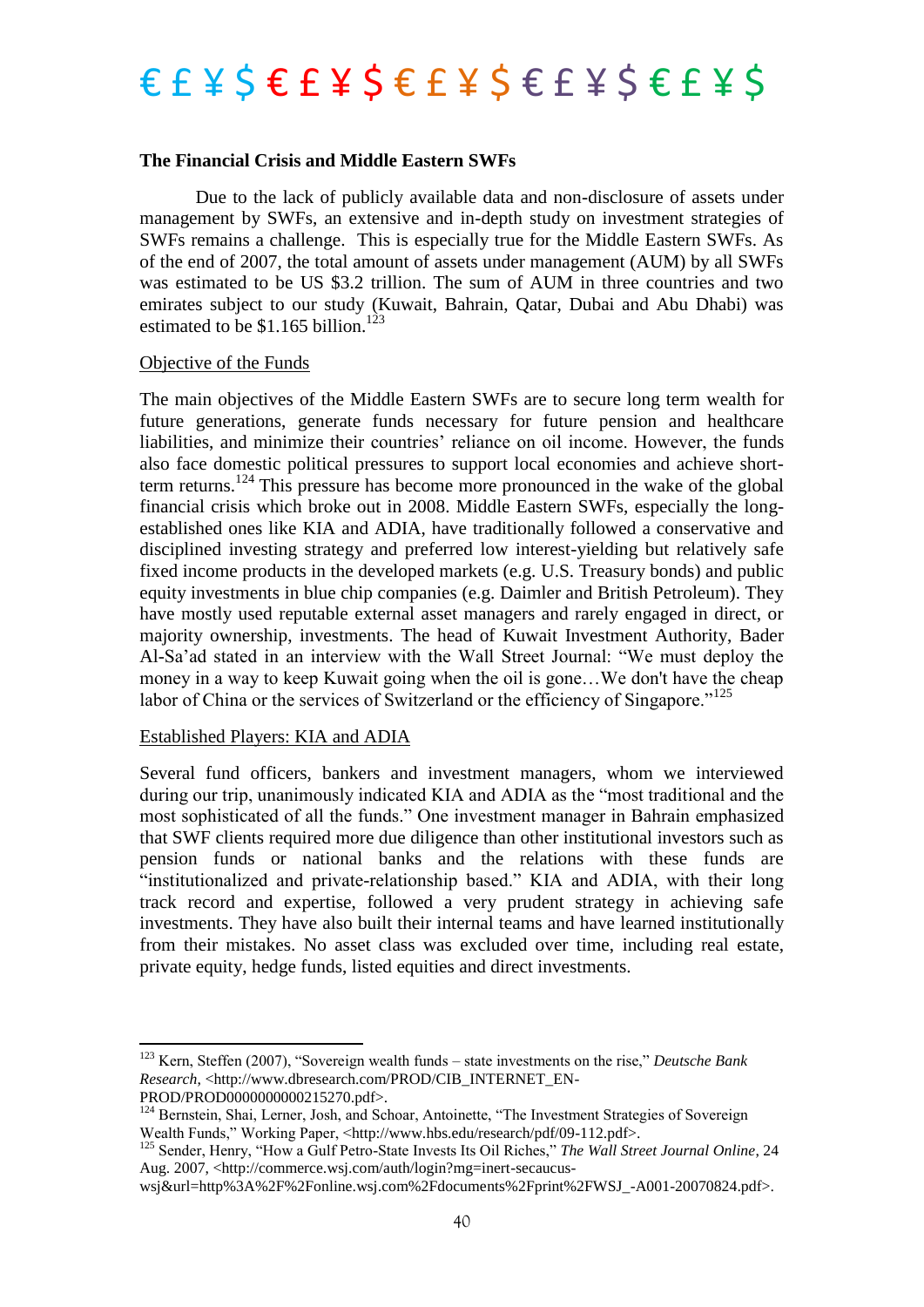

A fundamental question in investment strategies of Middle Eastern SWFs since their inception has been whether to target domestic and regional economy or international markets. As a fund officer squarely put it, "What is the purpose is of putting all this money overseas versus deploying it in local economies?" Given the total amount of assets under management in the these funds, regional economies are not large enough to absorb substantial amounts of investments which need to be undertaken to achieve enough returns to at least preserve the value of the assets. As of 2008, the combined GDP of Kuwait, Bahrain, Qatar and the UAE, \$467.45 billion,<sup>126</sup> is almost half the amount of the total of  $$943.1$  billion<sup>127</sup> of AUM of these countries' funds.

#### Investment Patterns

There is no single investment pattern followed by all of these funds, as investment styles differ between older and more established funds and newer funds. In addition, some of the Gulf funds are government holding companies with structures and objectives different from those of pure revenue stabilization and investment funds with no portfolios of operating companies. Government holding companies, such as Mumtalakat in Bahrain, aim to run assets of companies in their portfolios efficiently and attain maximum efficiency before building up a surplus to use in investments.

A high-profile investment manager in the region suggested that "KIA and AIDA are 90% identical." One of the important differences is KIA investments only in funds of hedge funds in contrast to ADIA's investments directly in hedge funds. Both institutions have in-house and external asset managers and analysts for each asset class, and ADIA is more engaged in both active and passive management, while KIA has a preference for an active management style. A research article verifies our observations, mentioning that at ADIA each asset class is managed internally and externally, with the bulk—70-80 percent—of assets being managed by external managers. Based on the same article, the majority of KIA's assets are managed by external managers, whereas Kuwait Investment Office, KIA's arm in London, actively manages a smaller part, which spans a wide range of geographic areas and asset classes.<sup>128</sup>

The philosophy and operations of KIA and ADIA are often compared to university endowments or pension funds. In fact, shortly after taking over the helm at KIA in 2004, Bader Al-Sa'ad ordered a study of Harvard and Yale endowments to compare with KIA's investment strategy. On the one hand, these endowments had a long-term investing horizon and a conservative approach just as KIA; on the other hand they had achieved returns higher than those of KIA by investing in real estate, private equity, hedge funds, and emerging markets. $129$ 

 $\overline{\phantom{a}}$ 

<sup>&</sup>lt;sup>126</sup> CIA Factbook

<sup>&</sup>lt;sup>127</sup> Sovereign Wealth Fund Institute, "Sovereign Wealth Fund Rankings,"

<sup>&</sup>lt;http://www.swfinstitute.org/funds.php>.

<sup>&</sup>lt;sup>128</sup> Fernandez, David G. and Eschweiler, Bernhard (2008), "Sovereign Wealth Funds: A Bottom-up Primer," *JP Morgan Research, <http://www.econ.puc-*

rio.br/mgarcia/Seminario/textos\_preliminares/SWF22May08.pdf>.

<sup>129</sup> Sender, Henry, "How a Gulf Petro-State Invests Its Oil Riches," The Wall Street Journal Online, 24 Aug. 2007, <http://commerce.wsj.com/auth/login?mg=inert-secaucus-

wsj&url=http%3A%2F%2Fonline.wsj.com%2Fdocuments%2Fprint%2FWSJ\_-A001-20070824.pdf>.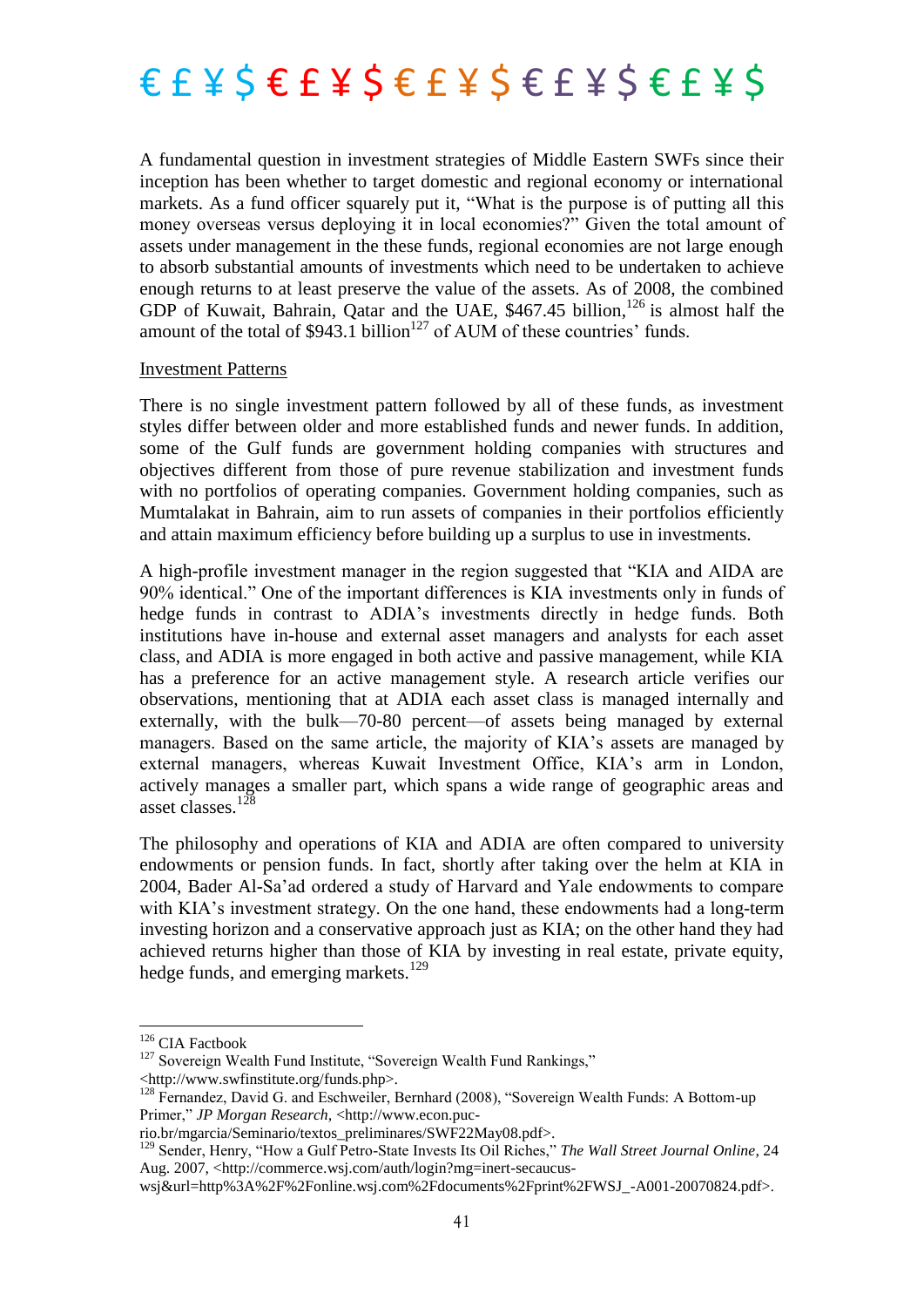As opposed to the traditionally indirect investment approach of old funds, which involved non-controlling stakes with no board representation, newer funds, such as ADIC, Mubadala and QIA prefer to take controlling stakes in direct investments or engage in joint ventures with prominent western technology companies. Equity with unlimited upside potential seemed more attractive than bonds yielding only limited returns. Beyond achieving high returns on investments, some of these funds were specifically tasked by their governments to transfer technology, build infrastructure, establish health and transportation services and create new industries, basically to contribute to the development of the nation. One expert commented during an interview that Bahrain's Mumtalakat follows Singapore's Temasek model, diversifying into various industries such as airlines, manufacturing, communications, banking and technology. In its effort to rationalize and monetize investments of the government, Mumtalakat considers investments only from an IRR perspective and pursues an opportunistic and commercially driven investment approach.

### Trophy Investments in the West

Some highly visible investments in prestigious Western companies by Middle Eastern SWFs have recently attracted considerable media attention and raised a heated dispute among policy makers, regulators and academics in the West. The motives of these investments have been placed under scrutiny, as some of these funds have been blamed for pursuing political and geopolitical agendas rather than purely economic purposes in their activities in western markets, with possible adverse implications for stability of financial markets or even national security of recipient nations. During our interviews, we observed frustration by fund managers in face of these allegations. In response, high-ranking SWF officers we interviewed repeatedly emphasized that their investments were purely "economically motivated" and pointed at the "long term, stabilizing nature of their investments, especially in these turbulent times of crisis." Fernandez and Eschweiler also spoke of the "stabilizing effect of SWF investments" due to their long term nature and diversification across a wide range of asset classes, geographies and managers.<sup>130</sup> Remarkably, one high-ranking banking bureaucrat in the region made a distinction between "aggressive Russian and Chinese funds" and "passive" Middle Eastern Funds. The same allegory of "aggressive Russian and Chinese funds" scaring off the West was voiced by another SWF officer during our interviews.

High-profile investments in Western companies and assets, such as Mubadala's purchase of a five-percent stake in Ferrari or a Qatari real estate firm's purchase of Chelsea Barracks, created a public image of a "big boys' club" investing in "trophy assets" in Europe and the U.S. A banker in the region pointed out that some in the West discounted these as "flashy investments," typical of Gulf-Arab mentality with an intention of a power show-off against the world. Nonetheless, the real intention of the funds, according the same banker, was to gain credibility by making headlines and to relay the message that "We are serious investors." This would invariably help put the funds' and the countries' names on the map. Therefore, brand building, along with

<sup>&</sup>lt;sup>130</sup> Fernandez, David G. and Eschweiler, Bernhard (2008), "Sovereign Wealth Funds: A Bottom-up Primer," *JP Morgan Research,* <http://www.econ.puc-

rio.br/mgarcia/Seminario/textos\_preliminares/SWF22May08.pdf>.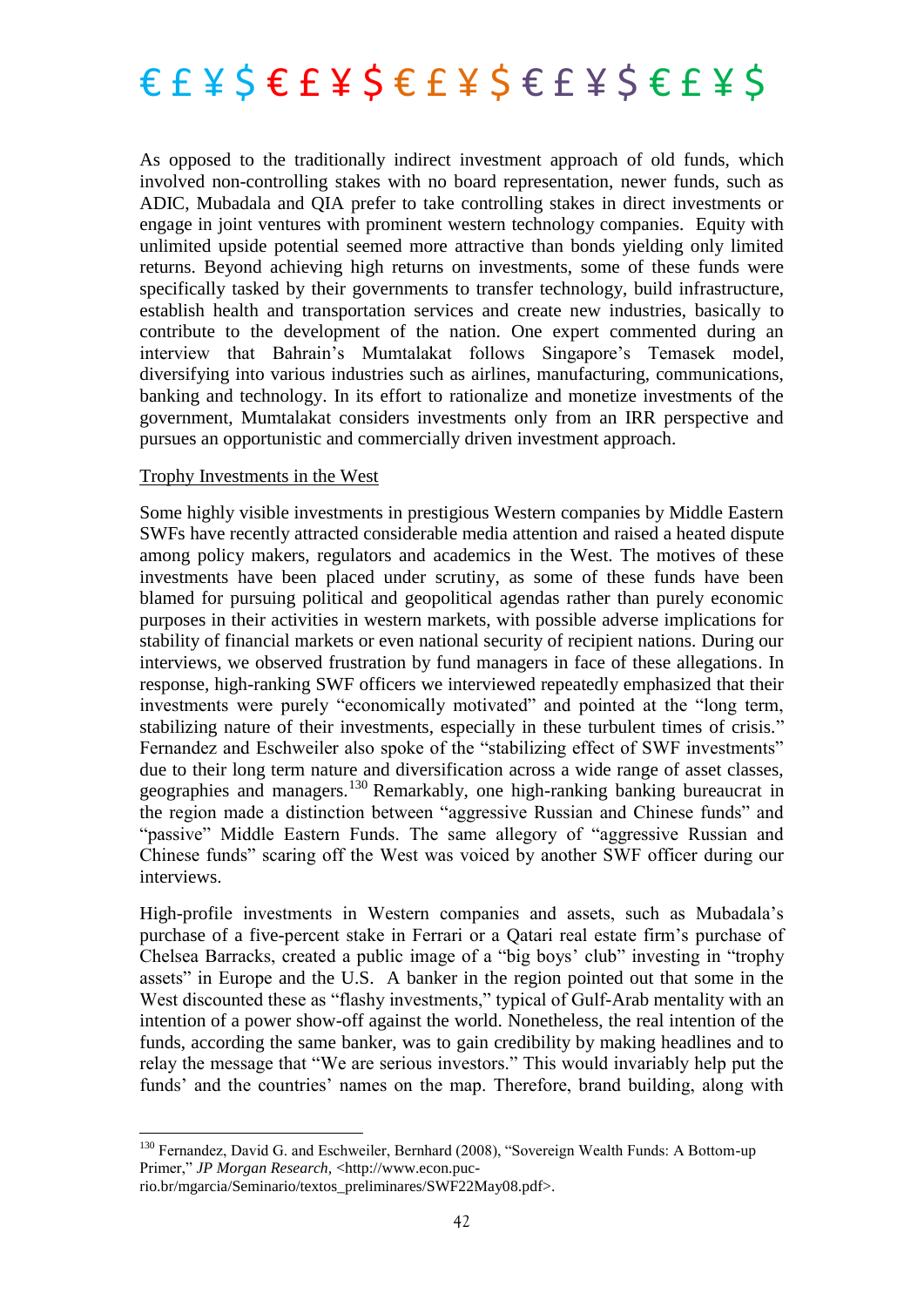achieving returns on money, emerged as another investment strategy pursued by at least some of the Middle Eastern funds.

#### Portfolio Diversification

In the years leading to the global financial crisis, Middle Eastern SWFs had started to diversify their investments across multiple dimensions such as geography (developed vs. emerging markets), investment horizons (short vs. long term), and asset classes (bonds, public equities, sovereign and corporate debt, asset based securities, real estate, hedge funds and private equity), in pursuit of returns higher than the moderate yields of fixed-income products. $131$ 

The realignment of KIA portfolio is representative of the strategic asset reallocation conducted by the Middle Eastern SWFs before the outbreak of the crisis. The study on Yale and Harvard endowments, which had been commissioned by Bader Al-Sa'ad, head of KIA, had revealed that KIA was significantly underweight in real estate with 2.5 percent, and private equity with1.5 percent, in stark contrast to Yale's allocation of 20 percent in real estate and 17 percent in private equity.<sup>132</sup> Fernandez and Eschweiler's study indicates that KIA currently has 50 percent of its assets in public equity, one third in fixed income and the rest in alternatives.<sup>133</sup>

#### Background on the Financial Crisis

The current economic crisis began as a subprime lending crisis in the U.S. real estate markets in 2007. A low interest rate policy followed by the U.S. Federal Reserve after the September 11 attacks led to an abundance of credit for home purchasers. Combined with lax lending standards of banks and financial institutions, readily available credit enabled many consumers with poor credit scores to obtain mortgages, classified as "subprime" because they were considered to be in the riskiest category of loans. In addition, adjustable rate mortgages were equally prevalent because their lower mortgage payments for the first few years rendered home purchases more affordable.

Residential and commercial mortgages were bundled by investment banks and financial institutions into complex securities—mortgage-backed securities or collateralized debt obligations—and sold to domestic and international investors, including central banks of countries with budget surpluses. These complex securities promised high and safe returns as residential property prices had never declined in the U.S. Continued surge in demand for real estate led to a steady increase in property prices in all segments: a real estate bubble was in full swing from 2001 through mid 2006.

**.** 

Primer," *JP Morgan Research, <http://www.econ.puc-*

<sup>131</sup> *Ibid.*

<sup>&</sup>lt;sup>132</sup> Sender, Henry, "How a Gulf Petro-State Invests Its Oil Riches," The Wall Street Journal Online, 24 Aug. 2007, <http://commerce.wsj.com/auth/login?mg=inert-secaucus-

wsj&url=http%3A%2F%2Fonline.wsj.com%2Fdocuments%2Fprint%2FWSJ\_-A001-20070824.pdf>. <sup>133</sup> Fernandez, David G. and Eschweiler, Bernhard (2008), "Sovereign Wealth Funds: A Bottom-up

rio.br/mgarcia/Seminario/textos\_preliminares/SWF22May08.pdf>.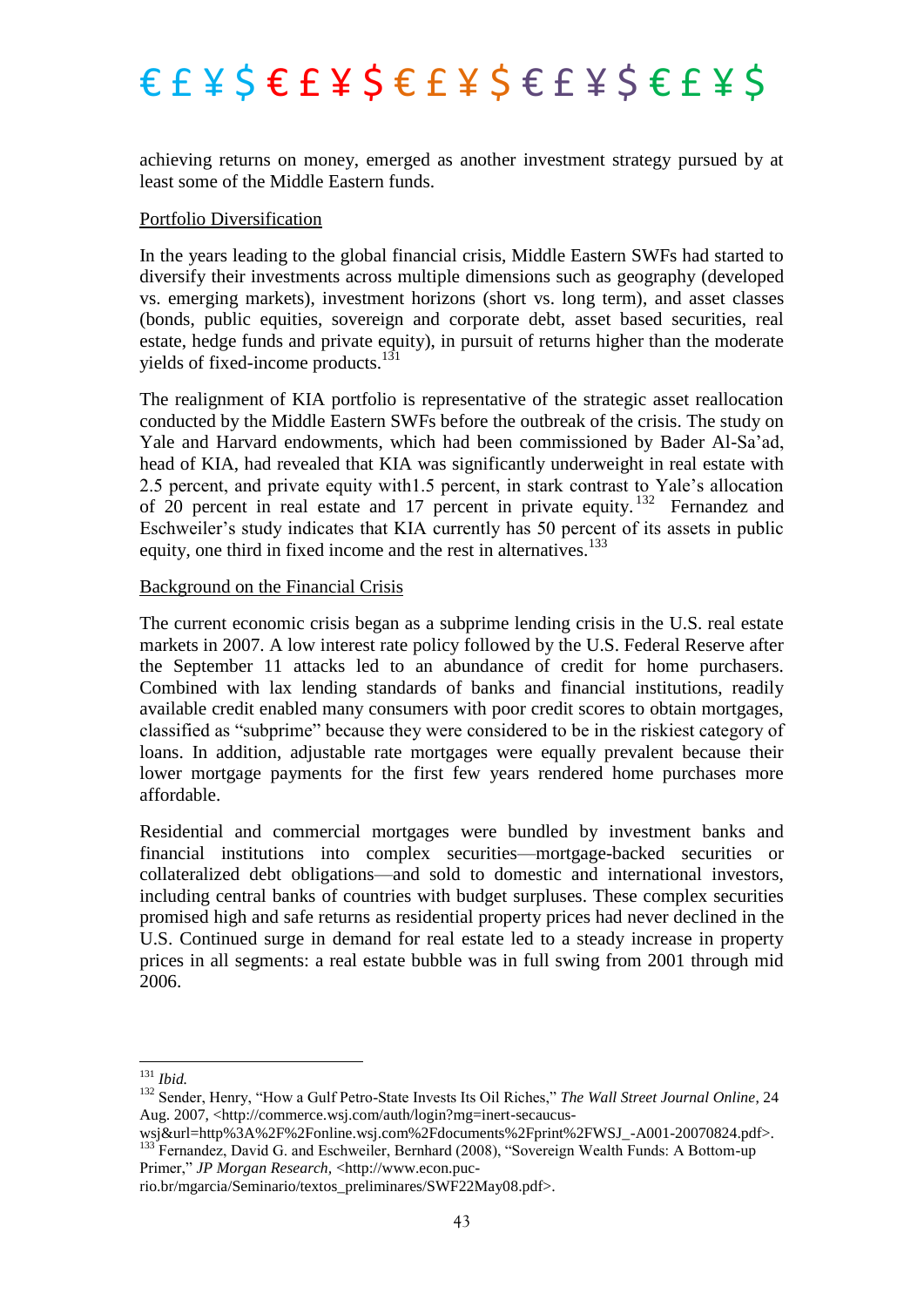Around 2006, the increase in home prices first slowed down, then came to a halt and was followed by a downward turn of home values. As adjustable-rate mortgages started to reset to higher interest rates, subprime borrowers defaulted on their loans in greater numbers as they were unable to afford resulting higher mortgage payments and to sell their homes for profit due to sinking real estate prices.

The subprime crisis severely impacted the global financial system because of CDO's and MBS's which had been purchased by many institutional investors throughout the world and took their value from mortgage payments of home owners. As housing demand collapsed and property prices started to decline, New Century Financial Corporation, the then-largest subprime lender in the U.S., filed for bankruptcy in April 2007. This was followed by the collapse of many other providers of subprime loans. In 2008, Bear Sterns is sold to JP Morgan at a fire-sale price after facing a liquidity crisis. U.S. government intervened to take control of Freddie Mac and Fannie Mae to help contain further damage to the economy.

In the meantime, asset prices in all classes, including equities and real estate, started to decline globally. Lehman bankruptcy, the sale of Merrill Lynch to Bank of America, and the bailout of AIG by the government occurred in sequence and sent shock waves through the global markets. Although U.S. Treasury under the direction of Henry Paulson devised a bailout plan (TARP) to assist the financial sector and help the credit system function properly, financial tremors continued. Washington Mutual declared bankruptcy and Wachovia under distress was purchased by Wells Fargo. The main tool of the Fed was to control the damage to the economy and prevent the financial system from collapse was to keep interest rates as low as possible and make liquidity available through various lending facilities. Central banks globally took similar measures.

As the crisis was unfolding, unemployment steadily rose, GDP growth first stalled and then became negative, and equities continued to plunge in developed markets. The decoupling theory, which postulated that emerging markets in Europe and Asia have become independent of the U.S. economy and thus would continue growing in spite of a recession, was considered confounded by many experts since tremendous amounts of value was wiped off both in developed and emerging stock markets in tandem.<sup>134</sup>

NBRE declared December of 2007 as the official start of the recession in the U.S. Based on an IMF study, advanced economies experienced a 7.5% decline in real GDP in the fourth quarter of 2008, whereas the GDP contraction averaged 4% for emerging economies.<sup>135</sup> Many domestic and international economic indicators painted a bleak picture during this period: U.S. Bureau of Labor Statistics announced that unemployment stood at 10.2 in October 2009, the highest since April 1983. Dow Jones Industrial Average declined 53.78 percent from its recent peak in October 2007 though the bottom in March 2009.

<sup>135</sup> International Monetary Fund, "Executive Summary,"

<sup>&</sup>lt;sup>134</sup> De Aenlle, Conrad, "Decoupling: Theory vs. Reality," *The New York Times*, 7 Feb. 2008, <http://www.nytimes.com/2008/01/27/business/worldbusiness/27iht-26delink.9520541.html>.

<sup>&</sup>lt;http://www.imf.org/external/pubs/ft/weo/2009/01/pdf/exesum.pdf>.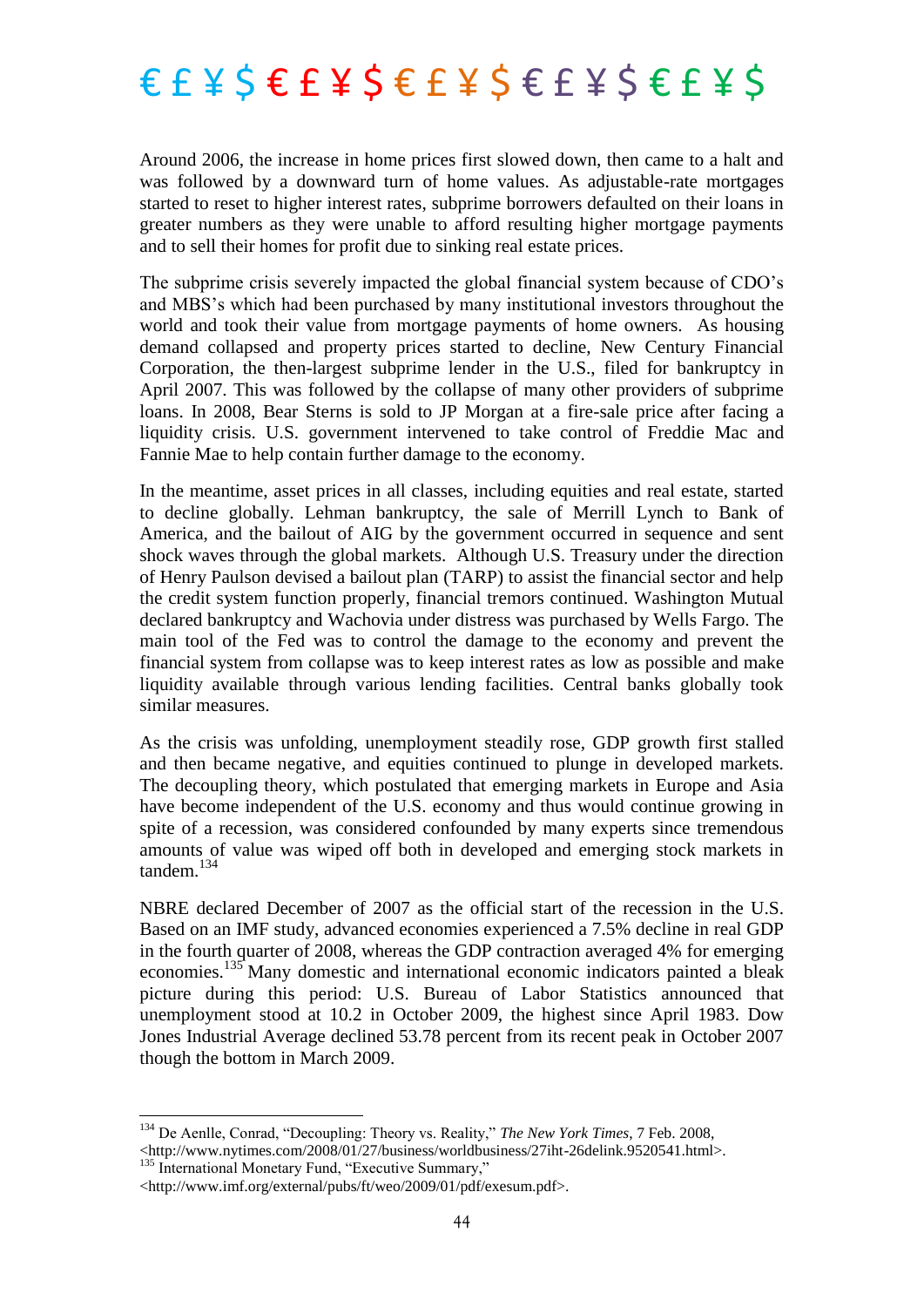

During the same period, S&P 500 Index lost 57 percent and FTSE 100 lost 48 percent. MSCI Emerging Markets Index dropped 67 percent during the same time period. 136 S&P/Case-Shiller Home Price 20-City Composite Index dropped 32.6 percent from its peak in July 2006 through April 2009. Commercial real estate also continued to slide in the U.S. and developed markets in general. Losses of loans held by financial institutions based on these assets continued to grow. Commercial real estate index for all property types declined 41 percent from its peak in October 2007 through August 2009.<sup>137</sup> The write-downs of U.S. assets by all financial institutions are estimated to be \$2.7 trillion since the start of the crisis based on another IMF report issued in April 2009.<sup>138</sup>

#### Effect of the Global Crisis on Funds

One of the first and most visible effects of the recession on the Gulf economies was the 60 percent decline of oil prices, which eliminated oil exporters' current account surpluses and necessitated net capital inflows to replenish reserves. The Gulf SWFs were expected to support domestic fiscal expansion to rescue financial institutions and real estate companies in distress.<sup>139</sup>

Wealth destruction in all areas of economy reached enormous scales throughout the recession both in the developed and the developing markets. This phenomenon had an immediate adverse effect on the recent investments undertaken by the Middle Eastern SWFs, which had started to expand their investments to new asset classes and emerging markets, beyond traditional fixed-income securities and public equities in developed economies.

Funds with greatest exposure to alternatives such as real estate, private equity, and hedge funds, and those with high leverage ratios received the biggest hit. Experts whom we interviewed emphasized a lack of institutional sophistication of newer funds as a contributing factor to the heavy losses incurred. As a fund manager put it, ―they did not understand what they were getting into‖ when they performed direct investments.

On the other hand, older and more sophisticated funds were not entirely spared either: ADIA incurred losses because of its exposure to equities and emerging markets. Based on anecdotal information, Saudi Arabian Monetary Agency, SAMA, lost the least due to its heavy investment in fixed income securities.

#### Response of Funds

SWF have become more vigilant in selecting external managers to invest their assets. They perform in-depth due diligence and bring in advisors to scrutinize investment proposals. In addition to external pressures from western governments for more

<sup>&</sup>lt;sup>136</sup> Yahoo Finance.

<sup>&</sup>lt;sup>137</sup> Moodys/REAL Commercial Property Price Index (CPPI), October 21, 2009.

<sup>&</sup>lt;sup>138</sup> International Monetary Fund (2007). Global Financial Stability Report, October 2007.

<sup>&</sup>lt;http://www.imf.org/external/pubs/ft/GFSR/2007/02/pdf/text.pdf>. xi.

<sup>&</sup>lt;sup>139</sup> Fidora, Michael (2009), "Sovereign Wealth Funds – Before and Since the Crisis," European Central Bank, Conference *Law and Economics of Money and Finance in Times of Financial Crisis Goethe-Universität, Frankfurt am Main, May 15-16, 2009,* <http://www.lemf.unifrankfurt.de/SWF\_HoF\_20090515.pdf>.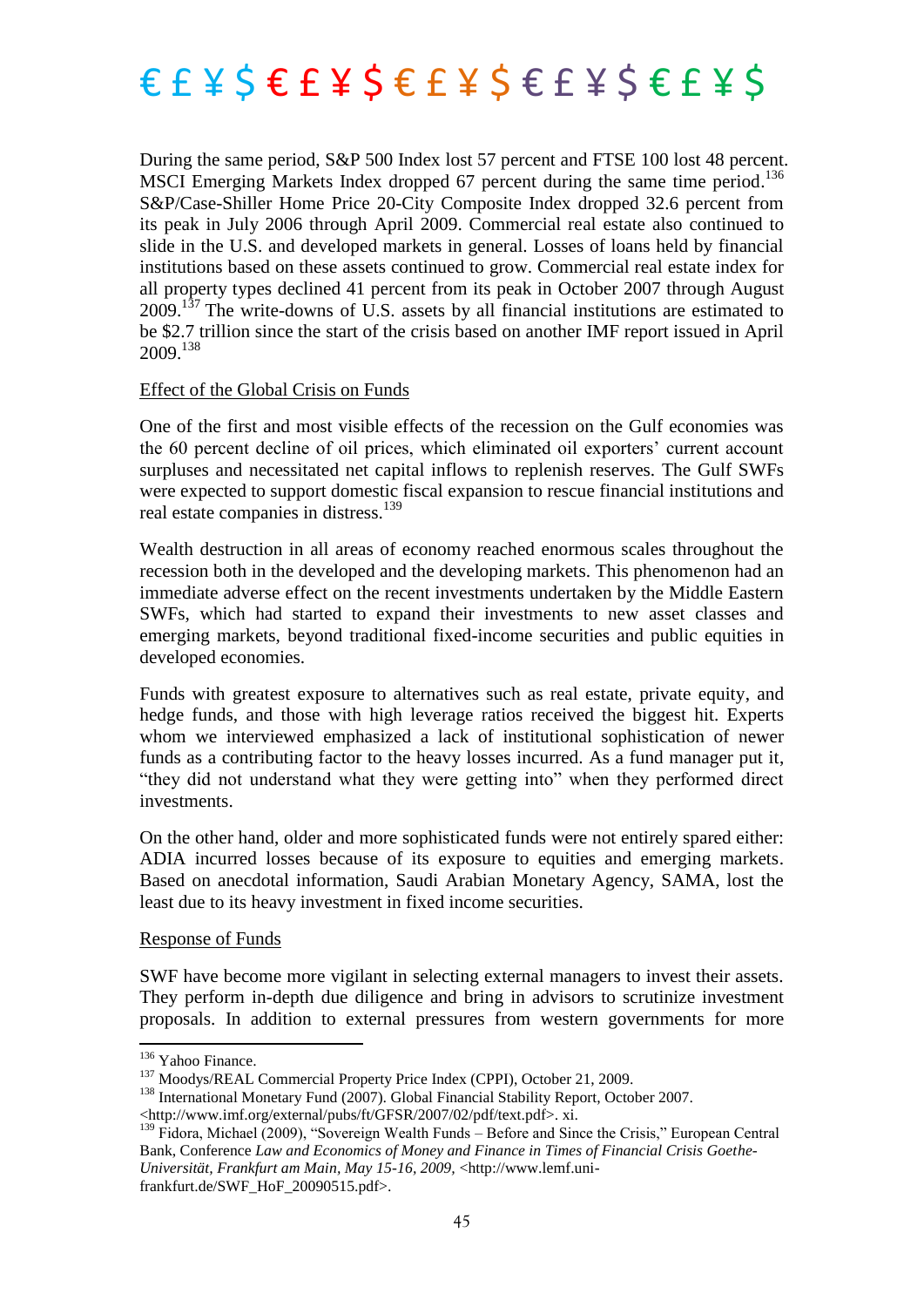transparency, internal pressures about operations and investments, such as the pressure on KIA from Kuwaiti parliament to disclose its investments during the crisis, built up.

At the onset of the global financial crisis, Middle Eastern SWFs poured money to purchase stakes in western financial institutions in what they saw as a good investment opportunity. However, as the economy continued to plummet, they saw the value of their investments dwindle and hence decided to take on a more restrained stance, preferring to stay put rather than making new investments. In holding companies and investment arms of the government, managements started to revise and restructure projects by cancelling some in infancy level or allocating more funds to those closer to completion. During our interviews we heard the same message from officers of different companies: "All assets and projects are being looked at; debt is being restructured and maturities extended." In some instances, CEOs and CFOs of operating companies were being changed to help reverse the downward spiral of losses.

As for the effects of SWFs investment actions on the markets, Roland Beck and Michael Fidora argue that in spite of heavy losses of SWFs, they will remain powerful players in the world's financial markets from a quantitative and a qualitative perspective. They say that SWFs investments in Western financial institutions during 2007 and 2008 are now considered by many experts to have had a stabilizing effect on global financial markets.<sup>140</sup>

Some SWF commentators have also suggested that the losses suffered by SWF during the financial crisis may spur them towards a more active stance in investments in the future. As the Monitor report suggests, "SWFs might move beyond passive investing towards a focus on adding value by helping to build the companies in which they invest<sup>"141</sup>

In a similar way as the analysis of local investment trends, it is also important in this section to draw a distinction between the different types of Middle Eastern state investment vehicles. Our research suggests that funds such the KIA and QIA, who are charged with making foreign investments to diversify and hedge against commodity exposure, may have very different approaches to active investment compared to funds whose mission is to invest in the local economy and may have more of a tendency towards active investment.

In the case of the first group of SWF, (e.g. ADIA, KIA, etc) it is not clear from our research that financial crisis had an effect on the attitude towards passive versus active investment. In our conversations with fund representatives and SWF experts, we consistently heard the message that SWFs in the Middle East will remain largely passive investors going forward. As one industry expert stated, "GCC [Gulf Cooperation Council] $142$  based SWFs will always be passive investors. They have no

<sup>&</sup>lt;sup>140</sup> Beck, Roland and Fidora, Michael (2009), "Sovereign Wealth Funds-Before and Since the Crisis," *European Business Organization Law Review* 10:353-367.

<sup>&</sup>lt;sup>141</sup> Barbary, Victoria, and Edward Chin. Testing Time: Sovereign Wealth Funds in the Middle East and North Africa and the Global Financial Crisis. Monitor Group, 2009.

<sup>&</sup>lt;sup>142</sup> The GCC is a political and economic union between the UAE, Bahrain, Saudi Arabia, Oman, Qatar, and Kuwait.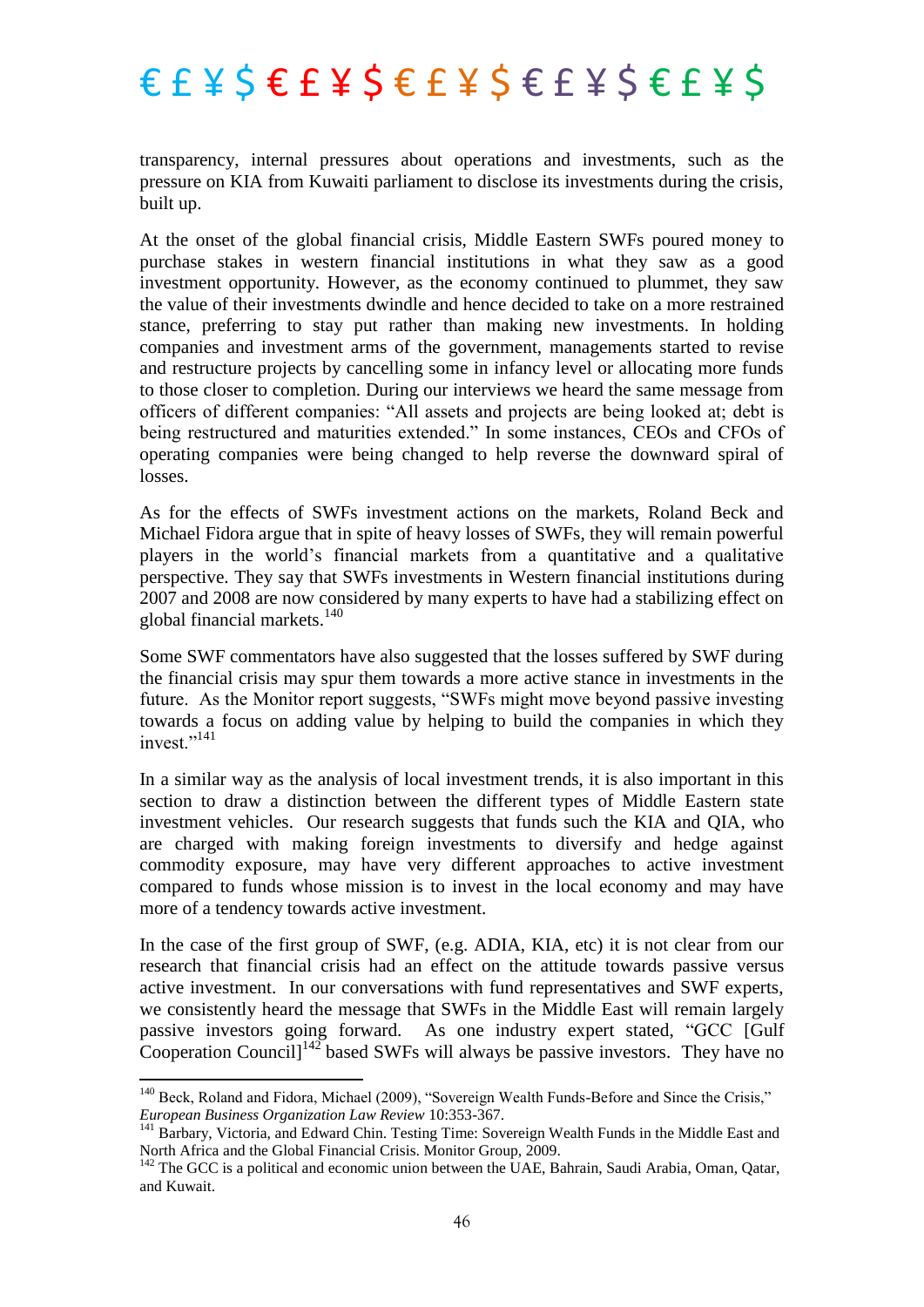political agenda and want to ensure investments generate income for future generations."

### Middle Eastern SWFs' Strategic Response to the Financial Crisis

In this section we will continue to analyze in depth various elements of Gulf SWFs' response to the financial crisis. To further develop the observations from section three that focus on investment strategies we will look at how the crisis has affected SWF strategic partnerships and home bias in investments. We will compare observations from our primary research with trends suggested by other SWF observers. For each trend we will ask whether the financial crisis has created a permanent change in Gulf SWFs' strategy or if it is expected that funds will return to pre-crisis strategies.

#### SWF Partnerships

Recent announcements in the press suggest that Middle Eastern SWFs are increasingly moving towards partnerships in the wake of the financial crisis. These investment partnerships are taking two primary forms: joint ventures with private sector companies and alliances with other sovereign funds.

The most high profile SWF-private sector alliance to date is the \$8 billion venture between GE and Mubadala announced in July 2008. This venture is focused on diverse initiatives including commercial finance, clean energy research and development, aviation, and corporate learning. <sup>143</sup> The alliance between GE and Mubadala has clear benefits for both parties. As part of the venture Abu Dhabi has agreed to become a top ten shareholder in GE. At the same time, Mubadala's influence in the MENA region will give GE access to a new market for its financial services. GE also brings multiple areas of expertise to the emirate that will bolster Mubadala's mandate to foster local development and investment. For example, GE will share its financial and management knowledge through GE- type training at the Mubadala & GE Management Program.<sup>144</sup> In addition, GE has become a key partner in the Masdar Initiative, a local project aimed at creating solutions in clean energy. (General Electric 2008) In June 2009 GE and Mubadala announced that they had signed an agreement to expand GE's network of airplane engine maintenance, repair and overhaul (MRO) providers in the Middle East thus advancing Mubadala's plans to build a global MRO network centered in Abu Dhabi.<sup>145</sup>

In its scale and reach, the GE-Mubadala joint venture is remains unique in the region. However, in interviews with our team, industry insiders hypothesized that Middle Eastern SWFs may be moving towards a "larger trend of creating joint ventures

<sup>143</sup> General Electric, "GE and Mubadala Launch Multi-Billion Dollar Global Business Partnership," Press Release,

<sup>&</sup>lt;http://www.genewscenter.com/content/detail.aspx?releaseid=3873&newsareaid=2&menusearchcateg oryid=>.

<sup>144</sup> *Ibid.*

<sup>145</sup> *Ibid.*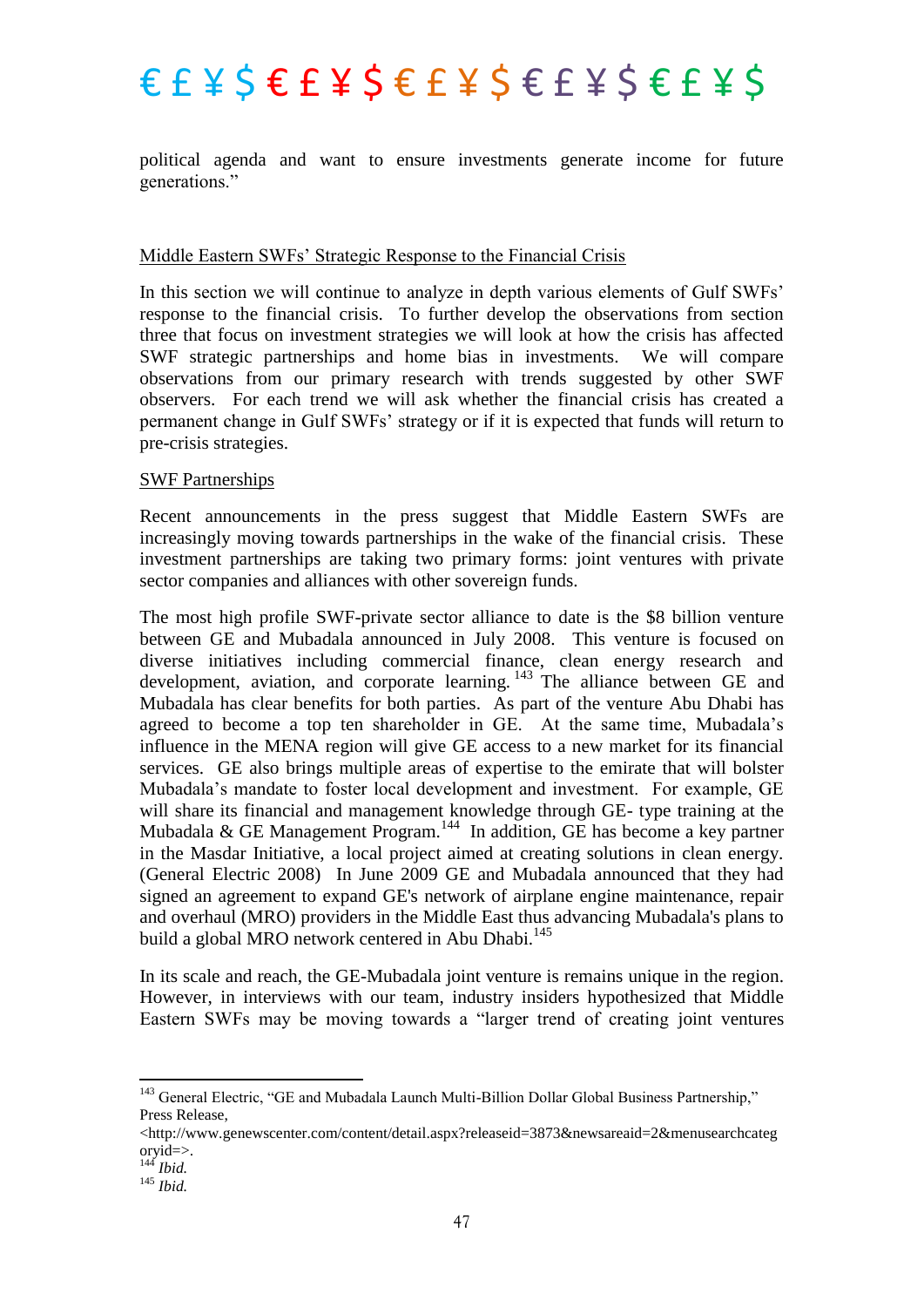between private companies and sovereign wealth funds."<sup>146</sup> Alastair Maxwell, a Managing Director in Morgan Stanley's Global Energy and Utilities Group, has suggested that SWFs "will also look increasingly to work with partners such as private equity firms and in joint ventures. $147$ 

In addition to SWF-private sector joint ventures such as the GE-Mubadala project, industry experts have noted a growing trend towards partnerships between SWFs, or among other government related investment vehicles, such as state-owned enterprises and state pension funds. Examples of recently announced partnerships of this type include:

- In August 2009, Qatar Holding, the investment arm of Qatar Investment Authority, purchased a \$448 million issue of preference shares in UKbased property firm Songbird Estates with China's China Investment Corporation (CIC).
- In June 2009, the Kuwait Investment Company signed cooperation agreements with Malaysia's Khazanah Nasional Berhad (the investment holding arm of the Malaysian government) and Australia's QIC, the pension fund manager for the Queensland government.
- In June 2009, China's CIC, Singapore's GIC, and the KIA independently supported Blackrock's acquisition of Barclays Global Investors.<sup>148</sup>
- In May 2009, Mubadala signed a memorandum of understanding with France's Fonds Strategique d'Investissement (FSI) to create a framework for investing in areas of mutual interest to the two companies including listed or private French companies in the following sectors: technology, health sciences, bio-technology and renewable energy.<sup>149</sup>

The timing of these partnerships coincides with the financial crisis, however, some SWF experts have suggested that this recent trend towards clubbing between SWFs and state-related investment vehicles represents an economically logical decision to diversify risks and facilitate a better understanding of local markets as opposed to a direct reaction to the financial crisis. As Ashby Monk, a research fellow at Oxford University specializing in the governance and geopolitics of SWFs, has suggested:

SWFs can fruitfully work together to facilitate local understanding in foreign markets. This in turn can lead to higher returns over the long term thanks to information asymmetries obtained by local investors. In short, by bringing together two or three funds with diverse

 $\overline{\phantom{a}}$ 

<sup>&</sup>lt;sup>146</sup> Anonymous interview with authors, August 2009

<sup>&</sup>lt;sup>147</sup> Smith, Pamela Ann, "Sovereign wealth funds reassess their strategies," The Middle East, 1 Jan. 2009, <http://www.thefreelibrary.com/Sovereign+wealth+funds+reassess+their+strategies. a0192051817>.

<sup>&</sup>lt;sup>148</sup> "CIC Said to Participate in BlackRock' Purchase of BGI," *Trading Markets*, 15 Jun. 2009, <http://www.tradingmarkets.com/.site/news/Stock%20News/2374543/>.

<sup>149</sup> Basit, Abdul, "Mubadala Eyes Investment in French Firms," *Khaleej Times*, 27 May 2009,  $\lt$ http://www.khaleejtimes.com/biz/inside.asp?xfile=/data/business/2009/May/business\_May1091.xml &section=business>.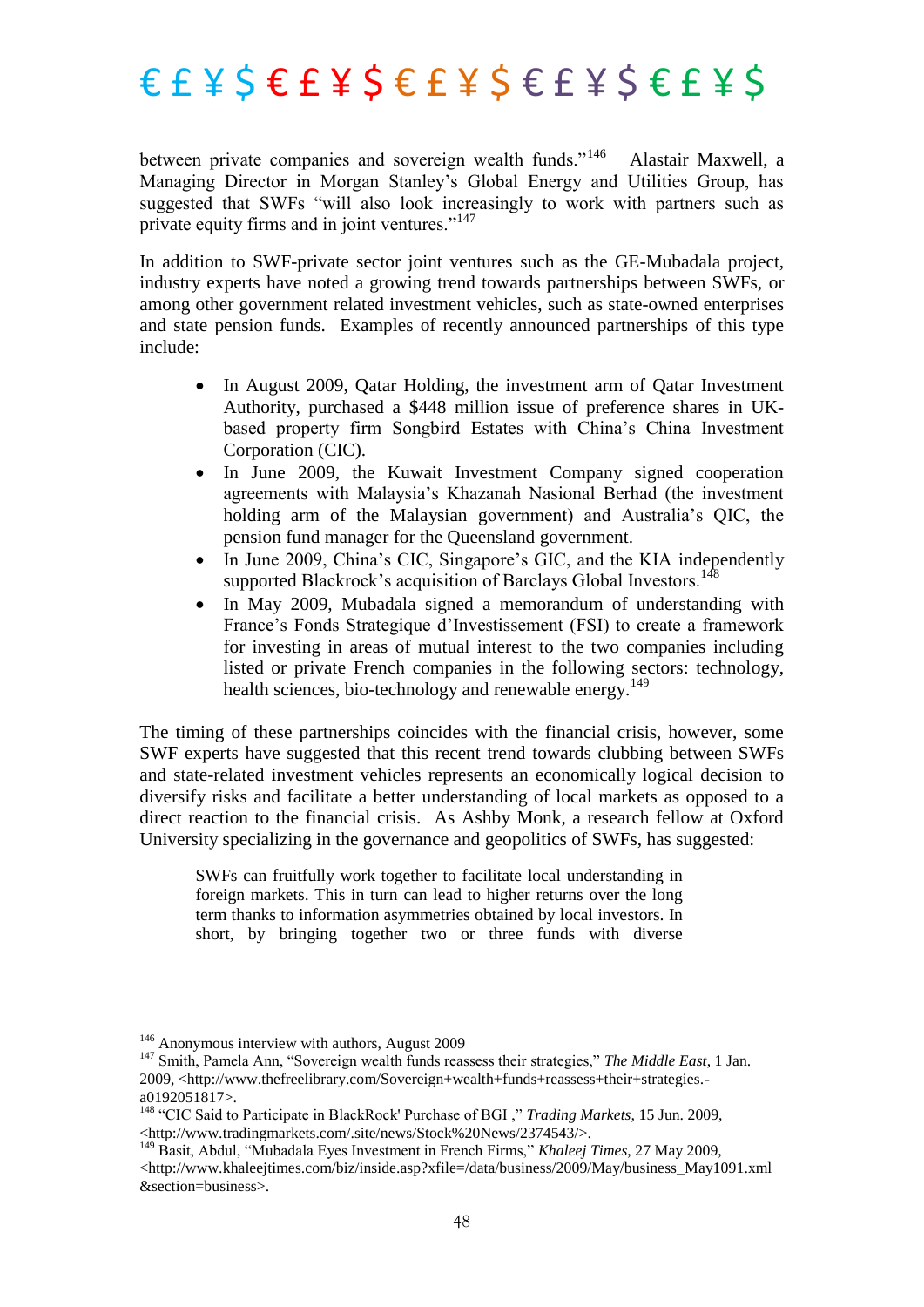backgrounds into a cooperative arrangement, the effectiveness of the investment function in a specific economic geography is maximized.<sup>150</sup>

In other words, partnerships between SWFs represent a logical next step for any regionally based investment fund.

Partnerships are a growing feature of the SWF landscape in the Middle East. However, as the SWF experts suggest, it is not clear whether these partnerships occurred coincidently with the global financial crisis or whether their growth was precipitated by the instability wrought by the financial crisis. For example, although the Mubadala-GE joint venture was announced in July 2008, it had been development for a while prior to this time. The logic of SWF partnerships is clear even in a world unaffected by the destabilizing financial crisis. In the long run, SWFs will continue to be able to benefit from the diminished risk and increased local knowledge that crossgeography partnerships offer.

#### Home bias – Increasing Investment in the Middle East

In recent months, many journalists covering MENA SWFs have focused on an increase in local region investment. In examining this trend it is important to distinguish between the SWFs designed for local investment (e.g. Mubadala and Mumtalakat) and those intended to invest abroad to diversify the local economy (e.g. the KIA, ADIA). Local development funds in the first category naturally have a high proportion of funds dedicated to local region investment. In our research we focused on the second group of funds and asked whether predominantly internationally focused funds have moved to local investment. And, if this is the case, is this a trend a response to the effects of the financial crisis? Industry experts and insiders diverge in terms of their answer to this question. Without clear data tracking SWF investment our analysis relies on publicly disclosed deals and the qualitative observations of industry experts.

Some industry observers suggest that, as home bias theories would suggest, local region investment has long been a feature of MENA SWF investment strategy. As one of our interviewees explained, "Gulf mindset is to understand government and politics of investments." <sup>151</sup> The idea is "you don't buy what you don't The idea is "you don't buy what you don't understand."  $152$  However, at the same time, industry observers suggest that the financial crisis has served to increase the intensity of local investments. As one expert suggested, SWFs and private equity funds in the region have "pulled back" in response to the crisis and "all major money is focusing back into MENA."<sup>153</sup>

Research from the Monitor Group supports the theory that global economic insecurity has increased the rate of local investment by SWFs. According to the report, "in the last three months of the year [2008], 40 percent of MENA SWF transactions…were in

<sup>&</sup>lt;sup>150</sup> Monk, Ashby, "SWFs Working in Concert," Oxford SWF Project. 22 Jun. 2009,

<sup>&</sup>lt;http://oxfordswfproject.com/2009/06/22/swfs-working-in-concert/>.

<sup>&</sup>lt;sup>151</sup> Anonymous interview with authors, August 2009

<sup>152</sup> *Ibid.*

<sup>153</sup> *Ibid.*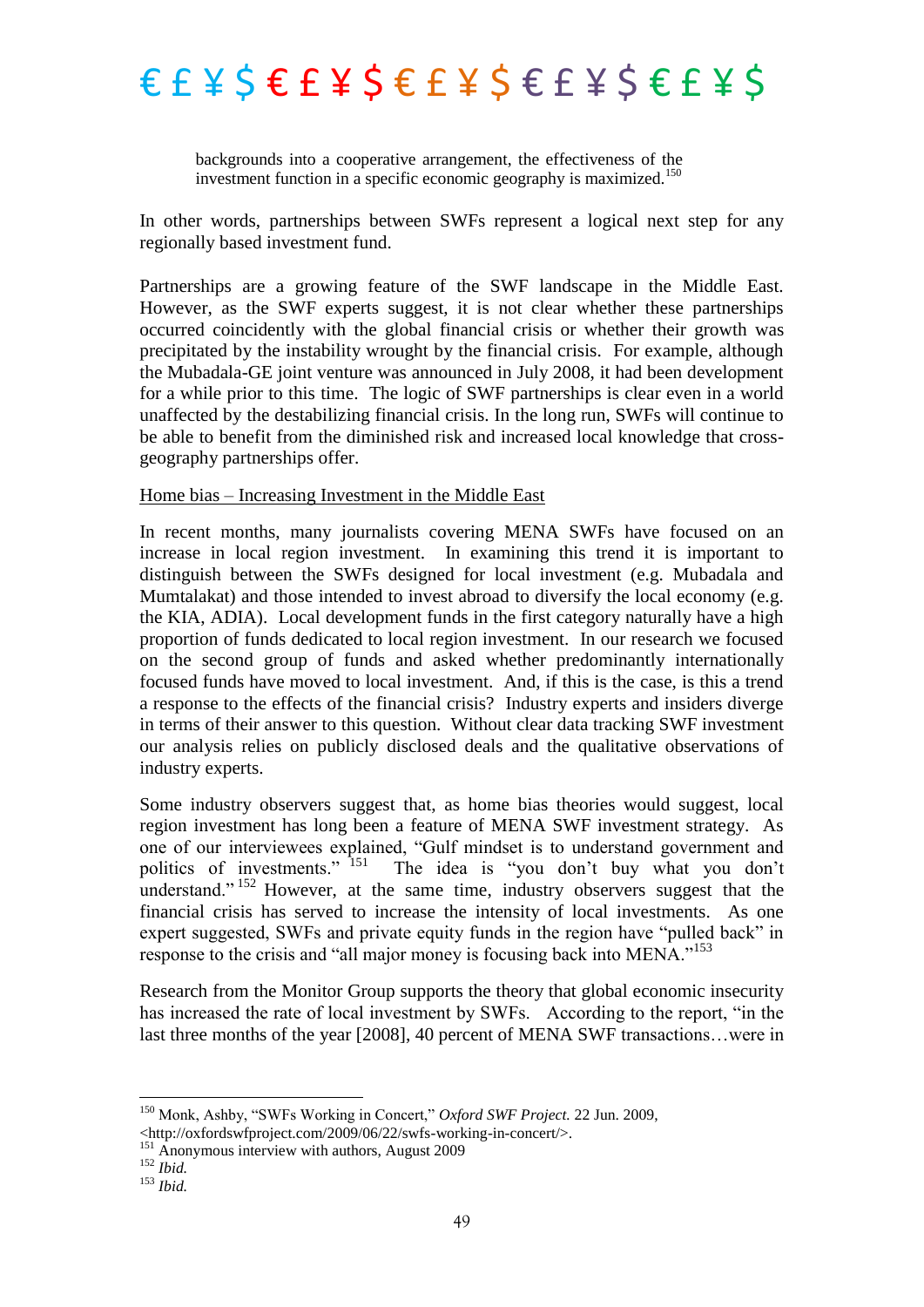domestic markets."<sup>154</sup> The investment figures in Exhibit 4.1, that show investment trends in 2006-2009, provides further evidence to show that MENA SWFs have increasingly favored local investment during the crisis.<sup>155</sup>

Middle Eastern SWFs Increased Their Domestic Investment in the Second Half of 2008



**Exhibit 4.2: Investments by the Middle Eastern Sovereign Wealth Funds**

Source: "Testing Time: Sovereign Wealth Funds in the Middle East and North Africa and the Global Financial Crisis.‖ *Monitor Group*

High profile examples of local investment during the crisis include:

**.** 

 $\overline{1}$ 

- On the request of the Qatari government, in November 2008, the QIA invested \$5.3 billion into the local financial sector to buy a 20% stake in all the banks listed on the Qatar stock exchange.<sup>156</sup>
- In December 2008, the KIA launched a fund on behalf of the Kuwaiti government to stabilize the local stock market, which had fallen 38% in 2008.<sup>157</sup>
- $\bullet$  In December 2008, Sama injected SR 14.4 billion into Saudi banks.<sup>158</sup> Finally, although not an example of direct local investment, ADIA has a

<sup>154</sup> Barbary, Victoria and Chin, Edward, "Testing Time: Sovereign Wealth Funds in the Middle East and North Africa and the Global Financial Crisis." Monitor Group, May 2009. <sup>155</sup> *Ibid.*

<sup>&</sup>lt;sup>156</sup> Unlike governments in Western Europe and U.S., the Qatari government could not prop up the country's banks without undermining the rival. Source: Barbary, Victoria and Chin, Edward, "Testing Time: Sovereign Wealth Funds in the Middle East and North Africa and the Global Financial Crisis.‖ *Monitor Group*, May 2009.

<sup>157</sup> Goma, Eman and El Gamal, Rania, "UPDATE 2-Kuwait wealth fund not to cut foreign investments," *Reuters UK*, 17 Jan. 2009, <http://uk.reuters.com/article/idUKLH67070120090117>.

<sup>&</sup>lt;sup>158</sup> Evans, Sophie, "Sovereign funds narrow their focus," *Middle East Economic Digest*, 1 May 2009.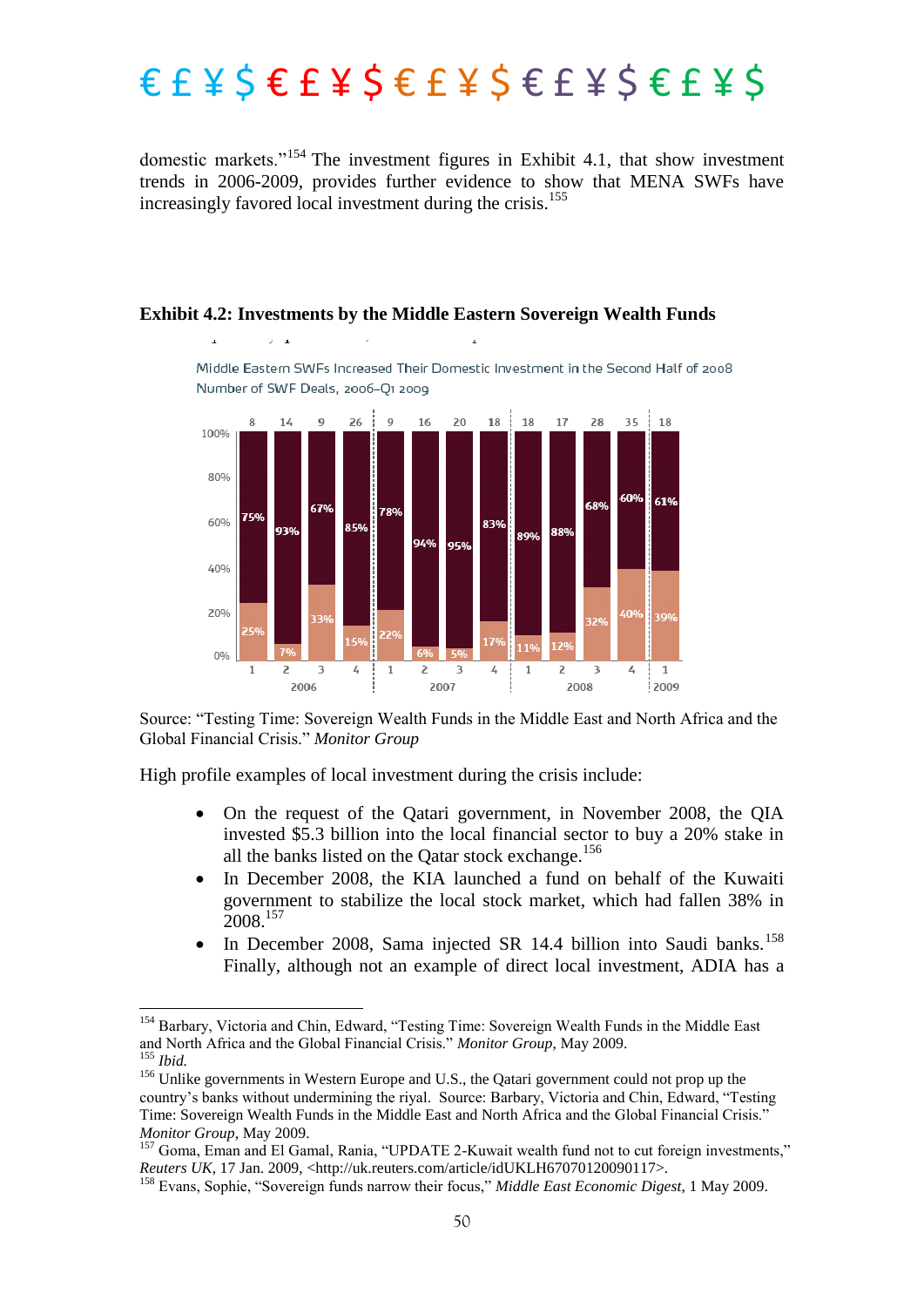

stake in the more locally focused fund, ADIC, which has stakes in two large Emirati banks, Abu Dhabi Commercial Bank and National Bank of Abu Dhabi.<sup>159</sup>

As shown by the types of investments SWFs have made in the regional economy, in the current environment this investment is probably driven more by the need for local investment than fund managers' familiarity and comfort with the region. Indeed even those funds traditionally focused on international investment have been subject to pressure from local stakeholders and governments to make direct investments to support the local economy. As the *Middle East Economic Digest* explains,

While these funds have invested much of their wealth overseas in the past, a combination of falling international asset values and a need to boost their own economies means that they are now directing more of their cash to domestic investments… government-owned sovereign wealth funds in the Middle East have a key role to play in reviving local economies affected by lower oil prices."<sup>160</sup>

Investment data suggests that MENA SWFs have increased their investment in the local region during the crisis. However, industry insiders are not unanimous in their interpretation of this trend. The comments made by some of our interviewees suggest that the current levels of local investment are a temporary trend that will reverse as local and international economies stabilize. While discussing funds that focus on foreign investment, one industry insider suggested that there are "no general trends" but Gulf SWFs seem currently to be "more interested in emerging markets." She went on to say that perhaps this is because they are "more comfortable" and generally SWFs "use money to invest outside of the region" to act as a "natural hedge" against assets that are directly tied to commodity prices.<sup>161</sup>

An increased trend towards local investment has been a frequently discussed feature of Middle Eastern SWF investment strategies during the financial crisis. However, as local markets stabilize in the future, it is expected that funds will return to pre-crisis investment distribution focusing on internationally balanced investment portfolios.

#### Long-term vs. short-term change

It is clear that Middle Eastern funds have undertaken strategic changes during the financial crisis. However, it is important to ask whether the financial crisis has effected a long or short-term strategic change in Middle Eastern SWFs. Industry insiders differ in their opinions on the question. At one end of the spectrum, the Monitor Group report has suggested that the financial crisis may not have a longlasting effect on MENA SWF strategy.

SWFs have not been forced to rethink their strategies by the losses they have sustained or a lack of attractive opportunities. Rather they have been constrained by economic and political factors, which have forced many funds to look to investing at home to help develop and diversify, or to bail out and support flagging local financial

<sup>159</sup> *Ibid.*

<sup>160</sup> *Ibid.*

<sup>&</sup>lt;sup>161</sup> Anonymous interview with authors, August 2009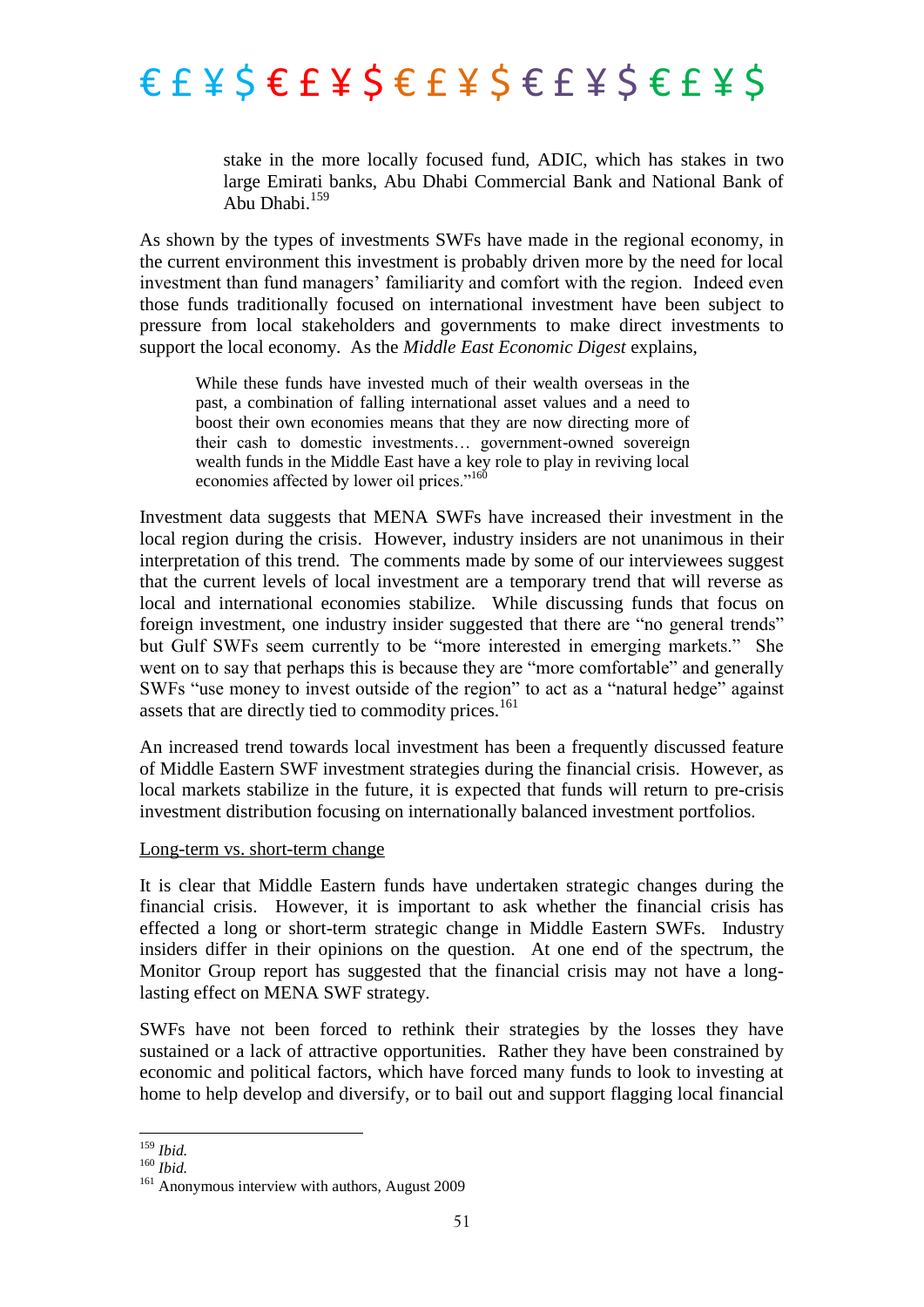sectors and stock markets, particularly where the SWF is the state's main holder of liquidity.<sup>162</sup>

Monitor's position that the financial crisis will not have a lasting effect on the strategies of MENA SWFs is echoed by Pamela Ann Smith in *The Middle East.* Writing in January 2009, she has suggested that, "many SWFs are now suffering losses at a time when their own economies at home need closer attention. But, analysts say, once financial stability returns, this increasingly important pool of money will again be deployed in the West as well as in the East, helping both to recover."<sup>163</sup> To further counter the suggestion that current SWF investment in local economies may signal a long-lasting change in strategy, Smith explains that:

While there has been much speculation that the Gulf funds may concentrate increasingly on investments in their own domestic and regional markets, international analysts point out that, unlike the Gulf's central banks, finance ministries or governments, these funds have been set up specifically to obtain the best returns possible for future generations... SWFs will want to ensure that their investments, whether at home or abroad, are independently taken, competitive and profitable over the medium-to-long-term.<sup>164</sup>

However, Smith also suggests that in the near future the financial crisis may have an effect on SWF strategy. She writes that, "In the medium-term, analysts point out that the future growth of the Gulf's SWFs will depend on relations between them and their governments as well as on the price of their oil and gas exports."<sup>165</sup> In addition, going forward, a larger portion of GCC future revenue flow may be directed towards central banks to be held as reserves for domestic investment in infrastructure, the financial sector and real estate.

#### **Other Developments Amongst Middle Eastern SWFs**

The creation of the Santiago Principles or Generally Accepted Principles and Practices for SWFs has been an important development for Middle Eastern SWFs. These principles reflect the regulatory and political context in which Middle Eastern SWFs are formulating their future strategies. The Santiago Principles comprise of 24 voluntary principles designed to improve SWFs' "operational independence in investment decisions, transparency, and accountability". <sup>166</sup> The principles were published in Santiago, Chile in October 2008 and were written by the International Working Group of Sovereign Wealth Funds (IWG). Reflecting SWFs' efforts to improve communications with recipient countries and show that SWFs investments are driven by considerations of financial risk and return as opposed to by political

<sup>162</sup> Barbary, Victoria and Chin, Edward, "Testing Time: Sovereign Wealth Funds in the Middle East and North Africa and the Global Financial Crisis." *Monitor Group*, May 2009.

<sup>&</sup>lt;sup>163</sup> Smith, Pamela Ann, "Sovereign wealth funds reassess their strategies," The Middle East, 1 Jan. 2009, <http://www.thefreelibrary.com/Sovereign+wealth+funds+reassess+their+strategies. a0192051817>.

<sup>164</sup> *Ibid.*

<sup>165</sup> *Ibid.*

<sup>166</sup> "International Working Group of Sovereign Wealth Funds Presents the "Santiago Principles" to the International Monetary and Financial Committee." International Working Group of Sovereign Wealth Funds. October 11, 2008. http://www.iwg-swf.org/pr/swfpr0806.htm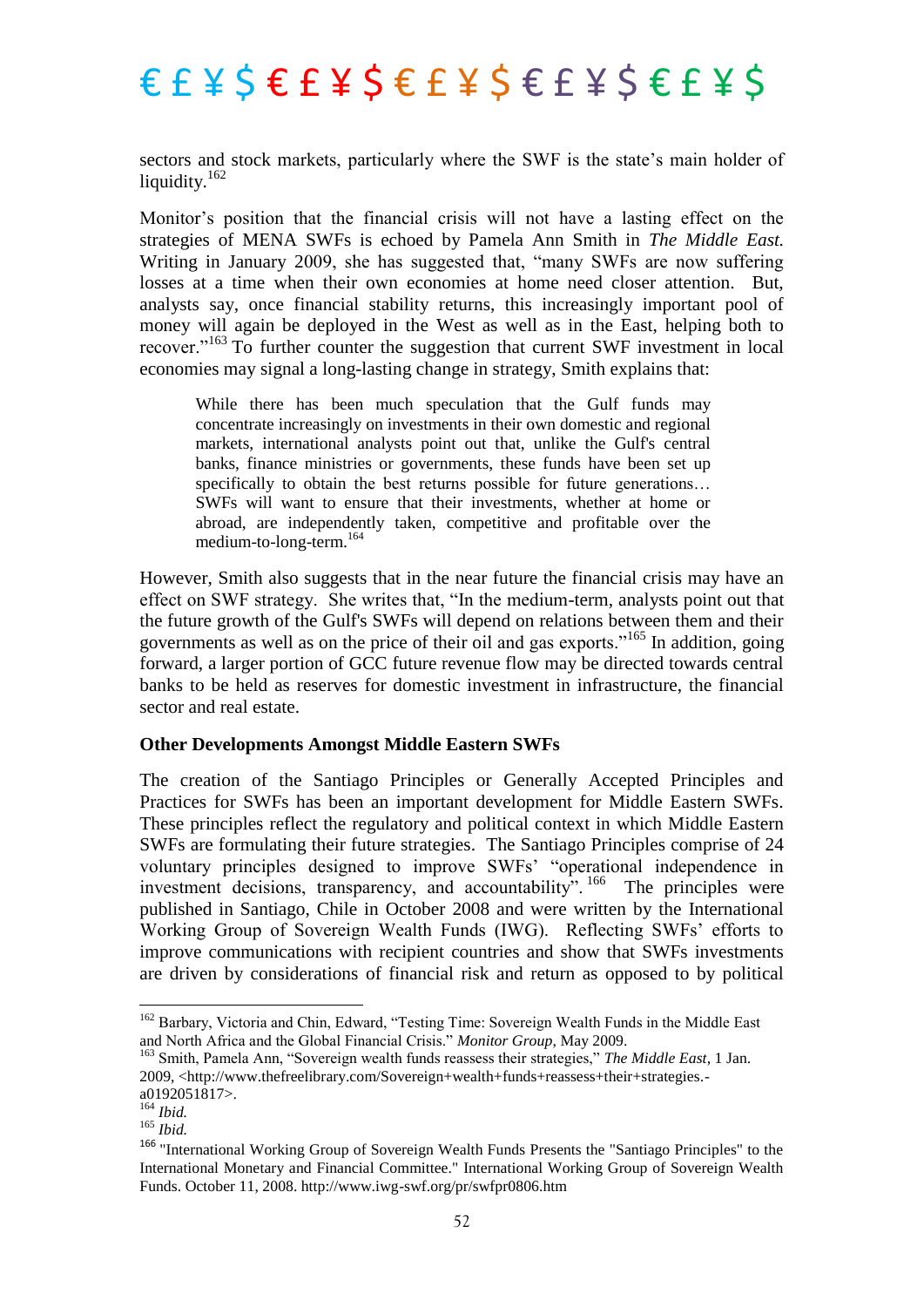motivations, the IWG was formed in May 2008 in concert with the International Monetary Fund.<sup>167</sup>

The Santiago Principles reflect the aims of all SWFs that were involved in their creation or who have signed the agreement. The IWG was comprised of SWFs from across the world including: Australia, Azerbaijan, Bahrain, Botswana, Canada, Chile, China, Equatorial Guinea, Iran, Ireland, Korea, Kuwait, Libya, Mexico, New Zealand, Norway, Qatar, Russia, Singapore, Timor-Leste, Trinidad & Tobago, The United Arab Emirates, The United States. Amongst these funds Middle Eastern SWFs, particularly the well-established ADIA and KIA, played a leading role in the formation of the Santiago Principles. When the IWG was formed in 2008, the group was co-chaired by a senior representative from ADIA. (International Working Group of Sovereign Wealth Funds 2008) Further reflecting Middle Eastern SWFs' commitment to the IWG and the Santiago Principles, in April 2009 Kuwait hosted a meeting of the IWG where members agreed to form the International Forum of Sovereign Wealth Funds (also known as "Kuwait Declaration"). This forum would take over the work of the IWG and would be an informal body where SWF representatives could meet and "facilitate an understanding of the Santiago Principles and SWF activities."<sup>168</sup>

<sup>&</sup>lt;sup>167</sup> "International Working Group of Sovereign Wealth Funds is Established to Facilitate Work on Voluntary Principles." International Working Group of Sovereign Wealth Funds. May 1, 2008. http://www.iwg-swf.org/pr/swfpr0801.htm

<sup>&</sup>lt;sup>168</sup> "International Working Group of Sovereign Wealth Funds Presents the "Santiago Principles" to the International Monetary and Financial Committee." International Working Group of Sovereign Wealth Funds. October 11, 2008. http://www.iwg-swf.org/pr/swfpr0806.htm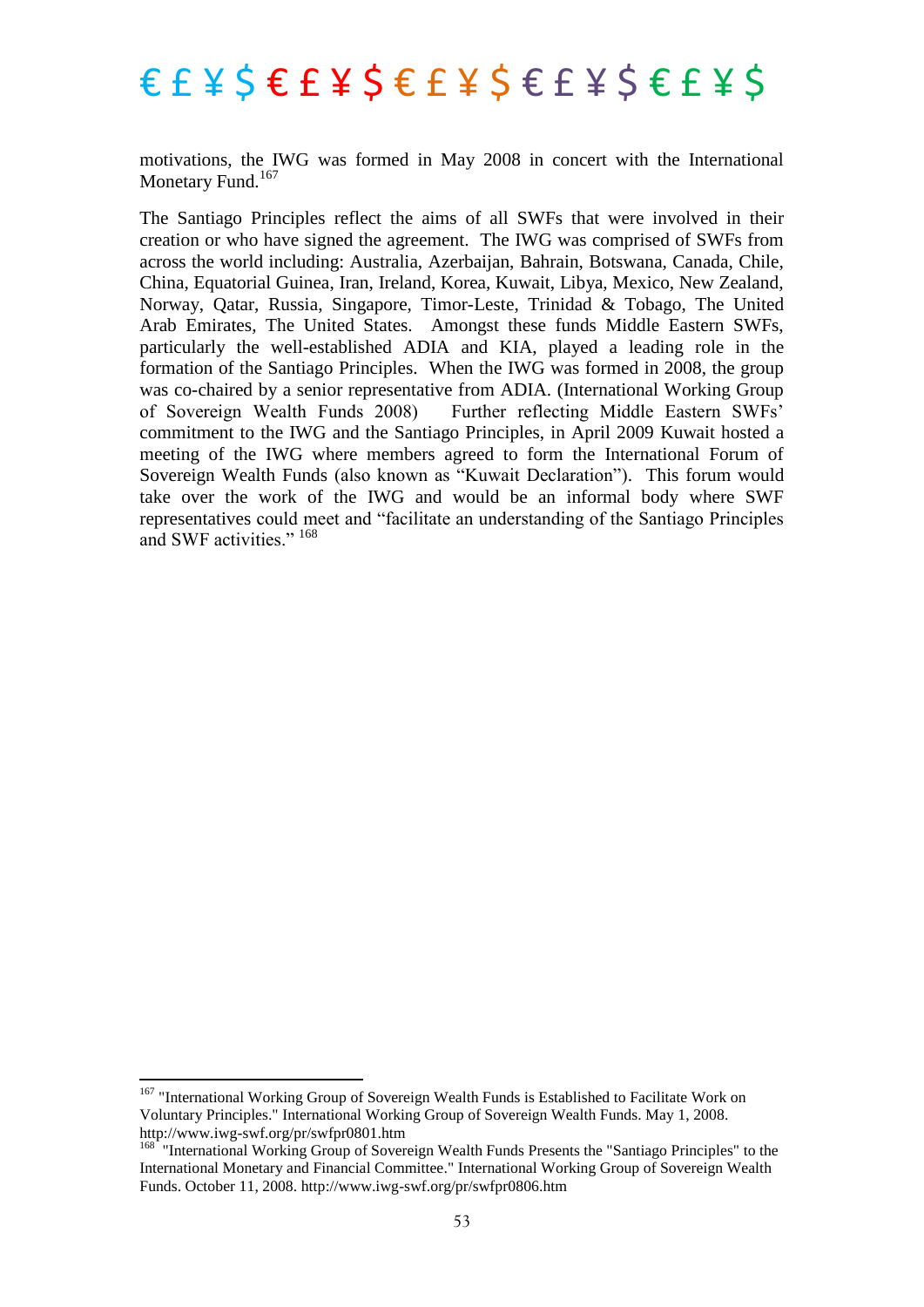

### **Conclusion**

Middle Eastern SWFs are a complex and varied group of investment companies. From ADIA and the KIA to Mubadala and Mumtalakat, the funds are located in different countries and have distinct mandates and investment philosophies. However, for all their differences, the funds were all affected by the financial crisis. Many funds suffered dramatic losses and political pressure to invest in faltering local economies. Each responded in different ways, including reevaluating their investment process and asset allocation, forming partnerships, and investing in local economies. These responses provide a view into the complex functioning of Middle Eastern SWFs who are renowned for their secretiveness. With billions of dollars under their control, Middle Eastern SWF will no doubt continue to be important global investors in years to come. Their response to the current financial crisis may provide us with a better understanding of their operations.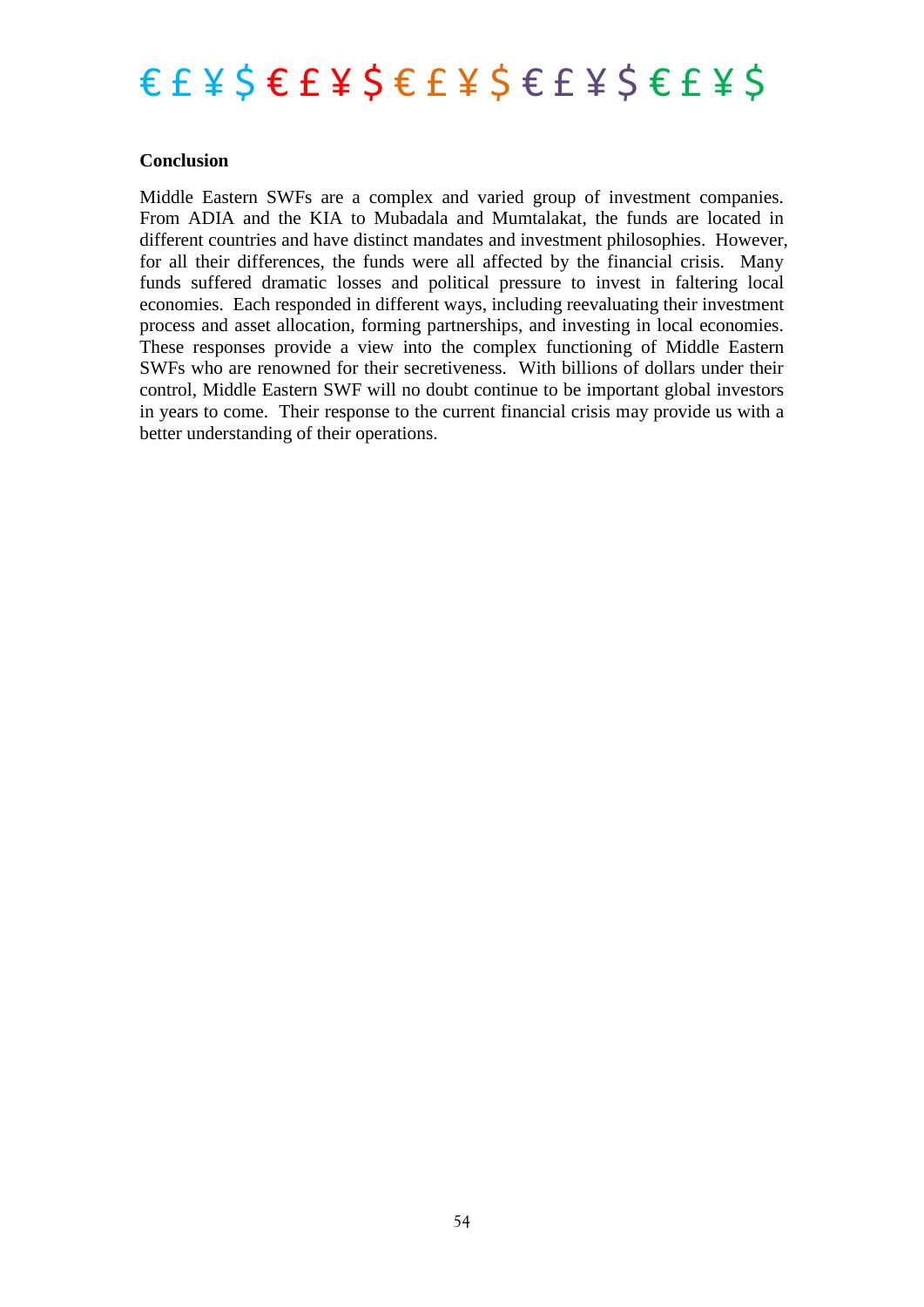## **5**

### **Legal and Regulatory Aspects of Sovereign Wealth Funds**

#### **Introduction**

**.** 

The inherent duality<sup>169</sup> of SWFs' activities and origins raises significant questions about U.S. law and regulatory policy.<sup>170</sup> As investors, SWFs "must abide by the same rules as private pools of capital, such as private equity funds or hedge funds."<sup>171</sup> At the same time, as actors associated (or synonymous) with a foreign government, SWFs may simultaneously be regulated as private investors and occupy the peculiar position U.S. law reserves for sovereigns and their agents operating in the United States. Foreign sovereigns enjoy privileges, bear responsibilities, and are subject to restrictions over and above those applied to their garden-variety, nonsovereign counterparts. Its appeal to legal academics aside, $172$  the problem of SWF status under U.S. law implicates a range of issues, including when and under what conditions SWFs can invest in the United States, the extent of SWFs' exposure to U.S. taxes, and whether SWFs should fear lawsuits brought in U.S. courts. An understanding of the legal and regulatory issues attendant to SWF activities in the United States is thus critical for both SWFs themselves and those who do business with them.

This chapter will briefly address each of the three major considerations described above: (1) restrictions on SWF investment in the United States, (2) U.S. tax policy as it relates to SWFs, and (3) SWF exposure to legal action in U.S. courts. As demonstrated below, informed strategic decision making demands analysis of relevant U.S. legal and regulatory systems in each of these crucial areas.

<sup>169</sup> *See, e.g.*, Ibrahim Warde, *Sovereign Wealth Funds to the Rescue: Are They Saviors, Predators, or Dupes?*, LE MONDE DIPLOMATIQUE, May 15, 2008, *available at*

http://fletcher.tufts.edu/news/2008/02/Warde\_May16.shtml (noting the "dual nature" of sovereign wealth funds as financial and political actors).

<sup>&</sup>lt;sup>170</sup> This chapter adopts the definition of sovereign wealth funds described in Chapter 1.

<sup>171</sup> Richard A. Epstein & Amanda M. Rose, *The Regulation of Sovereign Wealth Funds: The Virtues of Going Slow*, 76 U. CHI. L. REV. 111, 117 (2009).

<sup>172</sup> *See, e.g*., Joel Slawotsky, *Sovereign Wealth Funds and Jurisdiction under the FSIA*, 11 U. PA. J. BUS. L. 967, 967 & 967n.6 (2009) (observing that a "flourishing legal scholarship" has blossomed around SWFs) (additional citations omitted).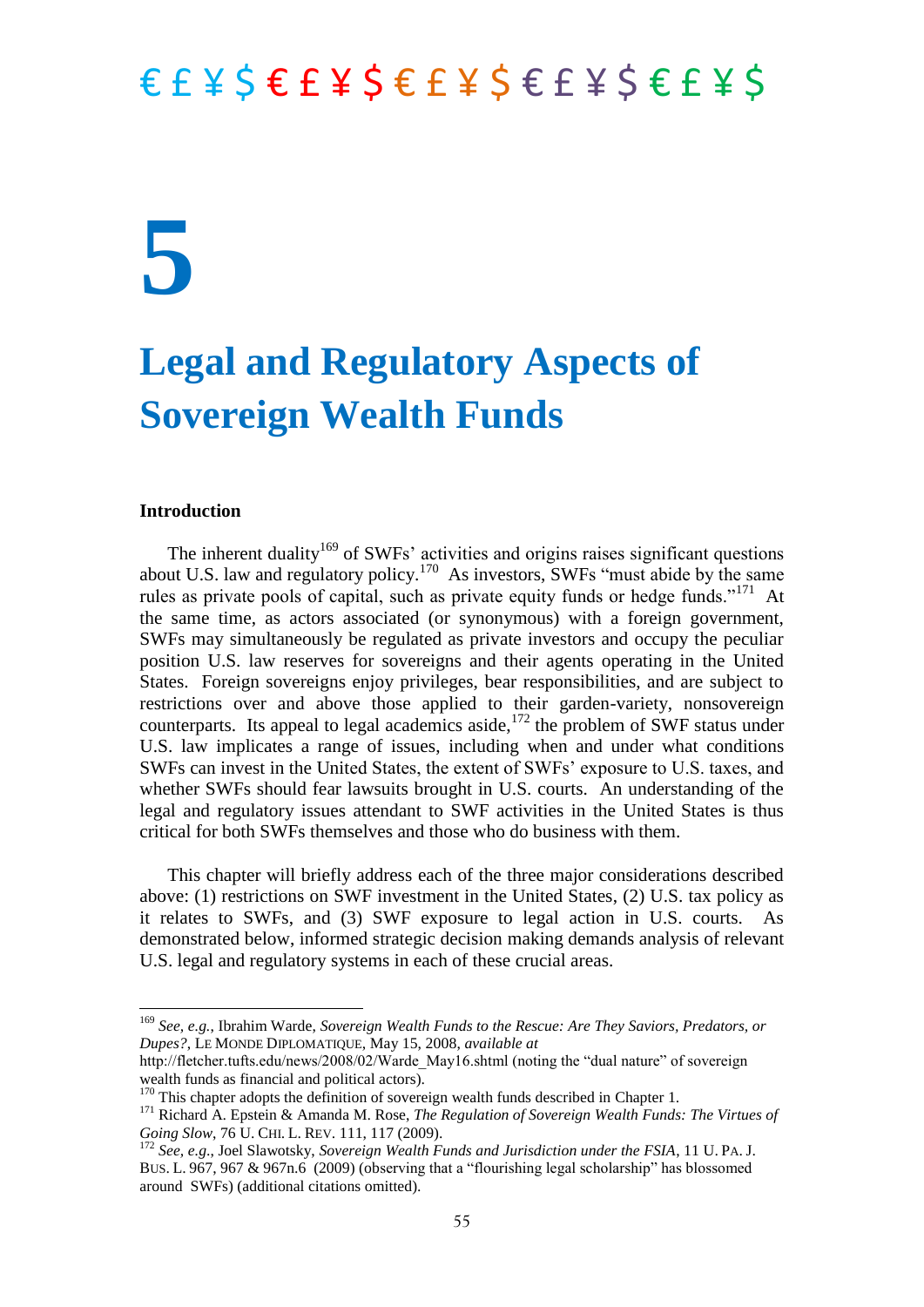#### **Sovereign Wealth Fund Investments Under U.S. Law: Legal Requirements, Political Realities**

SWFs are generally considered "foreign government entities" whose investments in the United States are subject to review by the Committee on Foreign Investment in the United States (CFIUS).<sup>173</sup> CFIUS acts as a gatekeeper, created by and tasked with enforcing U.S. laws that restrict foreign investments that may impair national security interests. <sup>174</sup> Foreign control of U.S. nuclear assets or airlines, for example, is prohibited.<sup>175</sup> CFIUS review is mandatory across a wide variety of deal structures, including joint ventures.<sup>176</sup>

While transactions such as these are clearly forbidden, it can be difficult for SWFs and their potential U.S. partners to predict how CFIUS will apply its regulations. Significantly, "national security" is not clearly defined in this regulatory scheme,  $177$ leaving proposed deals at the mercy of "a broad, vague generality subject to numerous inconsistent interpretations" made by White House officials on a case-by-case basis. $178$ 

Recent legislation has not made CFIUS approval easier to predict or obtain. The Foreign Investment and National Security Act of 2007 (FINSA) added new requirements to the range of CFIUS regulations, including compliance with U.S. and multilateral counterterrorism, proliferation, and export control regimes.<sup>179</sup> FINSA also expands the scope of transactions subject to CFIUS review to include "critical" infrastructure," from power generators to gas storage tanks.<sup>180</sup> While the act has erected new barriers, it has not clarified how SWFs might clear existing hurdles. "Control," for example, remains poorly defined under the statute: There must "be evidence that the acquisition's purpose is solely for investment<sup> $181$ </sup> for the transaction to be approved; even if an SWF does not have a majority ownership in a U.S.

**.** 

*Abuse*, 30 HOUS. L. REV. 1729, 1741–42 (1993)) (internal quotation marks omitted).

<sup>173</sup> *See* 31 C.F.R. Sections 800.213–214.

<sup>&</sup>lt;sup>174</sup> Although the White House has the authority to suspend, prohibit, or reverse any such transaction under U.S. law, it should be acknowledged that a foreign sovereign might successfully challenge U.S. restrictions on foreign investment in an international tribunal. Indeed, the United States itself mounted a successful challenge to Canada's now-defunct "Foreign Investment Review Act," arguing that its application to U.S. investment in Canada violated Article III(4)'s guarantees of national treatment. Brendan J. Reed, Note, *Sovereign Wealth Funds: The New Barbarians at the Gate? An Analysis of the Legal and Business Implications of Their Ascendancy*, 4 VA. L. & BUS. REV. 97, 123 (2009) (citing M. SORNARAJAH, THE INTERNATIONAL LAW ON FOREIGN INVESTMENT 298 (2004)). Such considerations are beyond the scope of this analysis, however, which assumes the application of current U.S. law. <sup>175</sup> Epstein & Rose, *supra* note 3, at 118 (citing Michael Hagan & Heidi Johanns, *Sovereign Wealth Funds: Risks, Rewards, Regulation and the Emerging Cross-border Paradigm*, 8 M&A J. 1, 5 (2008)) (additional citations omitted).

 $176$  See 31 C.F.R. Section 800.301(d).

<sup>177</sup> Zhao Feng, Note, *How Should Sovereign Wealth Funds Be Regulated?*, 3 BROOK. J. CORP. FIN. & COM. L. 483 (2009) (citing Christopher F. Corr, *A Survey of the United States Controls on Foreign Investment and Operations: How Much is Enough?*, 9 AM. U. J. INT'L L. & POL'Y 417, 421 (1994)). <sup>178</sup> *Id.* (quoting Robert Shearer, *The Exon-Florio Amendment: Protectionist Legislation Susceptible to* 

<sup>179</sup> David Alan Richards, *Sovereign Wealth Funds and U.S. Real Estate Investment*, 23 PROB. & PROP. 38, 39 (2009).

<sup>180</sup> Feng, *supra* note 168, at 505-06.

<sup>181</sup> Richards, *supra* note 170, at 40.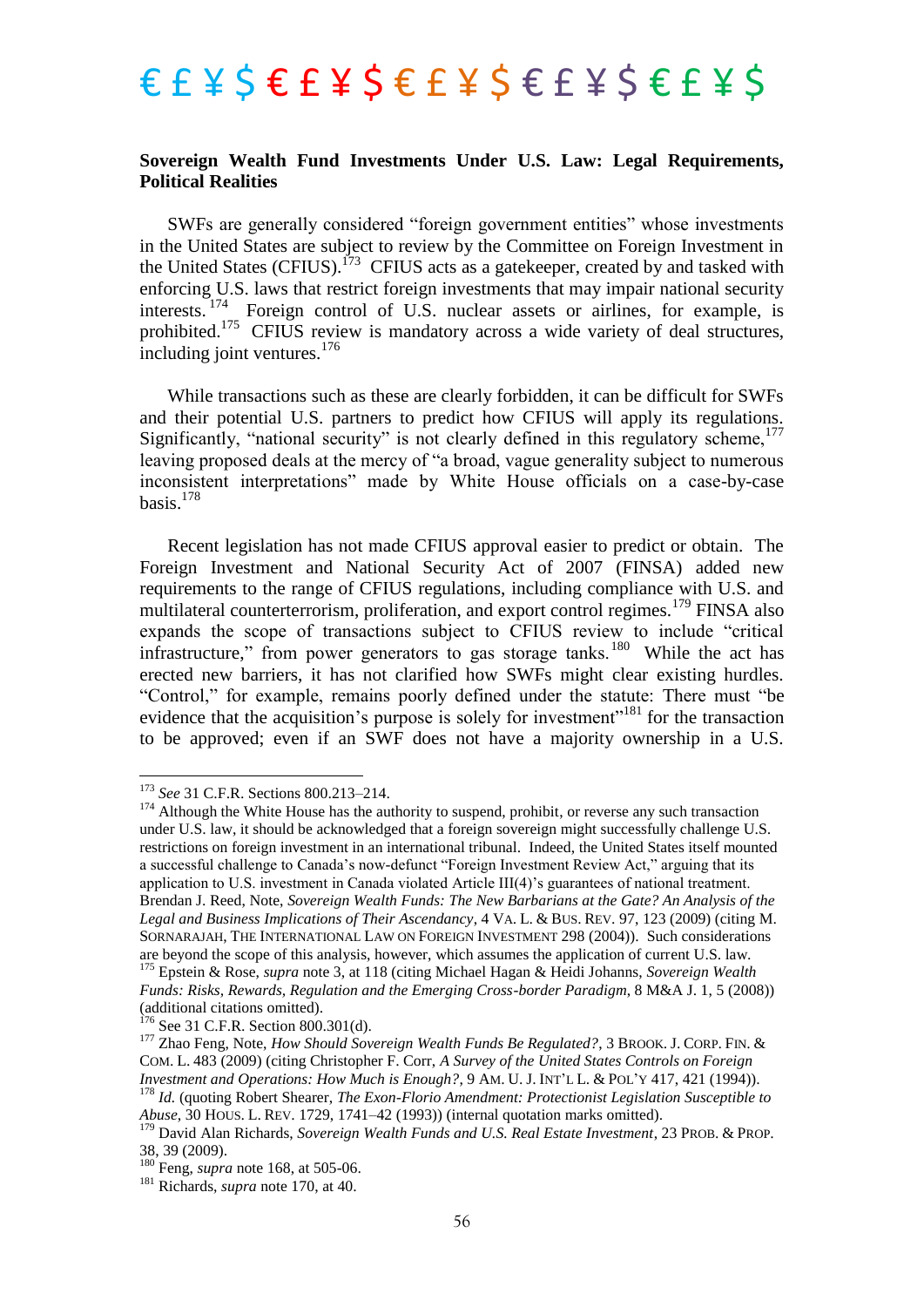enterprise, it may nevertheless be prohibited from completing the deal under the "control" standard.<sup>182</sup>

On a related note, as witnessed by the aborted 2006 Dubai Ports World acquisition of Britain's Peninsular and Oriental Steam Navigation Company (P&O), which, in turn, owned six U.S. ports, political considerations can often play a powerful role in determining whether SWFs can go forward with acquisitions or investments, regardless of CFIUS approval.<sup>183</sup> CFIUS review and disclosure requirements, coupled with a history of embarrassing leaks, make this process politically dangerous for SWFs. Transactions subject to CFIUS review are examined for 30 days and then reviewed for an additional 45 days, unless an official with the rank of Deputy Secretary or above signs off on them first.<sup>184</sup> During these review periods, the parties must submit sensitive personal and proprietary information to CFIUS, including "their businesses' structures, commercial relationships and affiliations, transactional documents, market share and business plans."<sup>185</sup> This information is officially exempt from Freedom of Information Act requests and should not be disclosed except through administrative or judicial proceedings. Nevertheless, the U.S. Department of the Treasury itself has admitted to "several instances" in which embarrassing leaks occurred.<sup>186</sup>

Although CFIUS review applies in principle to real estate transactions involving SWFs,<sup>187</sup> certain real estate investments may be relatively safe bets, as they do not require CFIUS approval. Acquisition of unimproved land, for example, is generally exempt, $^{188}$  as is the purchase of unused buildings if that purchase does not "include" customer lists, intellectual property, or other proprietary information, or other intangible assets or the transfer of personnel."<sup>189</sup> CFIUS's recent decision not to intervene in SWF investments in the Chrysler and GM buildings in New York further suggests that even relatively high-profile real estate investments may pass regulatory  $muster$ <sup>190</sup>

<sup>182</sup> Feng, *supra* note 168, at 503–04.

<sup>183</sup> *See, e.g.*, Jonathan Weisman, *Port Deal to Have Broader Review: Dubai Firm Sought U.S. Security Probe*, WASH. POST, Feb. 27, 2006, *available at* http://www.washingtonpost.com/wpdyn/content/article/2006/02/26/AR2006022600737.html (describing negotiations surrounding and

opposition to Dubai Ports World transaction).

<sup>&</sup>lt;sup>184</sup> Epstein & Rose, *supra* note 162, at 118–19.

<sup>&</sup>lt;sup>185</sup> See, e.g., Letter from Henry M. Paulson, Secretary of the Treasury, to Max Baucus, Chairman of the Senate Finance Committee (Apr. 15, 2008), *available at* blog.nam.org/treasury-ms-ltr041508.pdf*.* <sup>186</sup> *Id*.

<sup>187</sup> Experts characterize the impact of the new CFIUS regulations quite broadly. *See* Richards, *supra*  note 10, at 41 (noting that these regulations "have the potential to reach any American real estate" transaction in which an SWF is involved.").

<sup>188</sup> *Id*. at 43 (citing 31 C.F.R. Section 800.302(c), ex. 1, subsection (b)).

 $189 \frac{100}{1}$ 

<sup>190</sup> *Id*. at 44.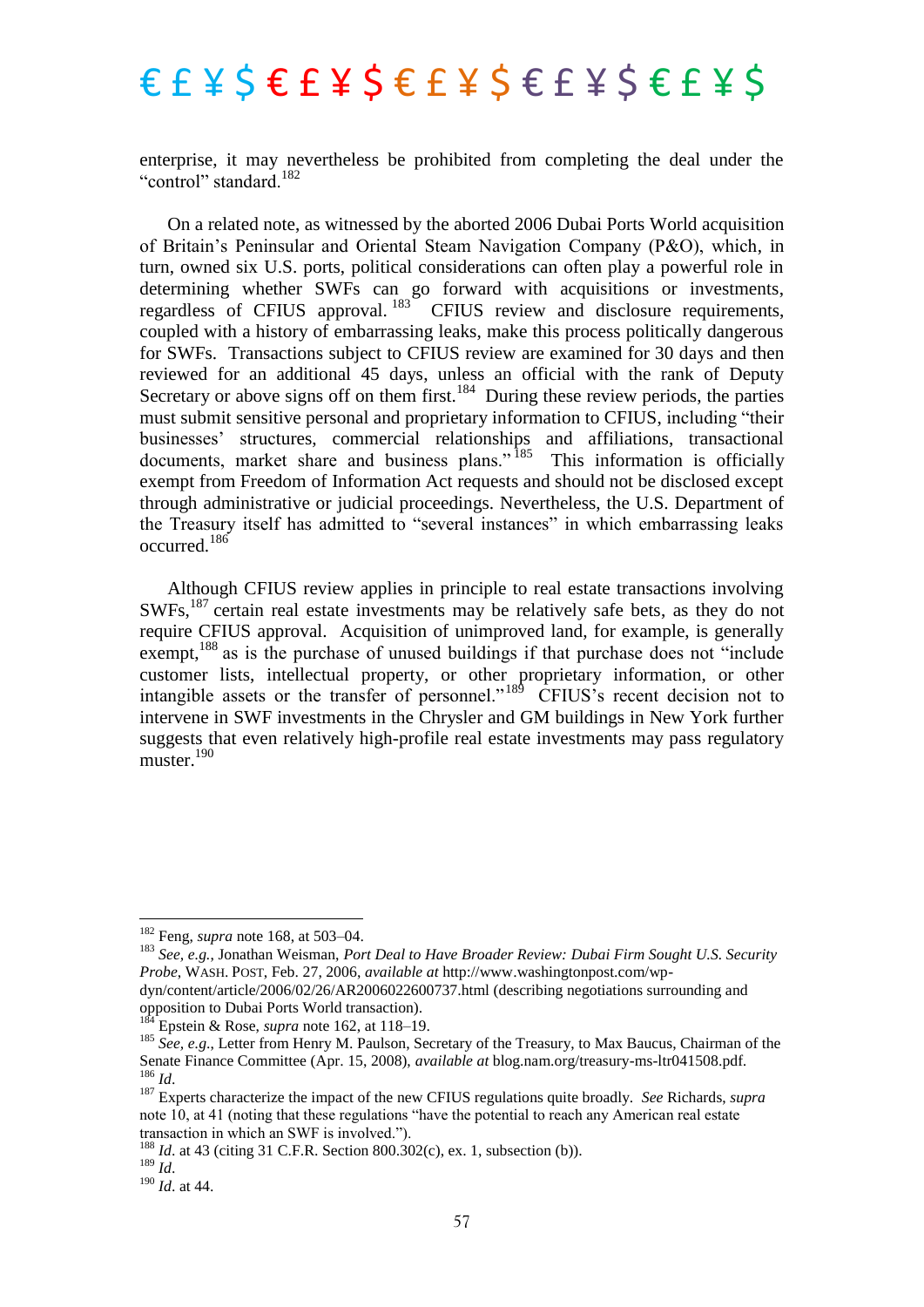#### **Sovereign Wealth Funds and U.S. Tax Policy**

The United States currently treats SWFs as sovereigns for tax purposes.<sup>191</sup> Sovereign status in this context can be a significant benefit. As long as the SWF does not engage in commercial activity other than "portfolio investments," which are defined as the acquisition of noncontrolling stakes, the funds can avoid both U.S. income and withholding taxes on their U.S. investments.<sup>192</sup> Curiously, U.S. law arguably treats SWFs more favorably than private foreign investors, taxing the latter (albeit relatively "lightly") and declining to tax the former.<sup>193</sup> Scholars note that such generosity is not required under international law, as "the international doctrine of sovereign immunity as such imposes no restrictions" on the United States' right to tax  $SWFs.$ <sup>194</sup>

However, when SWFs do engage in taxable activities, they are taxed at corporate rates heavier than those applicable to private investors.<sup>195</sup> Taken together, the benefits and disadvantages of U.S. tax laws, as applied to SWFs, thus may cancel each other out, leading scholars to conclude that there is "no single and simple answer to the question of whether taxation provides SWFs with a competitive advantage when they invest in the United States<sup>",196</sup>

#### **Taking a Sovereign Wealth Fund to Court**

U.S. law grants foreign sovereigns and certain entities associated with foreign sovereigns immunity from suit in U.S. courts under the Foreign Sovereign Immunities Act (FSIA). Despite FSIA's presumption of immunity for these actors, the statute includes a number of exceptions that may subject SWFs to jurisdiction in U.S. courts. This act also regulates a litigant's ability to enforce a judgment against a foreign sovereign, an important related consideration that will be addressed below.

#### *FSIA Immunity and Sovereign Wealth Funds*

Two key considerations determine whether SWFs can claim immunity under FSIA: the SWF would have to satisfy the act's definition of a foreign sovereign and fend off arguments that jurisdiction in a U.S. court might be appropriate under one of the act's exceptions.

It appears likely that practically any SWF worthy of the name would be considered a foreign sovereign under FSIA. The act includes both "organs" and

<sup>191</sup> Michael S. Knoll, *Taxation and the Competitiveness of Sovereign Wealth Funds: Do Taxes Encourage Sovereign Wealth Funds to Invest in the United States?*, 82 S. CAL. L. REV. 703, 712 (2009) (noting that, under Section 892 of the U.S. Tax Code, SWFs are exempt from taxation of

noncontrolling investments. *See also* Victor Fleischer, *A Theory of Taxing Sovereign Wealth*, 84 N.Y.U. L. REV. 440 (2009).

<sup>192</sup> Fleischer, *supra* note 182, at 461.

<sup>193</sup> *Id*. at 464–65.

<sup>&</sup>lt;sup>194</sup> *Id.* at 459 (citing Oantas Airways, Ltd. v. United States, 62 F.3d 385, 388–90 (Fed. Cir. 1995)). <sup>195</sup>Knoll, *supra* note 182, at 712.

 $196$  *Id.* at 763–64 (concluding that "U.S. investors have an advantage over SWFs in making portfolio investments in both U.S. equities and real estate.")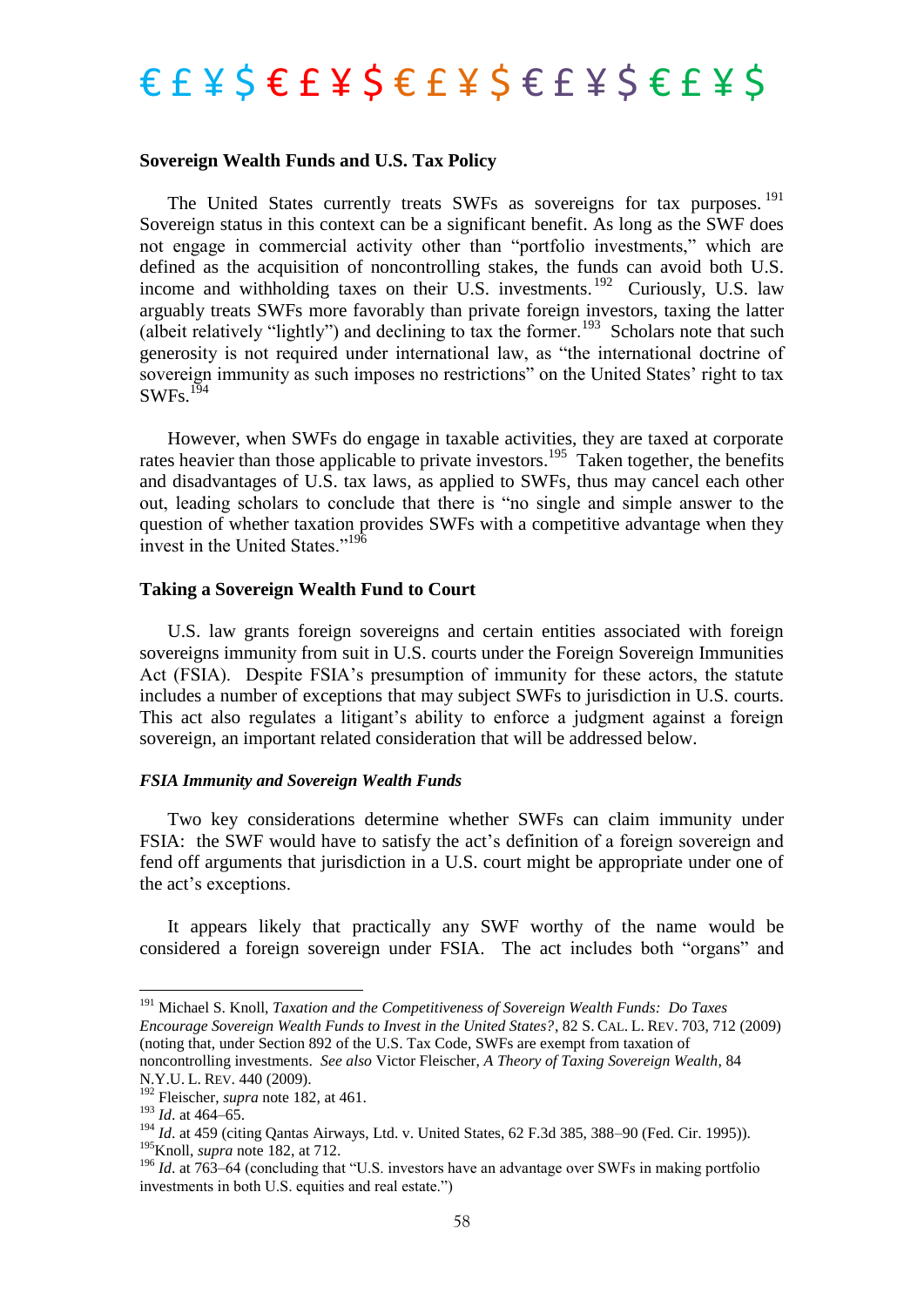"political subdivisions" of a foreign state, as well as "agencies and instrumentalities" of a foreign state, in its definition of foreign sovereigns.<sup>197</sup> Any of these may qualify as a foreign sovereign if it has a "national purpose," even if it operates relatively independently of its home country's government.<sup>198</sup> Although engaged in commercial activity, the ultimate purpose of most (if not all) SWFs involves some sort of governmental function that would qualify it as a sovereign under this test.<sup>199</sup> In addition, SWFs' tax immunity would work in their favor as evidence of foreign sovereign status.<sup>200</sup>

The question of an SWF falling into one of FSIA's exceptions to its general grant of immunity to foreign sovereigns is somewhat more complicated. The act allows U.S. courts to exercise jurisdiction over foreign sovereigns under certain circumstances, including the following: (1) the foreign sovereign waives its immunity; (2) the suit against the foreign sovereign arises out of a "commercial" activity" in the United States or impacts the United States; or (3) the suit arises out of violations of international law or involves money damages sought against a foreign state for torture, various acts of terrorism, or extrajudicial killings.<sup>201</sup>

Of these exceptions, waiver and "commercial activity" tend to surface most often in suits under FSIA involving business transactions. Many potential business partners require a waiver of FSIA immunity before entering into a relationship with a sovereign. Even without such a waiver, however, it may be possible to obtain jurisdiction over an SWF by invoking the "commercial activity" exception.  $202$ Essentially, this exception applies when the sovereign actor is engaging in business that could be carried out by a nonsovereign entity and this activity has a direct effect in the United States. Recent cases on sovereign bond defaults suggest that most SWF investments, assuming they were made with the intention of making money for the sovereign, would probably qualify as "commercial activity." In a case involving an Argentine bond default, for example, the U.S. Supreme Court held that a government's sale of "garden-variety debt instruments" on the international market triggered jurisdiction under FSIA,  $2^{03}$  as the bonds were freely traded on the international market and promised a "future stream of cash income."<sup>204</sup> Unless the SWF could argue that its investments were not intended to produce cash income, this exception would likely apply.

<sup>&</sup>lt;sup>197</sup> Slawotsky, *supra* note 163, at 993-94 (citations omitted).

<sup>198</sup> *Id*. at 995.

<sup>199</sup> *Id*. at 997.

<sup>200</sup> *Id*.

<sup>201</sup> *See* 28 U.S.C. Section 1605(a). *See also* Slawotsky, *supra* note 4, at 997–98.

<sup>202</sup> *See, e.g.,* Autotech Technologies L.P. v. Integral Research & Dev. Corp., 499 F.3d 737, 743-44 (7th  $Cir. 2007$  (applying waiver and commercial activities exceptions under  $\frac{1}{2}$  1605 to find company owned by Belarusian government was subject to federal court jurisdiction).

<sup>203</sup> *See generally* Republic of Argentina v. Weltover, Inc., 504 U.S. 607 (1992) (applying 28 U.S.C. §  $1605(a)(2)$ ).

 $^{204}$  *Id.* at 615.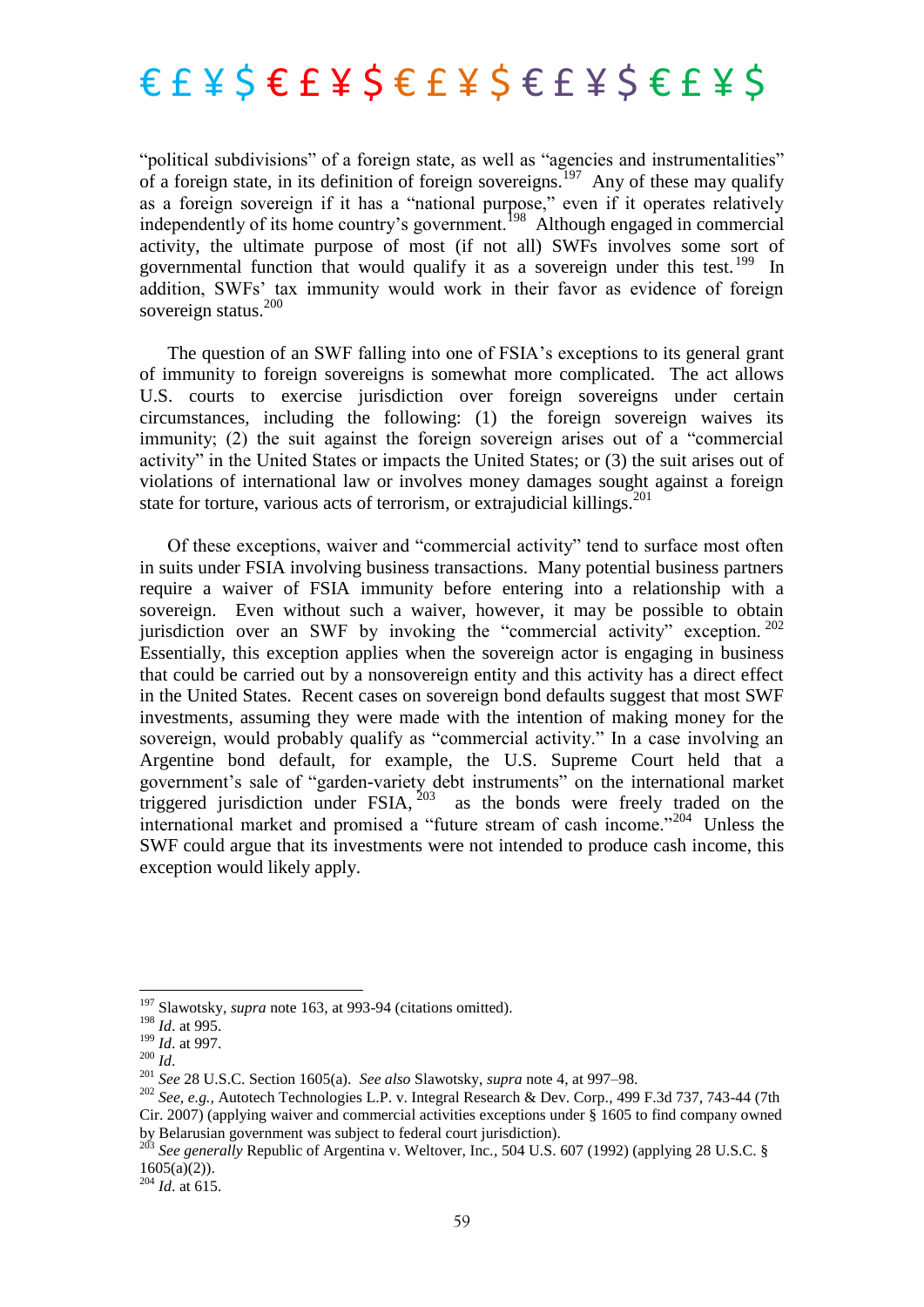#### *Enforcing a Judgment Against a Sovereign Wealth Fund*

Establishing jurisdiction over an SWF, however, would be only half the battle for a litigant in a U.S. court. FSIA permits U.S. courts to execute judgments only against sovereign property used for a commercial activity in the United States.<sup>205</sup> Even where ―a foreign state completely waives its immunity from execution, courts in the U.S. may execute only against property that meets these two statutory criteria."<sup>206</sup> 28 U.S.C. § 1609 provides that, generally, "the property in the United States of a foreign state shall be immune from attachment arrest and execution except as provided in sections 1610 and 1611" of the statute.<sup>207</sup> 28 U.S.C. § 1611 exempts the property

of a foreign central bank or monetary authority held for its own account, unless such bank or authority, or its parent foreign government, has explicitly waived its immunity from attachment in aid of execution, or from execution, notwithstanding any withdrawal of the waiver which the bank, authority or government may purport to effect except in accordance with the terms of the waiver; or the property is, or is intended to be, used in connection with a military activity and the property is that of a foreign central bank or monetary authority held for its own account, unless such bank or authority, or its parent foreign government, has explicitly waived its immunity from attachment in aid of execution, or from execution, notwithstanding any withdrawal of the waiver which the bank, authority or government may purport to effect except in accordance with the terms of the waiver; or the property is, or is intended to be, used in connection with a military activity and is of a military character, or is under the control of a military authority or defense agency.<sup>208</sup>

In addition, courts have interpreted FSIA to require identification of specific property for attachment.<sup>209</sup> Thus, while a wide range of tangible and intangible property could theoretically be attached to satisfy a judgment,  $2^{10}$  absent waiver by the sovereign, only property used for commercial activity would be subject to attachment under the act. Thus, for example, an embassy or consulate building, diplomatic

<sup>205</sup> *See, e.g.,* Connecticut Bank of Commerce v. Republic of Congo, 309 F.3d 240, 247 (5th Cir. 2002) (quoting 28 U.S.C. § 1610(a)(1)).

 $^{206}$  *Id.* 

 $207$  28 U.S.C. § 1609. FSIA also notes that this immunity is "[s]ubject to existing international agreements to which the United States is a party at the time of enactment" of the FSIA. Research into this caveat's impact on the FSIA analysis in this case is ongoing.

<sup>208</sup> 28 U.S.C. § 1611(b). 28 U.S.C. § 1611(a) and (c) concern categories of property that do not appear applicable in this case: the property of those organizations designated by the President as being entitled to enjoy the privileges, exemptions, and immunities provided by the International Organizations Immunities Act, and property sought to be attached or executed in an action brought under section 302 of the Cuban Liberty and Democratic Solidarity (LIBERTAD) Act of 1996 to the extent that the property is a facility or installation used by an accredited diplomatic mission for official purposes.<br><sup>209</sup> Autotech Technologies, 499 F.3d at 750 (citing Af-Cap, Inc. v. Republic of Congo, 383 F.3d 361, 367 (5th Cir. 2004)).

<sup>210</sup> *See, e.g.,* Connecticut Bank of Commerce, 309 F.3d at 257 n.7 (noting that bank accounts are not precluded from FSIA attachment per se, but cannot be attached if they are being used to fund diplomatic or consular functions, for example) (citing Liberian Eastern Timber Corp. v. Republic of Liberia, 659 F. Supp. 606 (D.D.C. 1987)); *Id*. at 258-59 (noting that letter of credit obtained by stateowned company to do business with an American drilling company was used for a "commercial" activity" and was thus attachable) (citing Atwood Turnkey Drilling, Inc. v. Petroleo Brasileiro, S.A., 875 F.2d 1174 (5th Cir. 1989)).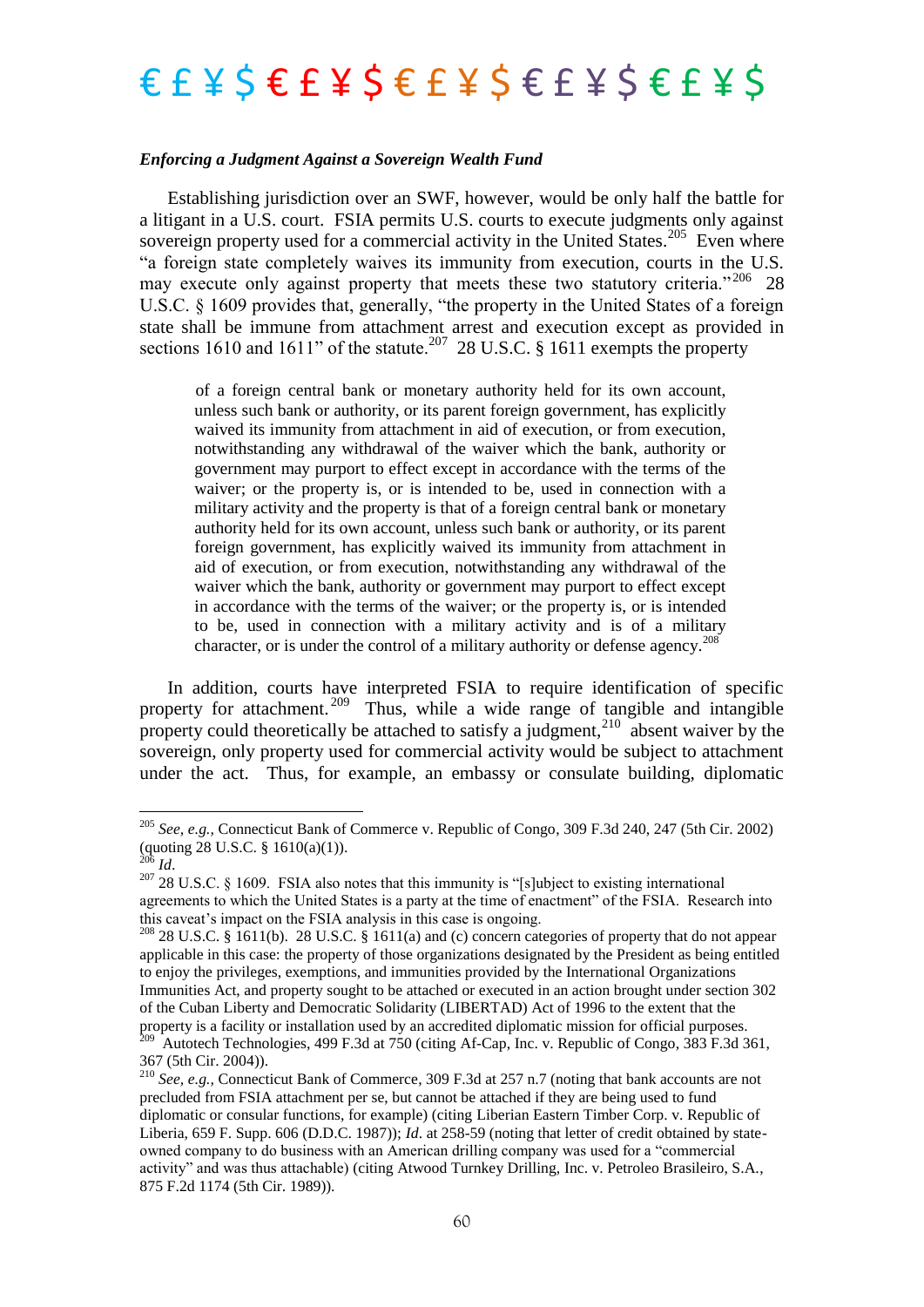vehicles, or central bank funds could not be seized to satisfy a judgment against an SWF. Because attachability hinges on the use of the property, plaintiffs would have to discover what assets located in the United States were being used for nonstate, commercial purposes, a difficult and time-consuming task. Without assets to fund a judgment, victory against an SWF defendant would prove decidedly pyrrhic.

#### **Conclusion: Are There International Alternatives?**

Across the board, then, the legal and regulatory environment for SWF activity in the United States is characterized by uncertainty and unpredictability. From the SWF's navigation of opaque CFIUS requirements, to the relative tax advantages of SWF investment in the U.S. market to begin with, to the SWF's litigation risk in U.S. courts, U.S. law does not appear to have adapted to the realities of current SWF activity.

This conclusion naturally invites comparison between the U.S. approach and international alternatives. It is not difficult to imagine a competition for SWF investment encouraging a "race to the bottom"  $^{211}$  to present more attractive investment opportunities to SWFs—a race the United States would appear to be losing. With the exception of the United Kingdom, however, it appears that the major European Union powers are pursuing policies similar to those of the United States.

Though uniform in some respects relevant to  $SWFs$ ,  $^{212}$  the European Union generally evinces a "fragmented national regulatory response" to SWF control.<sup>213</sup> Despite proposals to adopt a uniform EU approach,  $2^{14}$  including a largely Germanbacked effort to establish a European Union counterpart of  $CFIUS$ ,  $^{215}$  EU member states' attitudes toward and policies regulating SWFs vary widely.

Great Britain appears to be the champion of a laissez-faire approach to SWF regulation within the EU. The country has opposed SWF regulation at the EU level, $^{216}$  apparently seeking to maintain its position as a regional leader in attracting foreign investment.<sup>217</sup> Germany and France are at the other end of the spectrum.<sup>218</sup>

<sup>211</sup> *Cf*. Matthew Saxon, *It's Just Business, Or Is It?: How Business and Politics Collide With Sovereign Wealth Funds*, 32 HASTINGS INT'L & COMP. L. REV. 693, 711 (2009) (noting the potential for such a "race to the bottom" within the European Union).

 $212$  European Union investor disclosure regulations, for example, can be compared as a comprehensive unit to their U.S. and "major Asian" equivalents. *See* Ronald J. Gilson & Curtis J. Milhaupt, *Sovereign Wealth Funds and Corporate Governance: A Minimalist Response to the New Mercantilism*, 60 STAN. L. REV. 1345, 1361 (2008)

<sup>213</sup> Reed, *supra* note 165, at 129.

<sup>&</sup>lt;sup>214</sup> See Commission Proposal for a Common European Approach to Sovereign Wealth Funds, at 9, COM (2008) 115 final (Feb. 27, 2008), *available at* http://

ec.europa.eu/commission\_barroso/president/pdf/COM2008\_115\_en.pdf.

<sup>215</sup> Saxon, *supra* note 202, at 706, 708. *See also* Bertrand Benoit, Tony Barber & George Parker, Germany *Plans For Own Cfius Deal Watchdog*, FIN. TIMES, Sept. 27, 2007, *available at* http:// www.ft.com/cms/s/0/48128c56-6c82-11dc-a0cf-0000779fd2ac.html.

<sup>216</sup> Saxon, *supra* note 202, at 709 (citing Ambrose Evans-Pritchard, *EC to Rule on Sovereign Wealth Funds*, THE TELEGRAPH, Nov. 29, 2007).

 $^{217}$  *Id.* at 704–05.

<sup>218</sup> Justin O'Brien, *Barriers to Entry: Foreign Direct Investment and the Regulation of Sovereign Wealth Funds*, 42 INT'L LAW. 1231, 1236 (2008).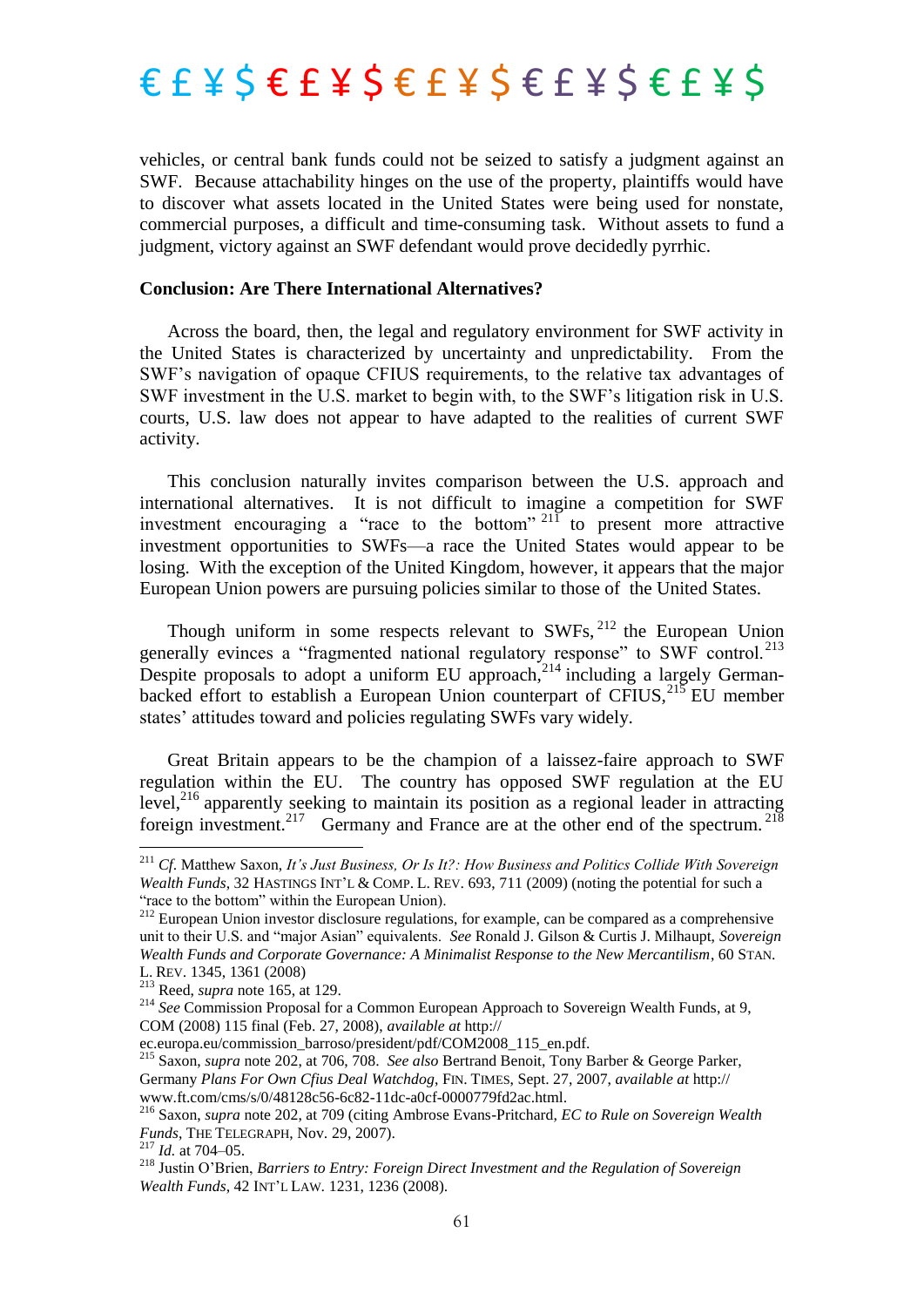As Germany encourages the EU to adopt a CFIUS-like system, it has redrafted its own foreign investment laws to allow German officials to monitor and prohibit transactions in which a foreign entity acquires more than a 25 percent stake if the transaction could threaten "public security or order."<sup>219</sup> Though somewhat less strict in its regulatory approach,  $^{220}$  France has also indicated that it intends to "protect its companies" from SWF acquisition as it deems necessary.<sup>221</sup>

These hard-line regulatory policies may reflect the limited opportunities SWFs have for investing outside the United States and the European Union. As Daniel Drezner observes,

Part of the reason that you see sovereign wealth funds is that these countries desperately need to invest in dollar assets in order either to keep their currencies undervalued or to prevent them from appreciating. So as a result, the United States and the European Union have started promulgating regulations. My prediction is that essentially they will be able to regulate whatever they want, in large part because the countries that have sovereign wealth funds do not have a lot of other places where they can invest their money. Over 80 percent of sovereign wealth fund investment is going to either the United States or the European Union.<sup>222</sup>

Thus, notwithstanding Great Britain's relatively lax approach to SWF regulation, the legal and regulatory status quo in the United States and those countries that have adopted variations of the U.S. model may remain undisturbed as long as SWFs cannot find enough attractive investment opportunities to shift their resources elsewhere.

<sup>&</sup>lt;sup>219</sup> *Id.* at 1238 (citing Agence-France Presse, Germany Moves to Block Sovereign Wealth Funds, Industry Wk. (Aug. 21, 2008), available at http://

www.industryweek.com/ReadArticle.aspx?ArticleID=17121.)

<sup>&</sup>lt;sup>220</sup> Saxon, *supra* note 202, at 707–08 (citing Rachel Ziemba, Responses to Sovereign Wealth Funds: Are "Draconian" Measures on the Way?, Roubini Global Economics Service, Nov. 2007, at 6, *available at* http://www.rgemonitor.com/economonitor-monitor/220669/responses\_ to sovereign wealth funds are draconian measures on the way).

 $22\overline{I}$  *Id.* (citing Helen Beresford, Sarkozy to Use CDC to Defend French Cos Against "Aggressive" Speculators, Forbes.com, Jan. 8, 2008, http://

www.forbes.com/afxnewslimited/feeds/afx/2008/01/08/afx4505120.html)

<sup>222</sup> Daniel Drezner, *Remarks*, 102 AM. SOC'Y INT'L L. PROC. 259, 261 (2008).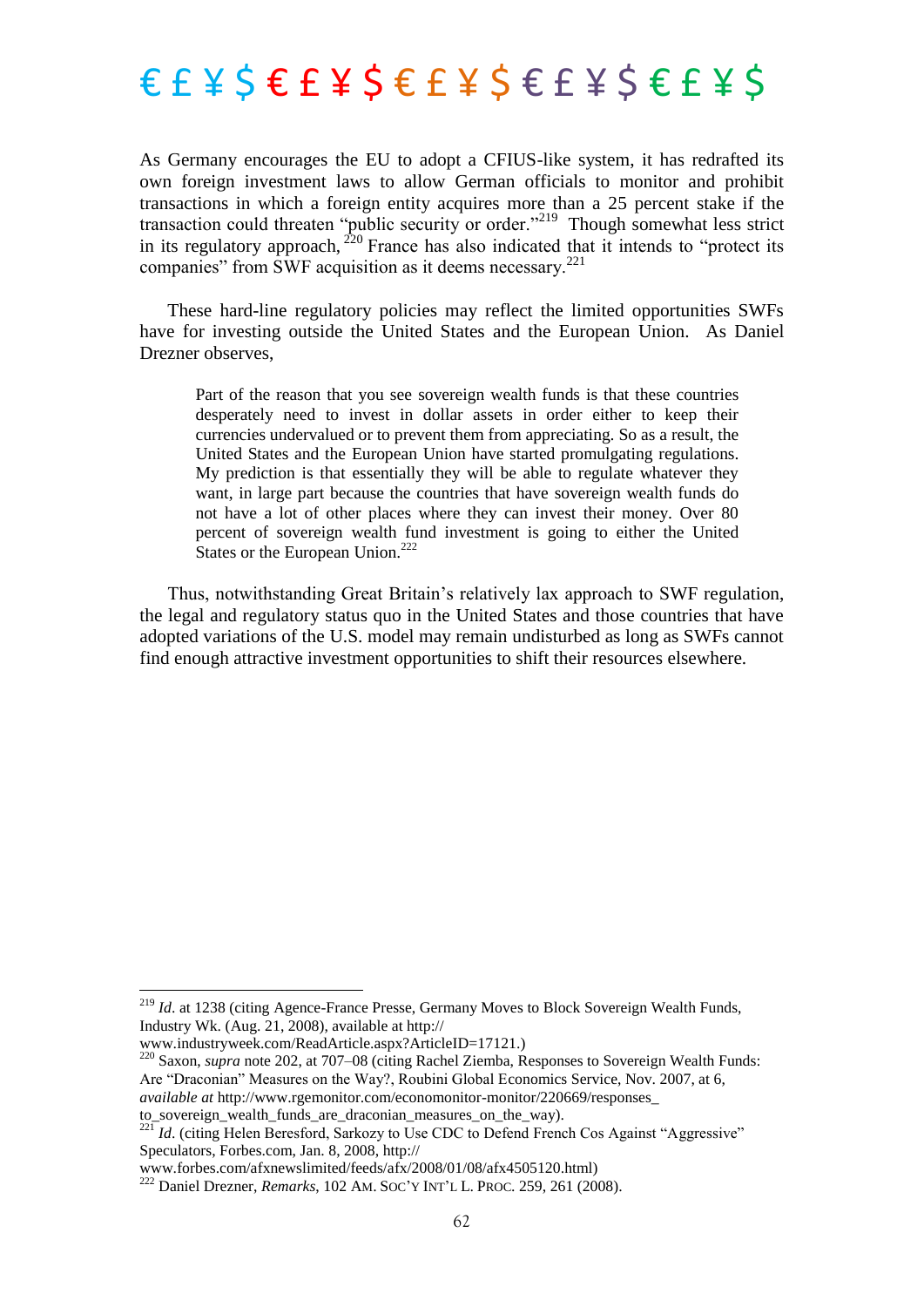# **Appendix**

### **Essential Readings on Sovereign Wealth Funds**

### **1. What Are Sovereign Wealth Funds? — Definitions and Classifications**

International Working Group of Sovereign Wealth Funds. Appendix I. "Sovereign Wealth Funds: Generally Accepted Principles and Practices ('Santiago Principles')," 2008. [http://www.iwg-swf.org/pubs/eng/santiagoprinciples.pdf,](http://www.iwg-swf.org/pubs/eng/santiagoprinciples.pdf) p. 27.

This document lays out the Santiago Principles of the IWG, the working group of countries with SWFs. The Santiago Principles are a set of best practices regarding fund management and transparency. The appendix to this report has a definition that is important, given that it is that of the SWFs defining themselves. *This citation appears again under "Transparency and Best Practices."*

Mezzacapo, Simone. "The So-called 'Sovereign Wealth Funds': Regulatory Issues, Financial Stability and prudential supervision.‖ *European Economy* Economic Papers 378, April 2009. Directorate-General for Economic and Financial Affairs. European Comission.

http://ec.europa.eu/economy\_finance/publications/publication15064\_en.pdf.

This long but informative report provides in detail various institutions' definitions of SWFs as well as a more practical explanation of what they are and what they do. In addition, it discusses legal and regulatory issues within a European framework and provides a great deal of data about various funds in the appendix. This report is highly recommended.

Rozanov, Andrew. "Who Holds the Wealth of Nations?" *Central Banking Journal*, 2005. Reprint by State Street available. **(citation is incomplete)**http://www.libertyparkusafd.org/lp/Hancock/Special%20Reports/Soverei gn%20Wealth%20Funds/Who%20Owns%20the%20Wealth%20of%20Nations%20- %202005.pdf.

This relatively brief document—the first to define SWFs—provides a general definition of their size and sources of wealth. This should be coupled with other readings to gain a full understanding of the topic.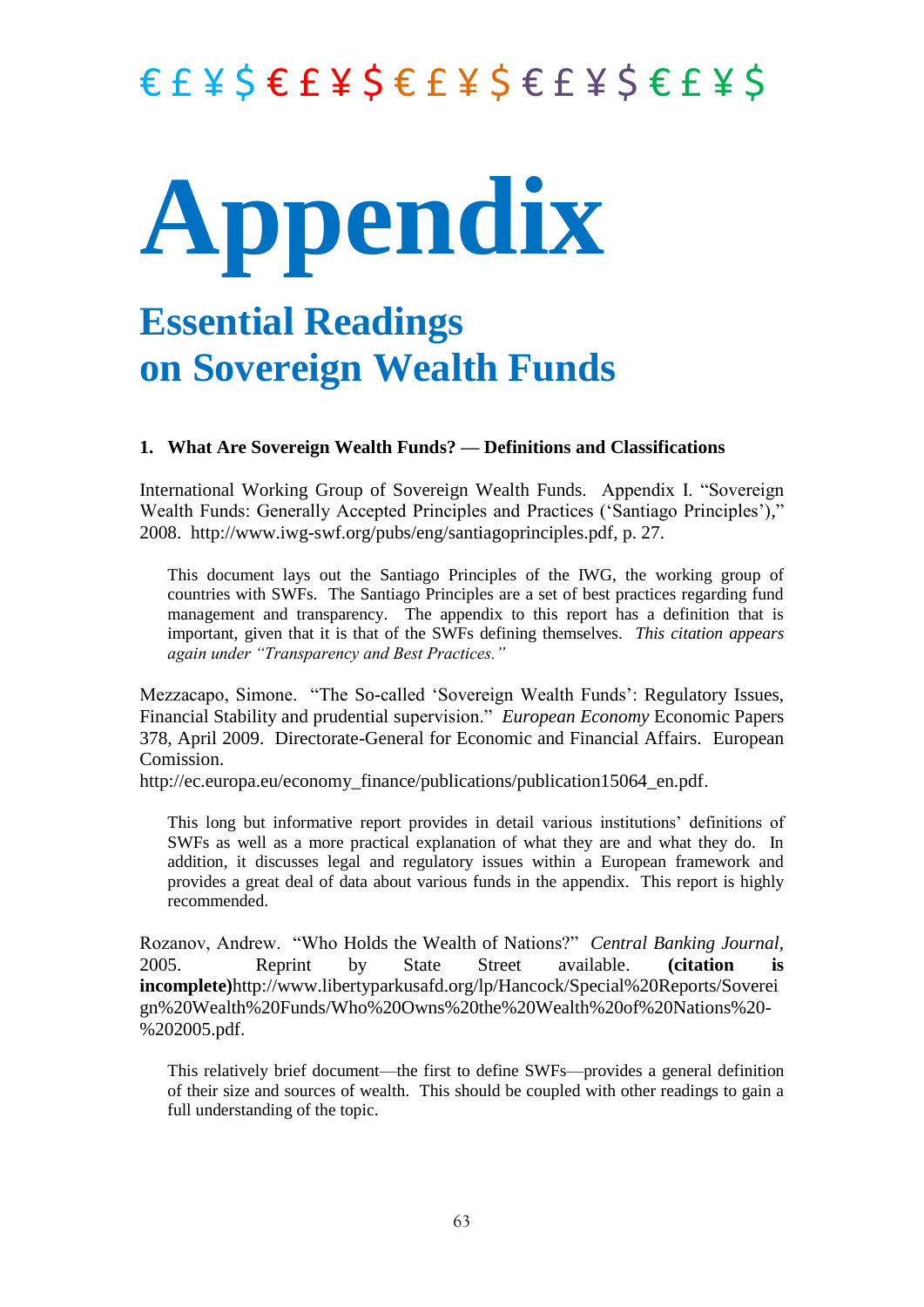U.S. Department of the Treasury, Office of International Affairs. "Appendix III: Sovereign Wealth Funds." Semiannual Report on International Economic and *Exchange Rate Policies*, 2007*.*

http://ustreas.gov/offices/international-affairs/economic-exchangerates/pdf/2007\_Appendix-3.pdf.

This is a definition and classification system of the U.S. Department of the Treasury for SWFs. This frequently cited document is an important, though brief, overview of one set of definitions among many.

#### **2. Overview and Significance of Sovereign Wealth Funds**

Avendaño, Rolando and Santiso, Javier. "Are Sovereign Wealth Funds' Investments Politically Biased? Comparison with Mutual Funds." OECD Development Centre. Working Paper No. 283.

This work tackles the question of whether SWFs act with political interests in mind. The authors use data analyses and studies of institutional and national governance within a clear argument to find that SWFs behave like mutual funds.

International Monetary Fund (2008). "Sovereign Wealth Funds—a Work Agenda," February 29, 2008. http://www.imf.org/external/np/pp/eng/2008/022908.pdf.

This work agenda and paper of the IMF provides a thorough background about SWFs, their macroeconomic impact, and their best practices and lays out a framework for studying funds in the future. In addition, it presents selected models and fund classifications.

Navarro, Peter. "Testimony of Business Professor Peter Navarro Before the U.S.-China Economic and Security Review Commission, February 7, 2008." *U.S.-China Economic and Security Review Commission,* October 26, 2009. http://www.uscc.gov/hearings/2008hearings/written\_testimonies/08\_02\_07\_wrts/08\_0 2\_07\_navarro\_statement.php.

This testimony from a University of California professor provides an excellent overview of what SWFs are and how they differ from traditional investments, a history of each of a variety of influential SWFs and their relevance to their respective countries, and a particularly useful section that debunks a number of "spurious claims" about SWFs.

O'Neill, Jim; Nielseon, Erik F.; and Bahaj, Saleem. "In Defence of Sovereign Wealth Funds.‖ Goldman Sachs *Global Economics* Paper No. 167, 2008. http://portal.gs.com.

This report by researchers from Goldman Sachs provides a detailed overview of the effect of SWFs to date, with an interesting section on how they have been rebalancing the large U.S. current account deficit. It provides detailed justification for SWFs' potential utility as well as some suggestions on the proper response to their rise.

Paulson, Anna L. "Raising Capital: the Role of Sovereign Wealth Funds." The Federal Reserve Bank of Chicago. Chicago Fed Letter Number 258, 2009.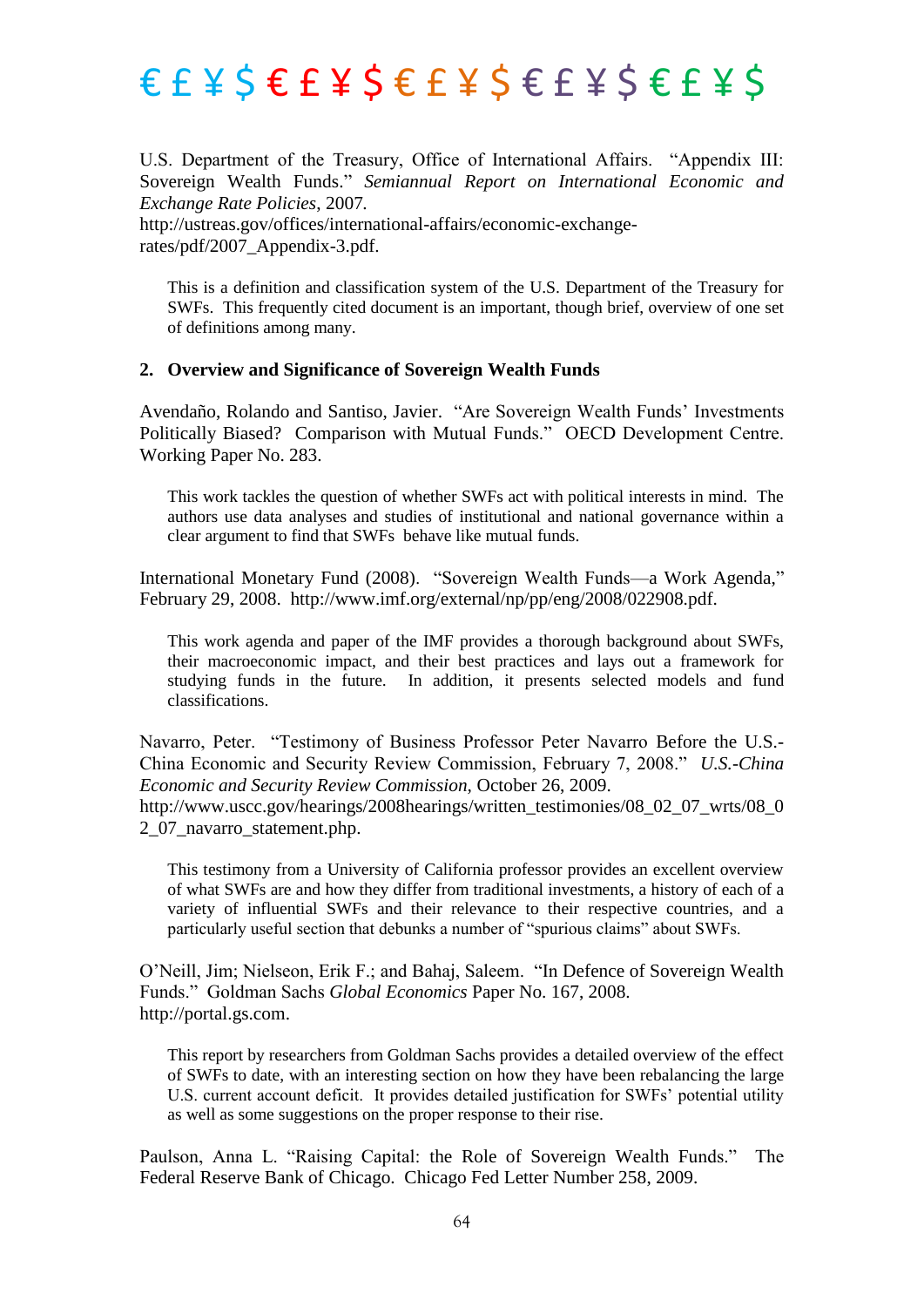### $E E E E E E E E E E E E E E E E E E E E E E$

### http://www.chicagofed.org/publications/fedletter/cfljanuary2009\_258.pdf.

This article describes what SWFs do, where their funding comes from, and what drives their investment strategies. It also highlights some of the policy issues that their activities raise.

Shediac, Richard and Samman, Hatem. "The Vital Role of Sovereign Wealth Funds in the GCC's Future." Booz and Company, 2009. http://www.booz.com/media/uploads/Vital\_Role\_Sovereign\_Wealth\_Funds.pdf.

This report from Booz and Company is an excellent overview of everything related to SWFs. It discusses worldwide SWFs, different styles of fund management, socioeconomic goals, the question of regulation, and more.

Teslik, Lee Hudson. "Backgrounder: Sovereign Wealth Funds." Council on Foreign Relations, January 28, 2009. http://www.cfr.org/publication/15251/.

This page from the Council on Foreign Relations provides a brief introduction to SWFs and their relevance in a modern context.

### **3. Key Issues and Controversies**

### *a. National Security*

Cohen, Benjamin J. (2008). "Sovereign Wealth Funds and National Security: the Great Tradeoff." *Paper presented at the annual meeting of the ISA's*  $50<sup>th</sup>$  *ANNUAL CONVENTION "EXPLORING THE PAST, ANTICIPATING THE FUTURE", New York Marriott Marquis, New York City, NY, USA*, 15 Feb. 2009. http://www.allacademic.com/meta/p312068\_index.html.

This paper tackles the ever-relevant and controversial issue that comes with government entry into public markets: the balance between open capital markets and national security. The key question discussed is to what extent should countries be allowed to affect and allow themselves to be affected by other countries' capital?

### *b. Transparency and Best Practices*

International Working Group of Sovereign Wealth Funds. "Sovereign Wealth Funds: Generally Accepted Principles and Practices ('Santiago Principles')," 2008. http://www.iwg-swf.org/pubs/eng/santiagoprinciples.pdf.

This document lays out the Santiago Principles of the IWG, the working group of countries with SWFs. The Santiago Principles are a set of best practices regarding fund management and transparency. Familiarity with these principles is essential for those interested in fund transparency, management, or best practices.

Kotter, Jason and Lel, Ugur. "Friends or Foes? The Stock Price Impact of Sovereign Wealth Fund Investments and the Price of Keeping Secrets." Board of Governors of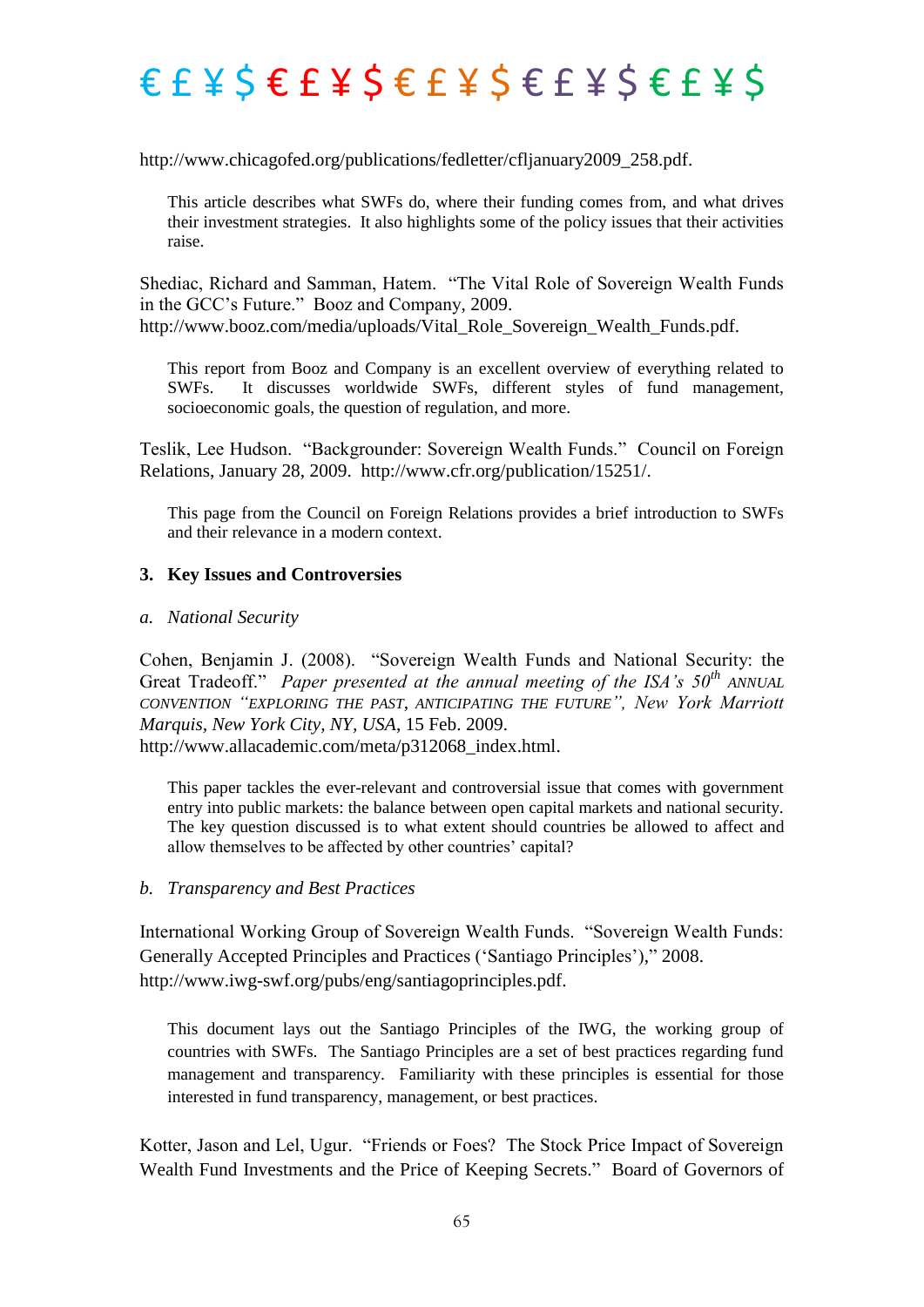the Federal Reserve System. International Finance Discussion Paper No. 940, 2008. http://www.federalreserve.gov/pubs/ifdp/2008/940/ifdp940.pdf.

This paper from the Federal Reserve analyzes the effects of investment by SWFs on stocks and the effects of fund transparency, concluding that a fund's investment in a stock is considered a good sign and transparency is beneficial to both fund and firm.

OECD. "Sovereign Wealth Funds and Recipient Countries—Working Together to Maintain Investment and Expand Freedom of Investment." Brochure presented at the Ministerial Roundtable on the Santiago Principles, October 11, 2008. http://www.oecd.org/dataoecd/0/23/41456730.pdf.

This document presents the Ministerial Declaration and the associated OECD guidance for recipient country policies toward SWFs, particularly policies regarding freedom of investment, accountability, and national security.

Truman, Edward M. "A Scoreboard for Sovereign Wealth Funds." Peterson Institute for International Economics. Paper presented at Conference on China's Exchange Rate Policy, Peterson Institute, Washington, D.C., 2007. http://www.iie.com/publications/papers/truman1007swf.pdf

This paper presents a general "scoreboard" for classifying and comparatively evaluating SWFs of all kinds, despite their wide variety and lack of definition. The scores for most funds are given at the end of the paper.

### **4. Investment Strategies**

Balding, Christopher. "A Portfolio Analysis of Sovereign Wealth Funds." Social Sciences Research Network, June 5, 2008. http://papers.ssrn.com/sol3/papers.cfm?abstract\_id=1141531

Despite the scarcity of data regarding SWFs and their effects on international finance, the author tries to estimate SWFs' sizes and the composition of their portfolios. This paper demonstrates the difficulty in studying SWFs due to the lack of transparency. In addition, the appendix contains a great deal of information about various SWFs and their holdings.

Bernstein, Shai; Lerner, Josh; and Schoar, Antoinette. "The Investment Strategies of Sovereign Wealth Funds.‖ *Harvard Business School Finance Working Papers,* No. 09-112, 2009. Social Sciences Research Network. http://papers.ssrn.com/sol3/papers.cfm?abstract\_id=1370112.

This paper, quite simply, attempts to analyze various funds' investment strategies while taking into account their organizational structures, with nearly 20 pages of statistics assembled by the authors.

### **5. Selected Regions**

*a. Chile*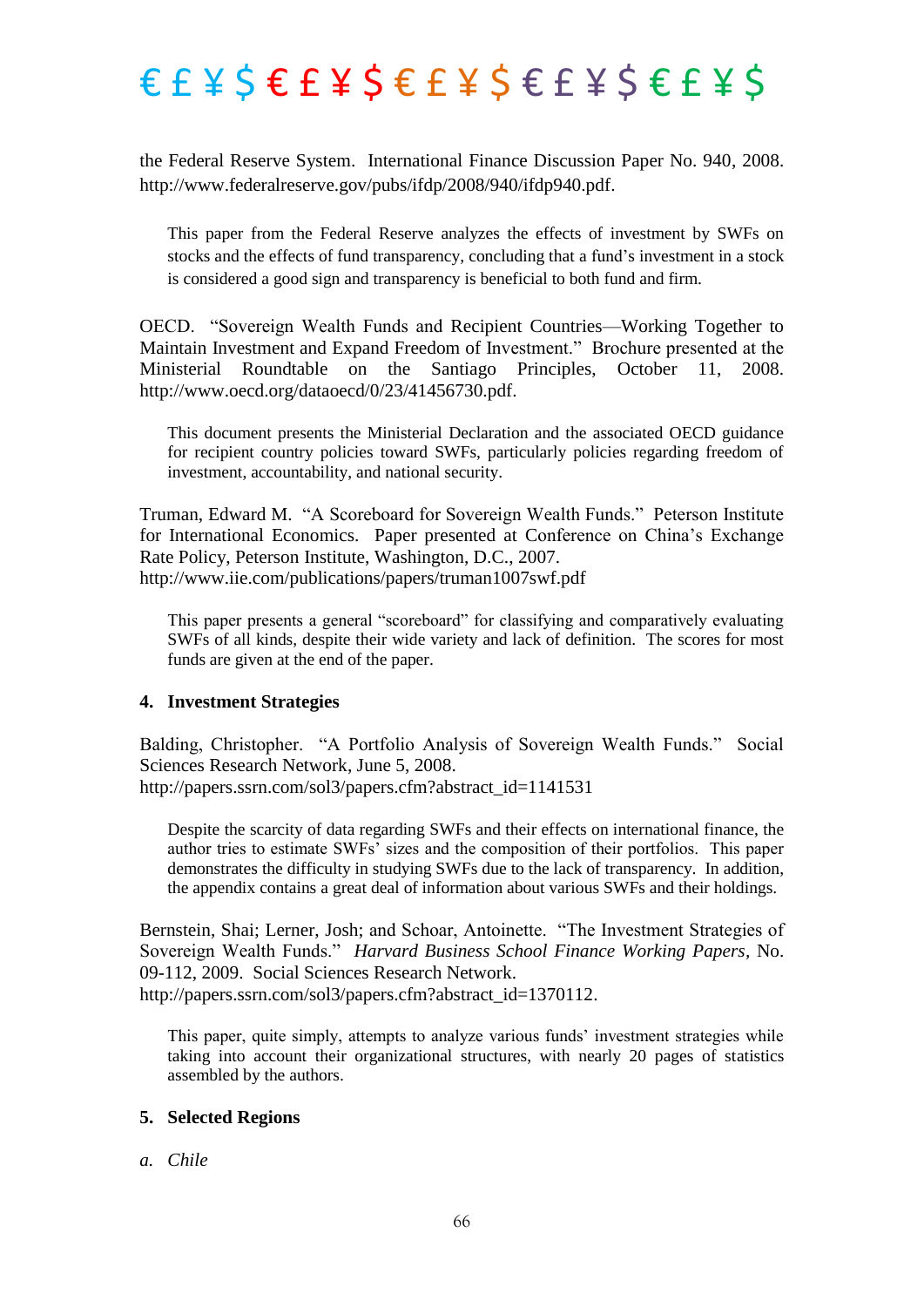Ministry of Finance. "Sovereign Wealth Funds." Government of Chile. http://www.hacienda.cl/english/fondos\_soberanos/index.php.

Unusually transparent for SWFs, the government of Chile provides a great deal of information in English about its various funds, including management styles, a thorough set of frequently asked questions, and even quarterly reports.

#### *b. China*

Truman, Edwin M. "The Management of China's International Reserves: China and a Sovereign Wealth Fund Scoreboard." In Morris Goldstein and Nicholas R. Lardy, eds., *Debating China's Exchange Rate Policy*, pp. 169-93. Washington, D.C.: Peterson Institute for International Economics, 2008.

This paper details the unique aspects of China's SWFs—investment funds in an officially communist country—and explains the funds' history as well as their context within China, especially in terms of the exchange rate and the U.S. trade deficit.

*c. Middle East*

Setser, Bard and Ziembra, Rachel (2007). 
"Understanding the New Financial Superpower—the Management of GCC Official Foreign Assets." RGE Monitor, 2007.

http://www.cfr.org/content/publications/attachments/SetserZiembaGCCfinal.pdf.

This paper attempts to classify the SWFs in the Gulf Cooperation Council and estimate the size of their assets and the composition of their portfolios.

*d. Norway*

Norway Ministry of Finance. "The Government Pension Fund." *Government of Norway*.

http://www.regjeringen.no/en/dep/fin/Selected-topics/the-government-pensionfund.html?id=1441.

Norway's Government Pension Fund, swelling with funds from petroleum, is famously transparent and a worldwide example for best practices. As such, its website is very thorough and provides a great deal of information in English.

### **6. Organizations of Interest on the Topic of Sovereign Wealth Funds**

Council on Foreign Relations http://www.cfr.org/

International Forum of Sovereign Wealth Funds http://www.ifswf.org/

International Working Group of Sovereign Wealth Funds <http://www.iwg-swf.org/>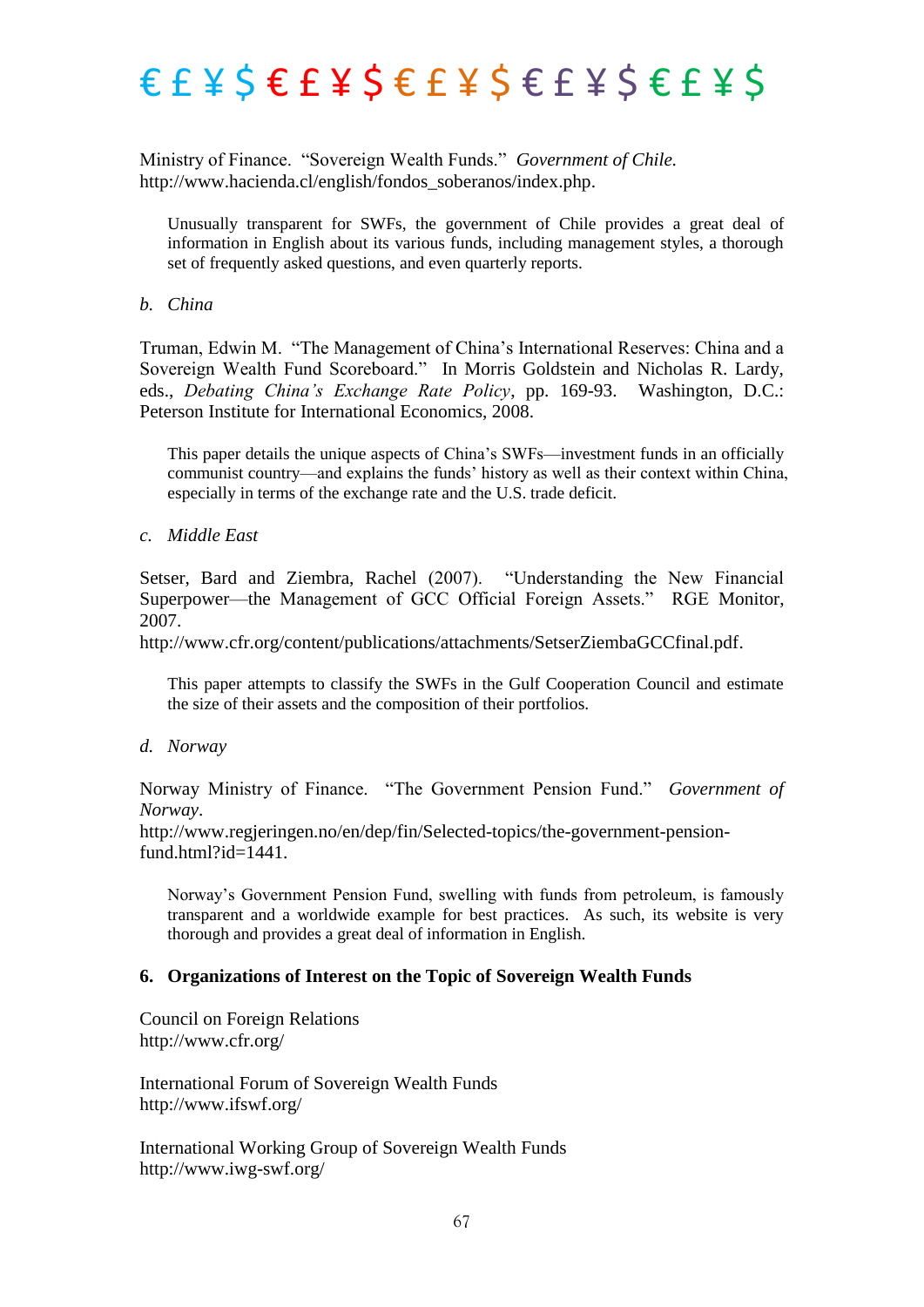### $E E E E E E E E E E E E E E E E E E E E E E$

Peterson Institute of International Economics http://www.iie.com/ SWF link: http://www.piie.com/research/topics/hottopic.cfm?HotTopicID=11

Sovereign Wealth Fund Institute http://www.swfinstitute.org/